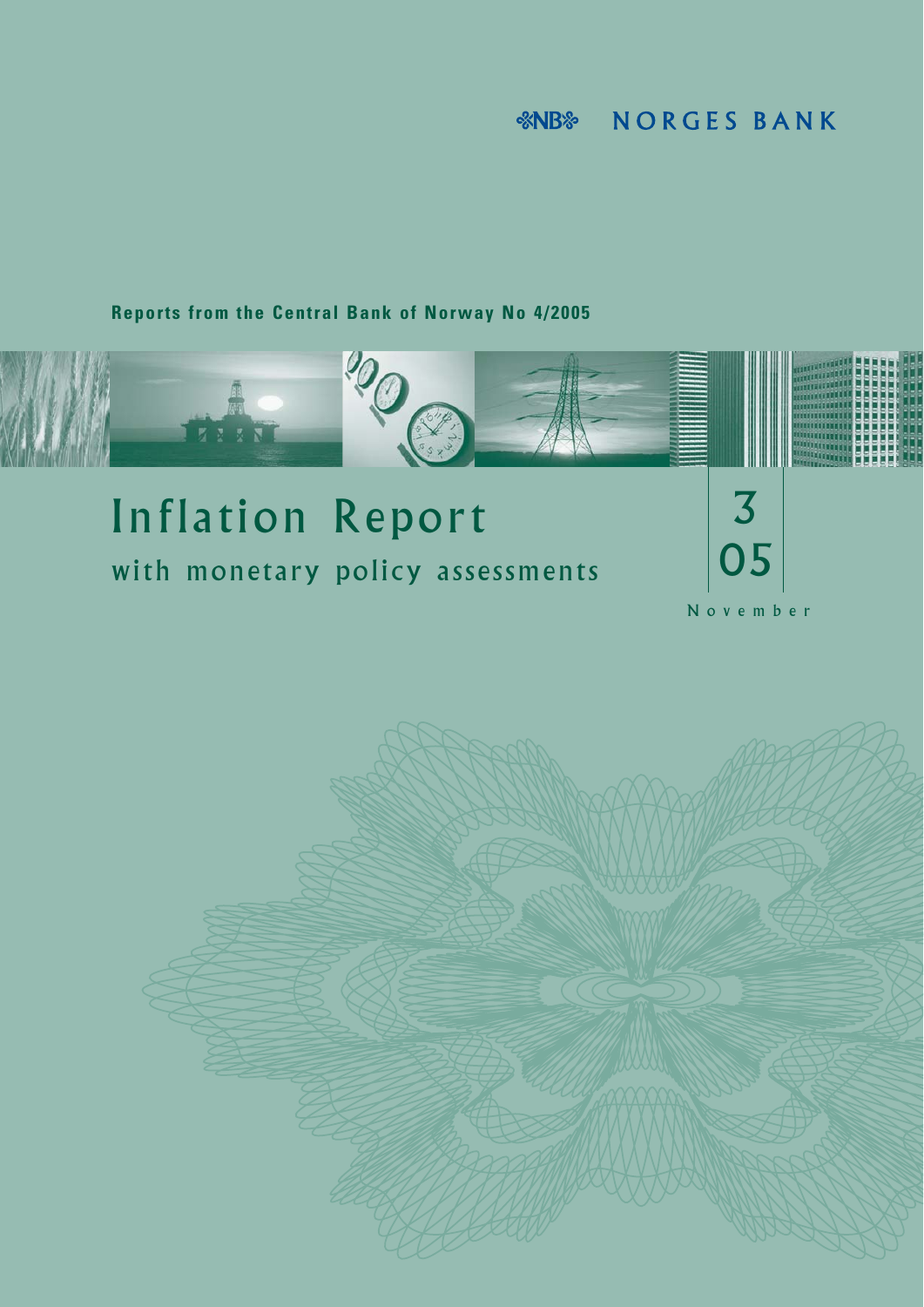## Norges Bank's Inflation Report with monetary policy assessments

Norges Bank's *Inflation Report* is published three times a year, in March, June and November. The *Report* contains an analysis of developments in inflation, output and demand for the next three-year period.

At its meetings on 17 October and 2 November, Norges Bank's Executive Board discussed the main content of the *Inflation Report* and endorsed the analyses and projections for future interest rate developments in the *Report*. At its meeting on 2 November, the Executive Board approved a monetary policy strategy based on these discussions for the period to the next *Inflation Report*, which will be published on 16 March 2006. The strategy is presented in Section 1. In the period to the next *Inflation Report*, the Executive Board will hold monetary policy meetings on 14 December, 25 January 2006 and 16 March 2006.

The *Inflation Report* is published three times a year, and together with *Financial Stability,* is part of Norges Bank's series of reports. The report is also available on Norges Bank's website: http://www.norges-bank.no.

The series of reports is included in the subscription for *Economic Bulletin*. To subscribe please write to:

Norges Bank Subscription Service PO Box 1179 Sentrum N-0107 Oslo Norway

Telephone: +47 22 31 63 83 Fax: + 47 22 41 31 05 E-mail: central.bank@norges-bank.no

Editor: Svein Gjedrem (Section 1 presents the Executive Board's assessments) Design: Grid Strategisk Design AS Setting and printing: Reclamo grafisk senter AS The text is set in 11½ point Times

#### ISSN 1502-2730 (print), 1503-8866 (online)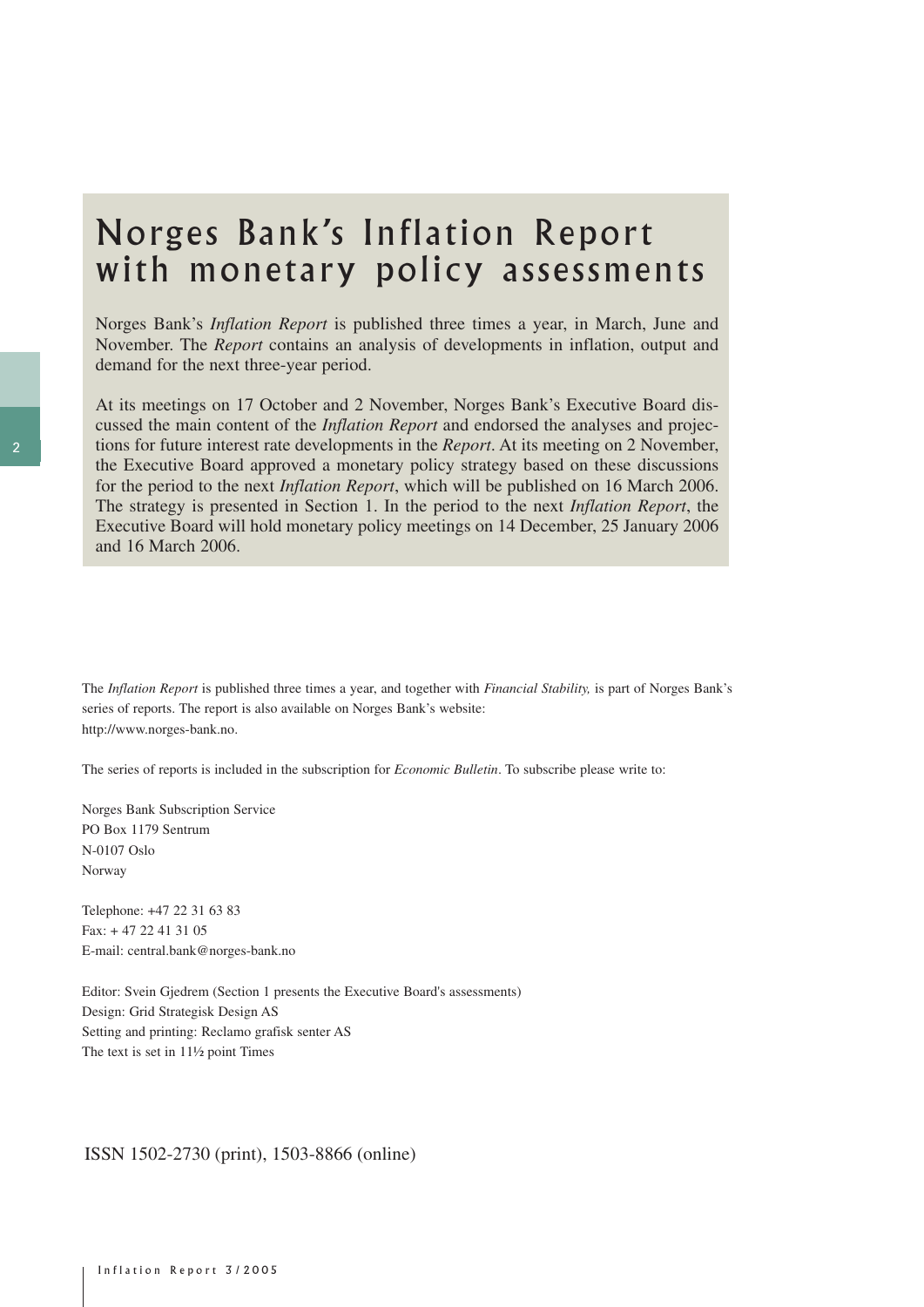## Inflation Report 3/2005 with monetary policy assessments

| Editorial                                   | 5  |
|---------------------------------------------|----|
| 1. Monetary policy assessments and strategy | 6  |
| - Conclusions - monetary policy strategy    | 18 |
| 2. The economic situation                   | 23 |
| 3. Developments ahead                       | 37 |

| Boxes | 47 |
|-------|----|
| Annex | 59 |

The Inflation Report is based on information in the period to 27 October 2005. The monetary policy strategy in Section 1 was approved by the Executive Board on 2 November 2005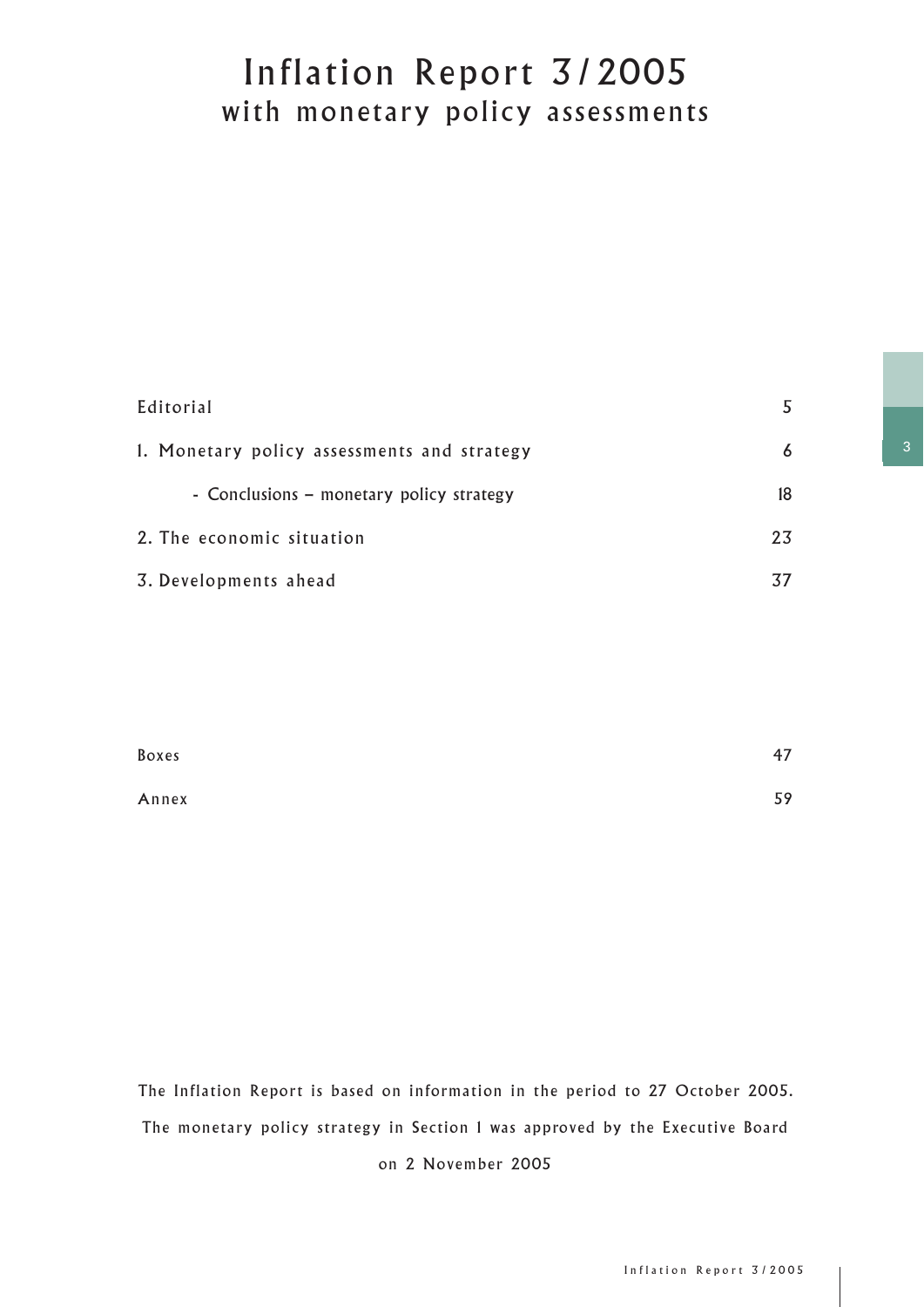## Monetary policy in Norway

### *Objective*

The operational target of monetary policy is low and stable inflation, with annual consumer price inflation of approximately 2.5% over time.

In general, direct effects on consumer prices resulting from changes in interest rates, taxes, excise duties and extraordinary temporary disturbances are not taken into account.

#### *Implementation*

Norges Bank operates a flexible inflation targeting regime, so that weight is given to both variability in inflation and variability in output and employment.

Monetary policy influences the economy with long and variable lags. Norges Bank sets the interest rate with a view to stabilising inflation at the target within a reasonable time horizon, normally 1–3 years. The relevant horizon will depend on disturbances to which the economy is exposed and how they will affect the path for inflation and the real economy in the period ahead.

#### *The decision-making process*

The main features of the analysis in the *Inflation Report* are presented to the Executive Board for discussion at a meeting about two weeks before the *Report* is published. On the basis of the analysis and discussion, the Executive Board assesses the consequences for future interest rate developments and adopts a monetary policy strategy for the period to the next *Inflation Report*. The strategy is presented in Section 1 of the *Inflation Report*.

The key interest rate is set by Norges Bank's Executive Board. Decisions concerning interest rates and other important changes in the use of instruments will normally be taken at the Executive Board's monetary policy meeting every sixth week. The analyses and the monetary policy strategy presented in Norges Bank's *Inflation Report*, together with assessments of price and cost developments and conditions in the money and foreign exchange markets, form a basis for monetary policy decisions.

#### *Communication of the interest-rate decision*

The monetary policy decision is announced at 2pm on the day of the meeting, and the Bank holds a press conference at 2:45 pm on the same day. The press release provides an account of the main features of economic developments that have been of importance for the interest rate decision and the Executive Board's assessments. The press release and the press conference are available on http://www.norges-bank.no.

#### *Reporting*

Norges Bank reports on the conduct of monetary policy in the *Inflation Report* and the *Annual Report*. The Bank's reporting obligation is set out in Section 75c of the Constitution, which stipulates that the Storting shall supervise Norway's monetary system, and in Section 3 of the Norges Bank Act. The *Annual Report* is submitted to the Ministry of Finance and communicated to the King in Council and to the Storting in the Government's Kredittmeldingen (Credit Report). The Governor of Norges Bank provides an assessment of monetary policy in an open hearing before the Standing Committee on Finance and Economic Affairs in connection with the Storting deliberation on the Credit Report.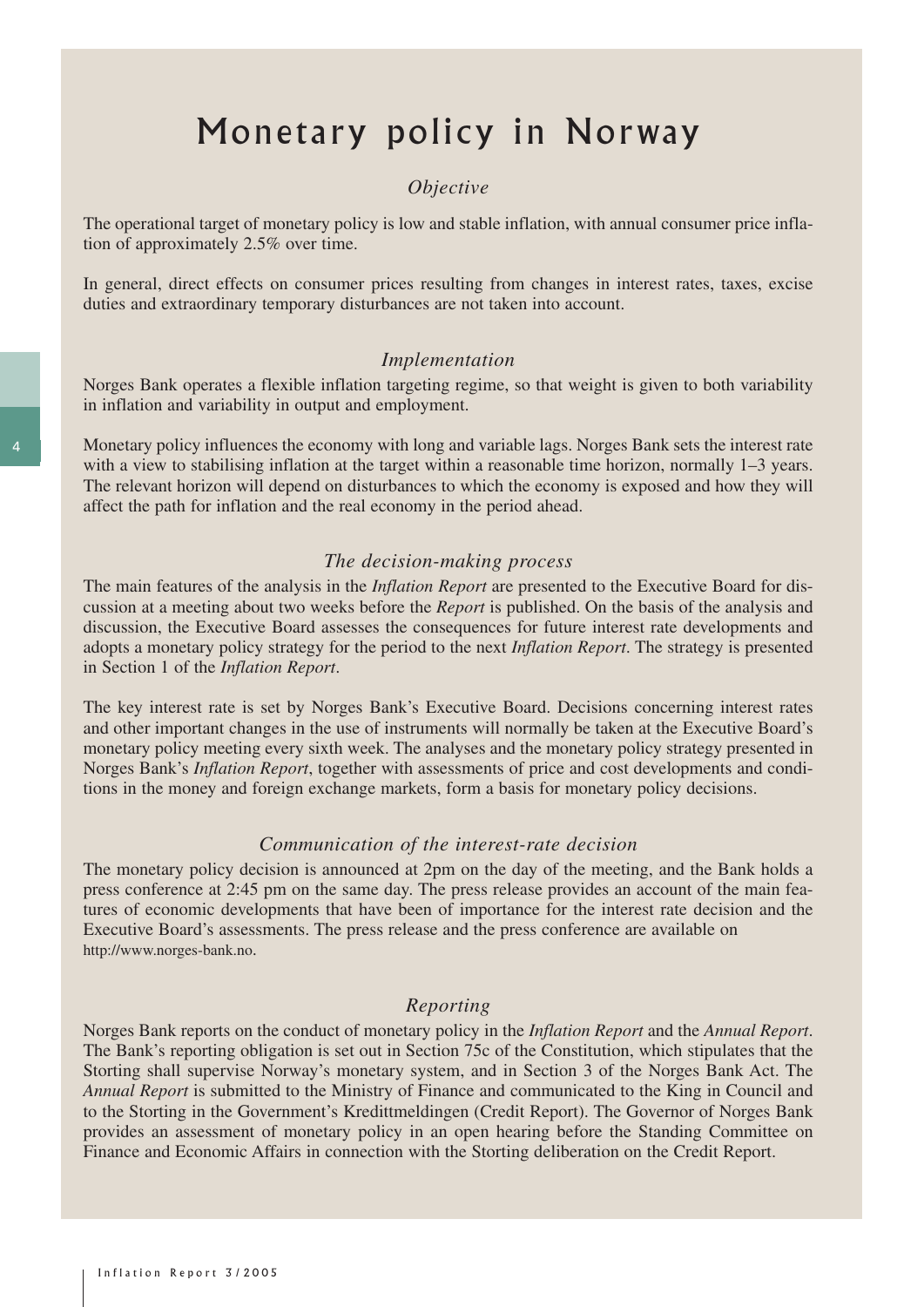## Editorial

#### *Norges Bank*'*s interest rate projections*

Low interest rates and expectations of continued low real interest rates are contributing to sustaining the cyclical upturn. Buoyant growth in other countries, terms-of-trade gains and higher demand in the petroleum industry are also important driving forces behind the upturn. Mainland production will expand briskly through the entire year and there are prospects of continued high growth next year. Capacity utilisation in the economy has picked up and is now probably higher than its normal level.

After a period of very low consumer price inflation, there are prospects that inflation will again rise at a faster pace. Nevertheless, there are considerable differences in the rise in prices across various goods and services. Norway is still benefiting on the one hand from the steadily growing liberalisation of world trade. Imports are rising from countries where the price level is low compared with that of Norway, with an attendant fall in prices for a number of consumer goods. On the other hand, higher production in large countries such as China and India has led to higher prices for energy products. As a result, the overall rise in consumer prices has edged up both at home and abroad.

Particular arguments for a very low interest rate in Norway have weakened somewhat. The outlook and analyses suggest a gradual increase in the interest rate towards a more normal level, but we expect that the adjustment will occur in small, not too frequent steps. The projections in this *Report* may indicate that the interest rate will increase by about 1 percentage point in the course of next year, which is in line with expectations in the money and foreign exchange market. At the two to three year horizon, we expect a further, gradual rise in the interest rate. Our interest rate projections further out are somewhat higher than forward rates in the financial market, but market rates in Norway and other countries may have been reduced owing to particular conditions in the world economy.

We must be prepared for changes in the interest rate outlook over time. Unexpected disturbances abroad and at home will influence the outlook for inflation and production and hence the interest rate outlook as well. In recent years, for example, the rise in consumer prices has been very low, reflecting stronger domestic competition and a shift in Norwegian importers' purchases to countries with low price levels. We cannot rule out a continued increase in competition and a fall in prices for imported goods. Lower inflation and reduced pressures in the economy may imply less frequent interest rate changes. On the other hand, continued high growth in the economy, with growing resource shortages, may point in the opposite direction. A marked increase in capacity utilisation and higher-than-projected inflation may entail a faster increase in the interest rate.

The Executive Board has endorsed the analysis and the projection for future interest rate developments in this *Report*. The interest rate path presented provides a reasonable balance between the objectives of monetary policy. On the basis of this analysis, the Executive Board has approved a monetary policy strategy for the next four months. It is the Executive Board's assessment that the key rate should lie in the interval 2-3% in the period to mid-March 2006, conditional on economic developments that are broadly in line with the projections. The Executive Board will assess the key rate at future monetary policy meetings on the basis of the approved strategy.

> 2 November 2005 Svein Gjedrem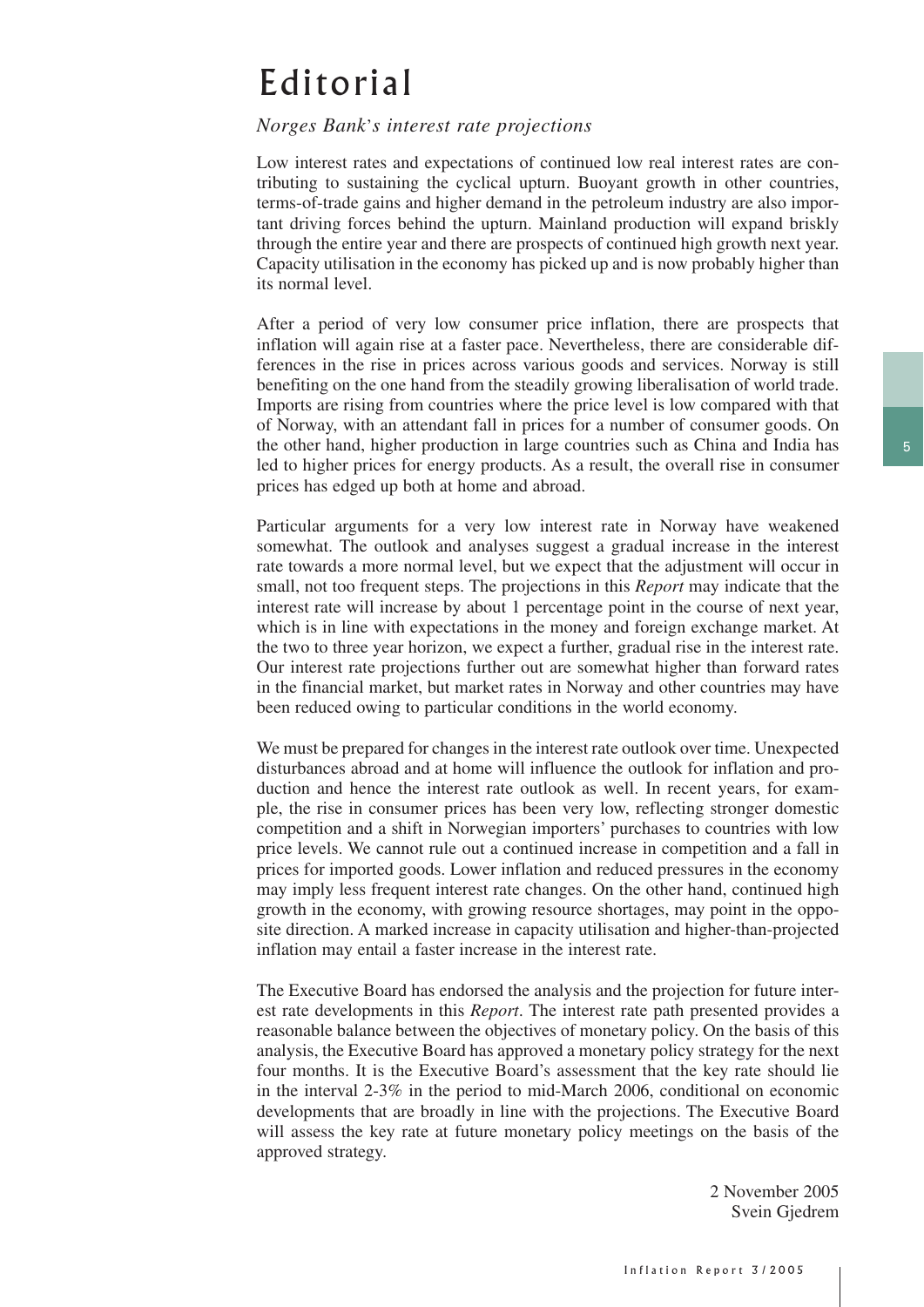## Monetary policy 1 assessments and strategy

Norges Bank operates a flexible inflation targeting regime, so that weight is given to both variability in inflation and variability in output and employment in interest rate setting. Flexible inflation targeting builds a bridge between the long-term objective of monetary policy, which is to keep inflation on target and provide an anchor for inflation expectations, and the more short-term objective of stability in the real economy.

Inflation stabilised during the 1990s after falling from a high level in the previous decade (see Chart 1.1). At the same time, fluctuations in the real economy have been less pronounced (see Chart 1.2).

Partly owing to low interest rates and expectations of low real interest rates, capacity utilisation in the Norwegian economy has picked up over the past years. Improved terms of trade, the international recovery and new demand impulses from the petroleum industry have also been important factors behind the upturn. Economic growth is high and capacity utilisation has gradually moved to somewhat above its normal level. Inflation, close to zero last year, has picked up.

Since the June *Inflation Report*, output has developed approximately as expected. The rise in the number of employed has been more moderate in recent years than in the corresponding phase of the upturns in the 1980s and 1990s. At the same time, the labour force is growing. Experience may imply higher employment growth in 2006, when the upturn is in its third year. The rise in the total number of person-hours worked, on the other hand, has so far been considerably higher than in previous upturns. This must be seen in the context of the sharp fall in sickness absence last year. Two years of strong growth in demand and output, however, do not seem to have resulted in substantial pressures in the labour market. So far, enterprises' demand for labour seems to have largely been met by an increase in average working hours. There has also been a supply of labour from other countries, particularly Sweden and Poland. Developments may indicate that the economy may be able to sustain a higher level of activity than previously assumed before price and cost pressures come into clear evidence.

Growth among trading partners seems on the whole to be broadly in line with the projections in the June *Inflation Report*. Oil futures prices 6-7 years ahead have remained at a high level. Some of the rise in oil prices since 2004 can be attributed to higher demand for energy products





3) Projections for 2005 – 2007 from this Report form the basis for this estimate.

Sources: Statistics Norway and Norges Bank

**Chart 1.2** Estimates for the output gap. Level<sup>1)</sup> and variation<sup>2)</sup>. Per cent. Annual figures. 1980 – 2005



one standard deviation. The variation is estimated as average standard deviation in a 10-year period, 7 years back and 2 years ahead.

Source: Norges Bank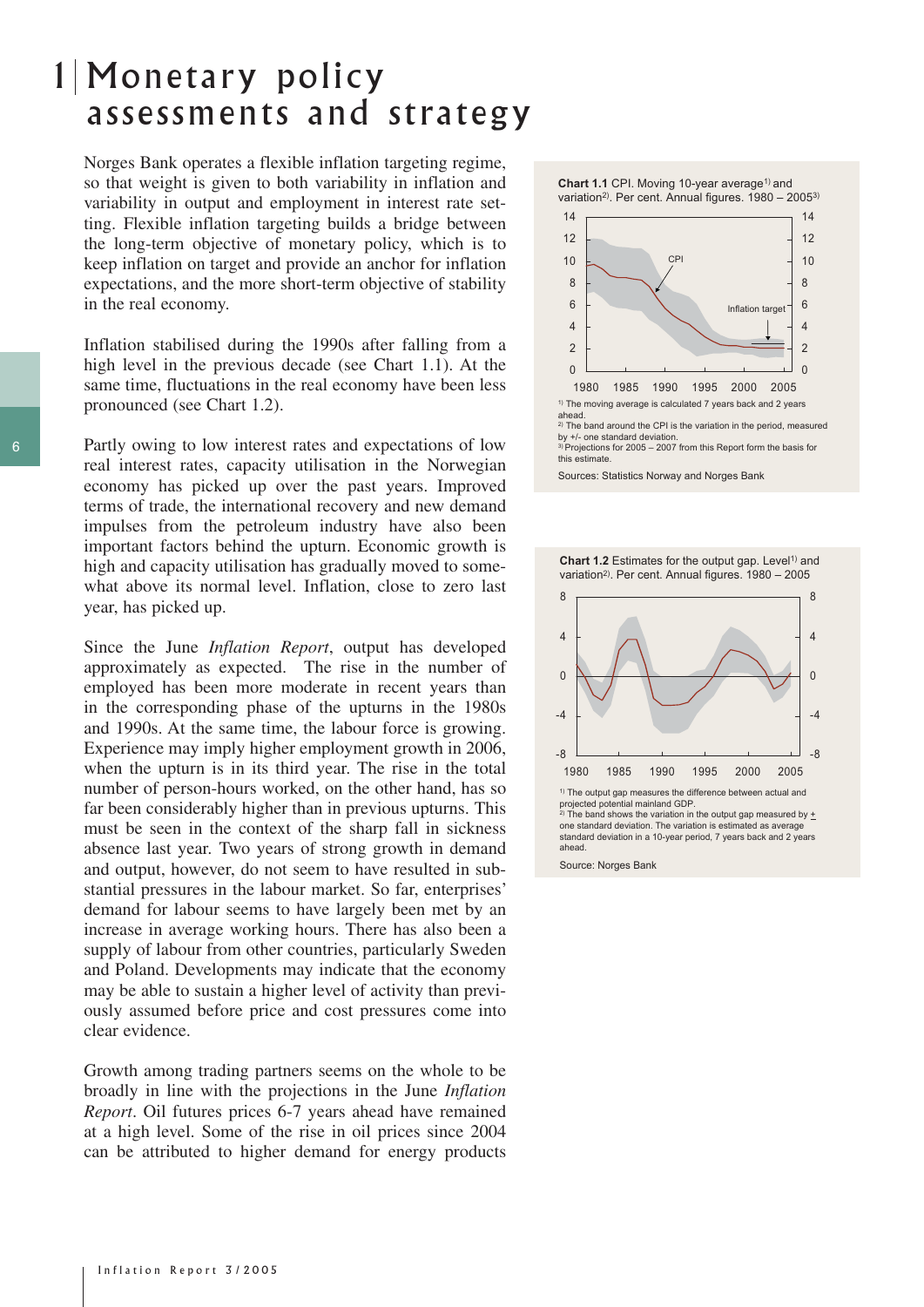





from countries in Asia, but oil prices have also recently been influenced by a fall in production in the wake of the hurricanes in the US. At the beginning of October, oil spot prices fell, reverting to the level in the previous *Inflation Report*. Declining demand in several markets contributed to this. Even though high oil prices have moderated international growth somewhat, international growth prospects are still favourable. There is, however, a risk that persistently high oil prices may have stronger negative effects on growth among our main trading partners than Norges Bank has assumed. The slowdown may occur gradually, but there are now mounting concerns that high oil prices may also translate into higher inflation and increased inflation expectations.

Since the June *Inflation Report*, rising energy prices have resulted in a somewhat higher-than-projected rise in price indices that also include energy products both at home and abroad. At the same time, increased imports of consumer goods from Asia and central Europe have contributed to a fall in other consumer prices in Norway. Consumer price inflation adjusted for tax changes and excluding energy products (CPI-ATE) was 1.3% in September, as projected in the previous *Inflation Report*. Adjusted for the direct impact of interest rates, which have pushed down house rents, inflation was 1.5%. The fall in prices for imported consumer goods decelerated somewhat faster than expected. Norges Bank believes, however, that the price-curbing effects of the global shift in trade towards low-cost countries will persist and also have a dampening impact on inflation ahead. High oil prices and high commodity prices are having the opposite effect. The year-on-year rise in overall consumer prices (CPI) was 2.0% in September (see Chart 1.3), which is 0.7 percentage point higher than projected this summer.

Overall, these effects indicate that the various inflation measures may diverge in the period ahead. CPI inflation is now projected to reach close to 3% early next year. CPI-ATE inflation is projected to range between 1¼ and 1¾% in the year ahead.

The key rate has been very low for a period. Short-term real interest rates are considerably lower than what we regard as a neutral level (see Chart 1.4).<sup>1</sup> The Executive Board has pointed to the prospect of low inflation and idle capacity in the economy as a reason for the low interest rate level. The

1 Estimations may indicate on an uncertain basis that the neutral real interest for Norway is now in the lower end of the range  $2\frac{1}{2}$ -3 $\frac{1}{2}\frac{9}{6}$ .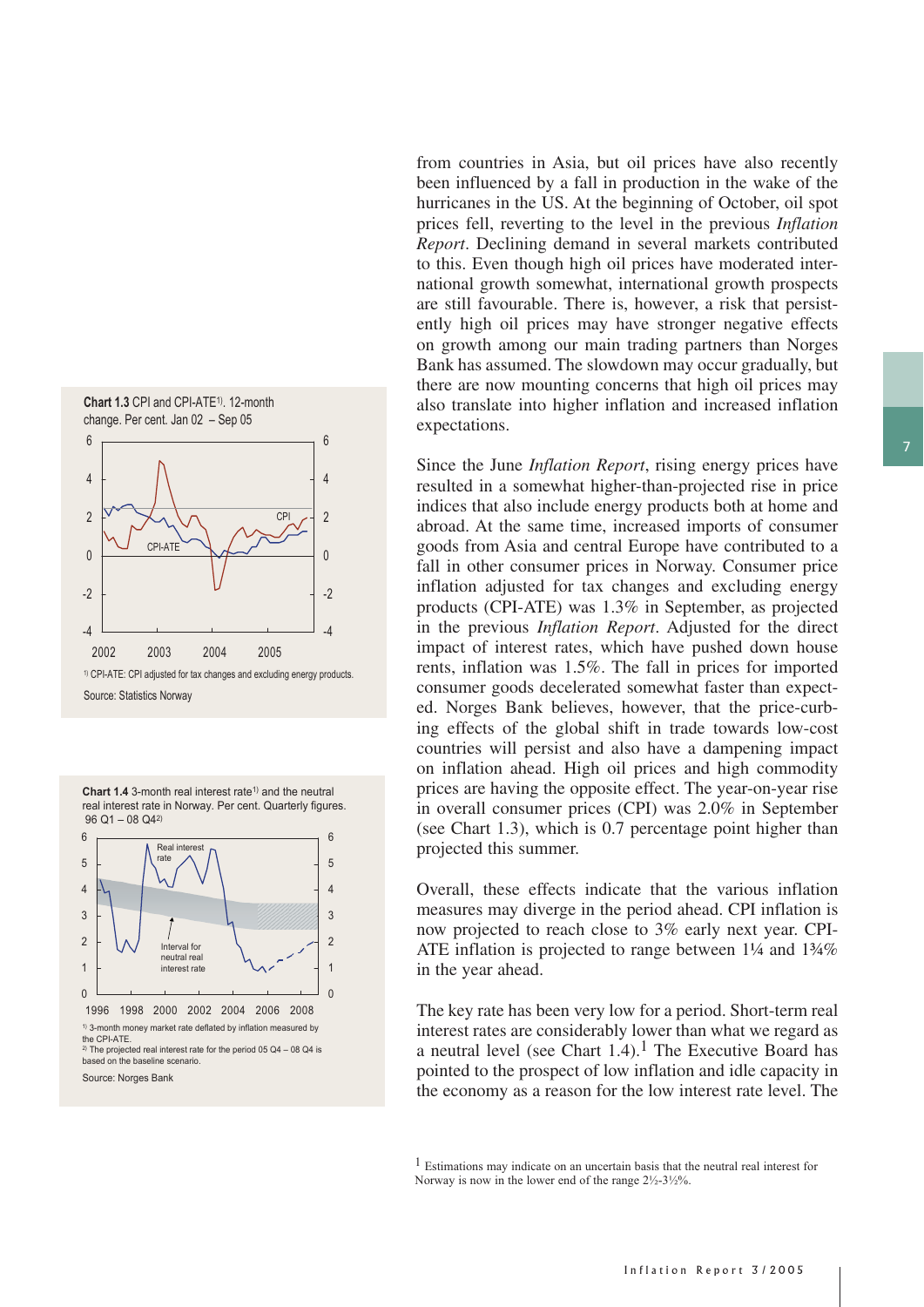reason for the most recent interest rate reductions in winter 2003/2004 was the particular risk that inflation expectations could become entrenched at a level that was too low. The Executive Board stated that when inflation gradually increases from a very low level, this will provide a basis for gradually beginning to move towards a more normal short-term interest rate level in Norway.2

An expansionary monetary policy has contributed to strong growth in demand for goods and services. Overall capacity utilisation has increased and inflation has picked up. This may be an indication that the effect of monetary policy has been broadly in line with projections.

### Baseline scenario

Interest-rate setting since this spring has been oriented towards a gradual increase in the interest rate – in small, not too frequent steps – towards a more normal level. Based on Norges Bank's assessment of the driving forces in the economy, this strategy appears robust. There have not, for example, been any developments to indicate that the interest rate should be reduced again.

Output growth is high and may in isolation suggest a more rapid increase in the interest rate ahead. This would reduce the risk of bottlenecks in the economy with rising cost inflation and continued debt build-up. On the other hand, raising the interest rate more rapidly would increase the risk of a stronger krone, which could counter an increase in inflation towards the target of 2.5%.

The projections in this *Report* are based on interest rate developments that in the Executive Board's assessment provide a reasonable path for the Norwegian economy and a reasonable balance between the objectives of monetary policy. In the baseline scenario, the interest rate increases gradually – in small, not too frequent steps – towards a more normal level (see Chart 1.5a). Norges Bank has assumed that money market rates among our trading partners will also increase gradually over the next three years (see Charts 1.6a-b). As in the *Inflation Report* earlier this year, Norges Bank's projections are based on a somewhat more rapid rise in interest rates in Norway and abroad in the longer term than current forward rates would imply. This is due to unusual market conditions, with temporarily high demand for bonds, which have contributed to keeping long-term interest rates  $low<sup>3</sup>$ . Exchange rate movements are difficult to project. The interest rate path in Norway and abroad

## Criteria for an appropriate future interest rate path

The following criteria may be useful in assessing whether a future interest rate path appears reasonable compared with the monetary policy objective.

- 1. If monetary policy is to anchor inflation expectations around the target, the interest rate must be set so that inflation moves towards the target. Inflation should be stabilised near the target within a reasonable time horizon, normally 1-3 years. For the same reason, inflation should also be moving towards the target well before the end of the three-year period.
- 2. Assuming that inflation expectations are anchored around the target, the inflation gap and the output gap should be in reasonable proportion to each other until they close.<sup>1</sup> The inflation gap and the output gap should normally not be positive or negative at the same time further ahead.
- 3. Interest rate developments, particularly in the next few months, should result in acceptable developments in inflation and output also under alternative, albeit not unrealistic assumptions concerning the economic situation and the functioning of the economy.
- 4. The interest rate should normally be changed gradually so that we can assess the effects of interest rate changes and other new information about economic developments.
- 5. Interest rate setting must also be assessed in the light of developments in property prices and credit. Wide fluctuations in these variables may in turn constitute a source of instability in demand and output in the somewhat longer run.
- 6. It may also be useful to cross-check by assessing interest rate setting in the light of some simple monetary policy rules. If the interest rate deviates systematically and substantially from simple rules, it should be possible to explain the reasons for this.

 $1$  The inflation gap is the difference between actual inflation and the inflation target of 2.5%. The output gap measures the percentage dif- $\frac{2}{3}$  See, for example, Norges Bank's press release of 11 March 2004 ference between actual and projected potential mainland GDP.

<sup>&</sup>lt;sup>3</sup>See box in *Inflation Report* 1/05 for further discussion.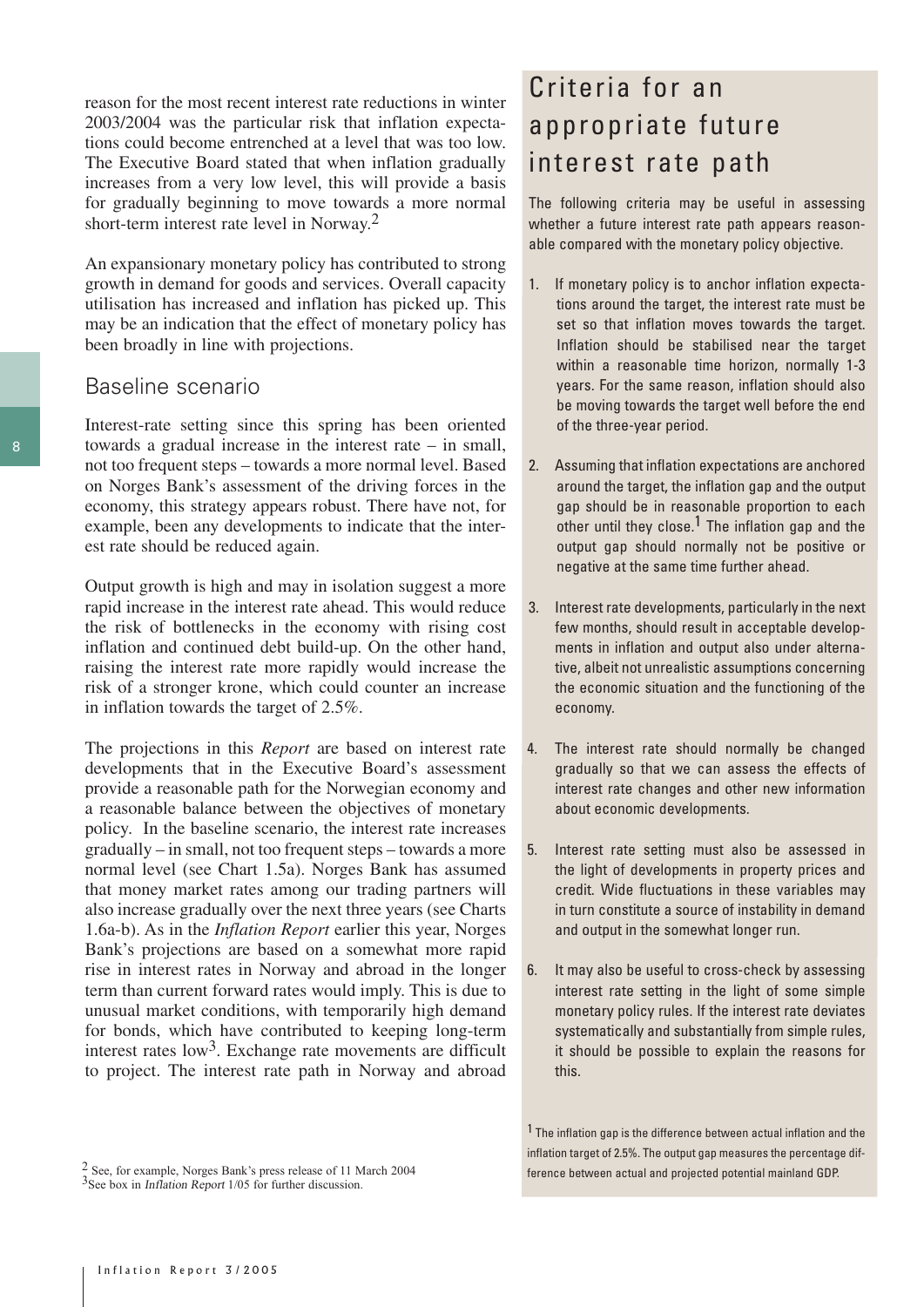**Chart 1.5a** The sight deposit rate in the baseline scenario with fan chart. Per cent. Quarterly figures. 04 Q1 – 08 Q4



**Chart 1.5c** Projected CPI-ATE in the baseline scenario<sup>1)</sup> with fan chart. 4-quarter change. Per cent. 04 Q1 – 08 Q4



**Chart 1.6a** Interest rate projections for trading partners and interest rate differential. Quarterly figures. 04 Q1 – 08 Q4



<sup>2)</sup> As in the two previous reports, the forward rate is adjusted<br>somewhat as from 2007.<br><sup>3)</sup> Interest rate differential against trading partners in the baseline scenario from 05 Q4 (broken line).

Source: Norges Bank

**Chart 1.5b** Import-weighted exchange rate (I-44)<sup>1)</sup> in the baseline scenario with fan chart. Quarterly figures. 04 Q1 – 08 Q4



assumed that strengthening by a certain percentage is just as likely as weakening by the same percentage.

Source: Norges Bank

**Chart 1.5d** Estimated output gap in the baseline scenario<sup>1)</sup> with fan chart. Per cent. Quarterly figures. 04 Q1 – 08 Q4



**Chart 1.6b** Trading partners' interest rates<sup>1)</sup> in the baseline scenario with fan chart<sup>2)</sup>. Per cent. Quarterly figures. 04 Q1 – 08 Q4

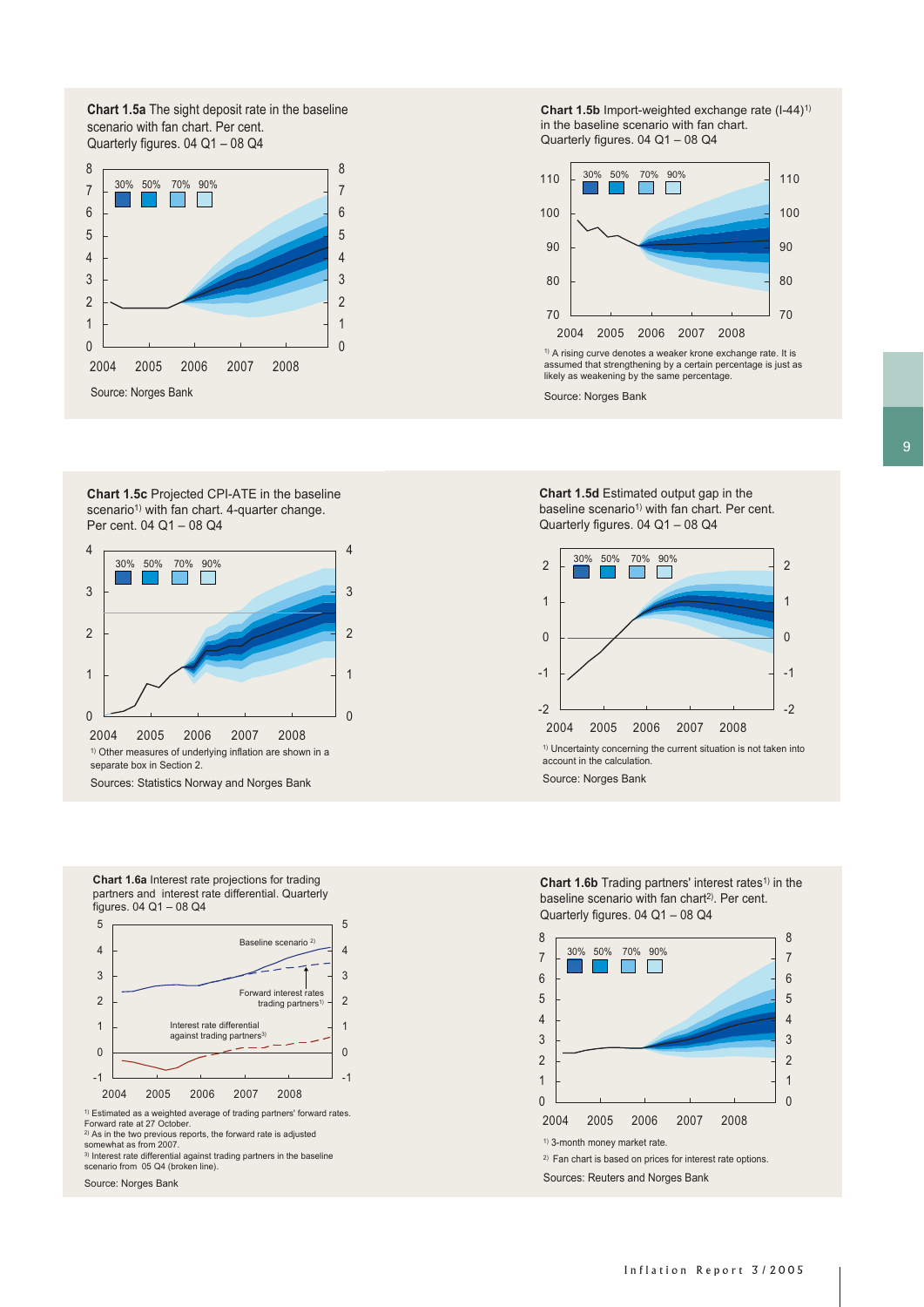may be consistent with an approximately unchanged krone exchange rate (see Chart 1.5b). Based on such interest rate developments, the krone exchange rate and other driving forces described in Section 3, Charts 1.5c-d show Norges Bank's projected path for the Norwegian economy.

With interest rate developments as outlined above, CPI-ATE inflation is projected to increase gradually from about  $1\frac{1}{2}\%$ today to close to 2% at the beginning of 2007. Inflation is likely to increase further and reach the target of 2.5% in the second half of 2008. With a gradual reduction in unemployment, Norges Bank expects wage growth to pick up after a period. At the same time, profit margins are expected to edge up in pace with rising demand and capacity utilisation. Continued low interest rates will probably contribute to above-trend output growth again in 2006. Even though a gradual increase in the interest rate will after a period result in somewhat weaker growth impulses, monetary policy will still be expansionary. The output gap, which is a measure of capacity utilisation in the economy, is estimated to be positive this year and increase to about 1% in 2006 (see Section 2 for further discussion of the output gap). A gradual increase in the interest rate towards a more normal level will probably result in lower growth in demand for goods and services after a period. Growth in household disposable income will probably be reduced, and the rise in housing investment will slow. After a period, growth in corporate fixed investment will slacken in pace with other demand and output. Capacity utilisation may in time be brought down somewhat and stabilised. This will curb the rise in inflation, so that it stabilises close to target.

The interest rate has to be sufficiently low for inflation to reach the 2.5% target. At the same time, we will seek to prevent capacity utilisation from becoming too high. The projected path for inflation and capacity utilisation (see Chart 1.7) seems to provide a reasonable balance between these two considerations.

The projections are based on the information Norges Bank currently has concerning the domestic and global economies and on Norges Bank's view of how the economy functions. Experience shows that the economy is exposed to disturbances that may result in other developments. The assessment of the recent past and the current situation may change as time passes and as better statistics become available. The functioning of the economy could also change. We must therefore be prepared for the possibility that the interest rate outlook may change over time.

On the basis of the disturbances to which the economy has been exposed in the last 10-15 years and Norges Bank's view of the functioning of the economy, we have estimated the uncertainty surrounding our projections for the interest



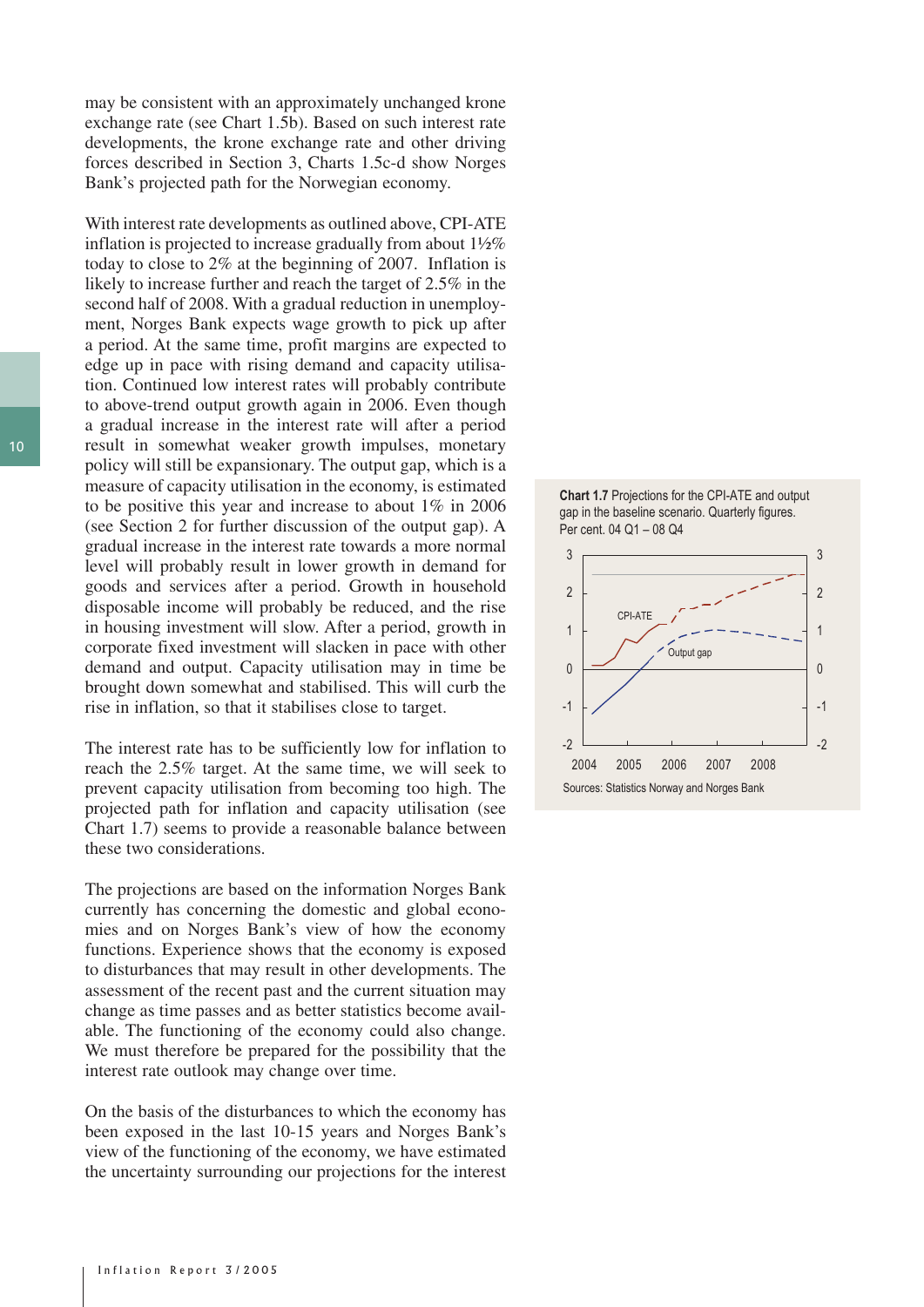**Chart 1.8a** House prices deflated by the house rent index in the CPI, building costs, household disposable income and total wage income. Indices, 1985 = 100. Annual figures. 1985 – 20051)



Sources: Statistics Norway, Norwegian Association of Real Estate Agents (NEF), Association of Real Estate Agency Firms (EFF), FINN.no, ECON and Norges Bank





 $1)$  Projections for 2005  $-$  2008.

Sources: Norwegian Association of Real Estate Agents, Association of Real Estate Agency Firms, Finn.no, ECON and Norges Bank

**Chart 1.8c** Credit to households (C2). Annual percentage change in credit. 1992 – 20081)



rate, the krone exchange rate, inflation and the output gap (see box on page 19). The estimated uncertainty is represented as fan charts in Charts 1.5a-d. Monetary policy is oriented towards stabilising inflation and output growth. As monetary policy feeds through, the effects on inflation and output are restrained. The counterpart to this is the uncertainty surrounding interest rates.

When the interest rate is gradually  $-$  in small, not too frequent steps – brought up towards a more normal level, Norges Bank will be able to assess the effects of interest rate changes and other new information about economic developments.

Interest rate setting must also be viewed in the light of developments in property prices and credit. Wide fluctuations in these variables may constitute a source of instability in demand and output in the somewhat longer run. Developments in the rental market for office premises are positive, with an increase in rental rates in many parts of the country, including Oslo. Office vacancy rates measured in  $m<sup>2</sup>$  are still high, though falling. A model for house prices estimated using Norwegian data may indicate that house prices are now somewhat higher than historical explanatory factors would indicate.4 Other indicators for assessing current house prices are the relationship between house prices and rents, building costs and household income (see Chart 1.8a). These indicators are now higher than their average since 1985. Charts 1.8b-c show projections of the rise in house prices and credit to households based on the baseline scenario. There are prospects that the rise in property prices and credit will slow through the projection period.

Financial stability implies that the interest rate should be brought up towards a more normal level. If developments in the economy are in line with the baseline scenario, it is likely that financial developments in banks and enterprises will be favourable. Banks' loan losses are also historically low, and profits are solid. Banks are well equipped to absorb an increase in losses towards a more normal level.

Corporate profitability improved substantially from 2003 to 2004 as a result of higher operating margins in most industries. Enterprises profited from continued low interest rates in 2004 and a clear decline in net financial expenses. Return on equity rose to 18% last year. The equity ratio of Norwegian companies was approximately 37% in 2004, i.e. an increase on the previous year. The equity capital of enterprises listed on the Oslo Stock Exchange increased further in the first half of this year.

4 For a further description of the model, see Jacobsen, D. H., and B. Naug (2004) "What drives house prices?". Economic Bulletin 1/2005 and Financial Stability 1/04.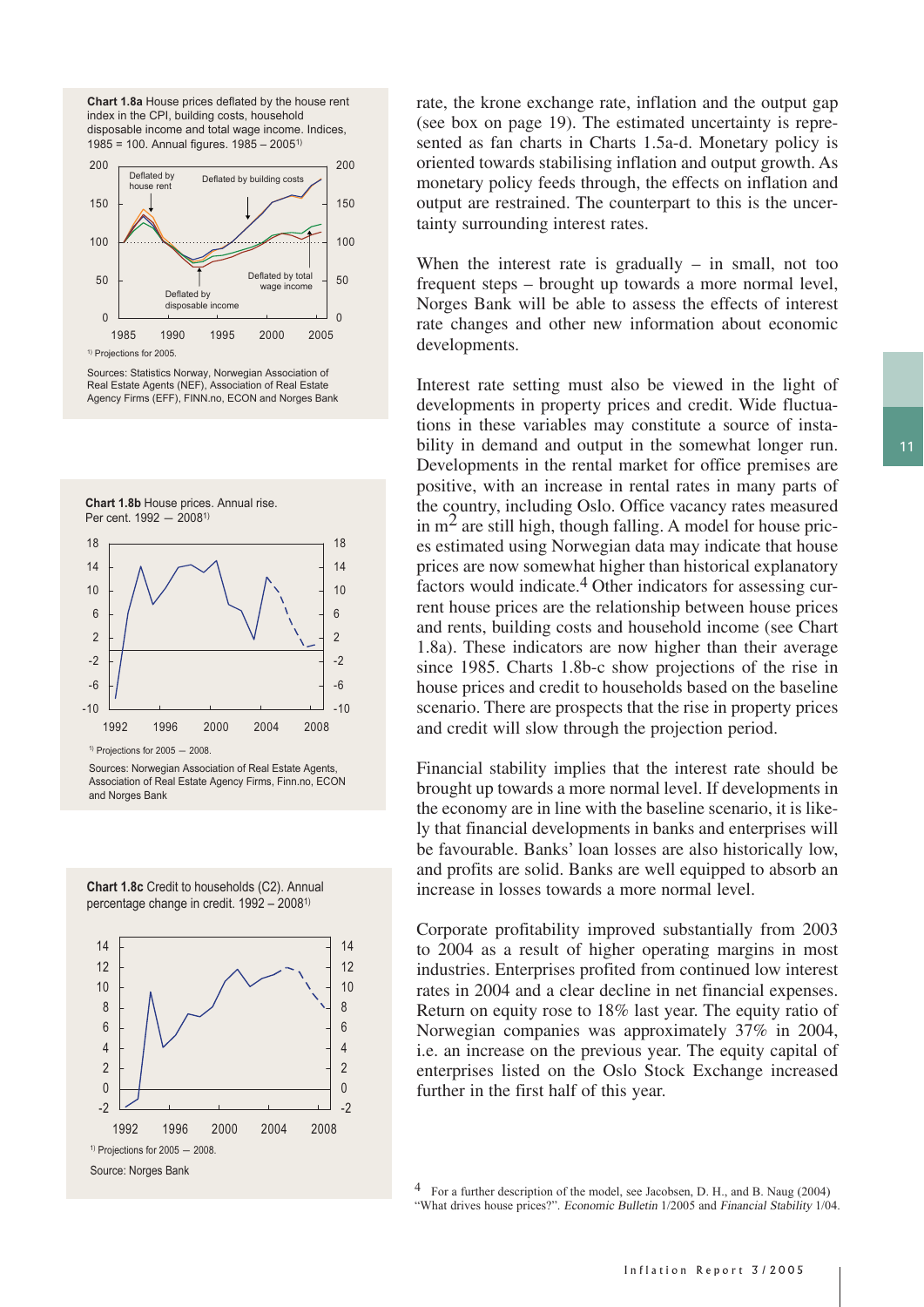The benchmark index on the Oslo Stock Exchange has declined markedly recently. The index is still 4% higher than when the previous *Inflation Report* was published, and 25% higher than at the beginning of the year. Compared with average earnings over the past five years, prices for Norwegian equities have become somewhat higher since the beginning of the year, while there has been little change since end-June. The rise in Norwegian equity prices this year may be seen against the background of the increase in actual earnings last year and expected earnings for 2005 and 2006.

Uncertainty with regard to financial stability in the longer term is mainly related to the historically high household debt burden and asset price developments.

### Uncertainty surrounding the projections

There is considerable uncertainty surrounding the projections. The projections above, including the interest rate projections, are based on the information Norges Bank has at present and Norges Bank's assessment of how the economy functions. If unexpected disturbances arise, we must be prepared for a situation where a different interest rate path may be more appropriate in order to achieve the objectives. The fan charts in Charts 1.5a-d illustrate the uncertainty that can be expected based on recent history.

The economy will occasionally be exposed to major disturbances. In recent years, the unexpected fall in inflation, the sharp rise in oil prices and substantial fluctuations in the krone exchange rate are events that were difficult to capture in advance in Norges Bank's projections. The origins of such disturbances may often lie outside Norway. We must be prepared for unexpected events to occur again in the future, and the Executive Board must continuously assess the consequences these disturbances may have for monetary policy. The effects may also prove to be more pronounced than we have experienced in the recent past. The monetary policy strategy should result in acceptable developments in inflation and output under alternative, albeit not unrealistic, assumptions concerning the economic situation and the functioning of the economy.

Current statistics and news about the Norwegian economy may reveal whether developments in the economy are in line with the scenario on which the monetary policy strategy is based. Information will not necessarily be unequivocal, and information about different aspects of economic developments is published at different times. It may be difficult to distinguish erratic effects on current statistics from real disturbances. It may therefore take time to determine whether economic developments differ from our assumptions.

**Chart 1.9a** Sight deposit rate in the baseline scenario and in the alternatives with stronger trade shifts and lower wage growth (red line) and higher inflation (yellow line). Per cent. Quarterly figures. 04 Q1 – 08 Q4







**Chart 1.9c** Estimated output gap in the baseline scenario<sup>1)</sup> and in the alternatives with stronger trade shifts and lower wage growth (red line) and higher inflation (yellow line). Per cent. Quarterly figures. 04 Q1 – 08 Q4

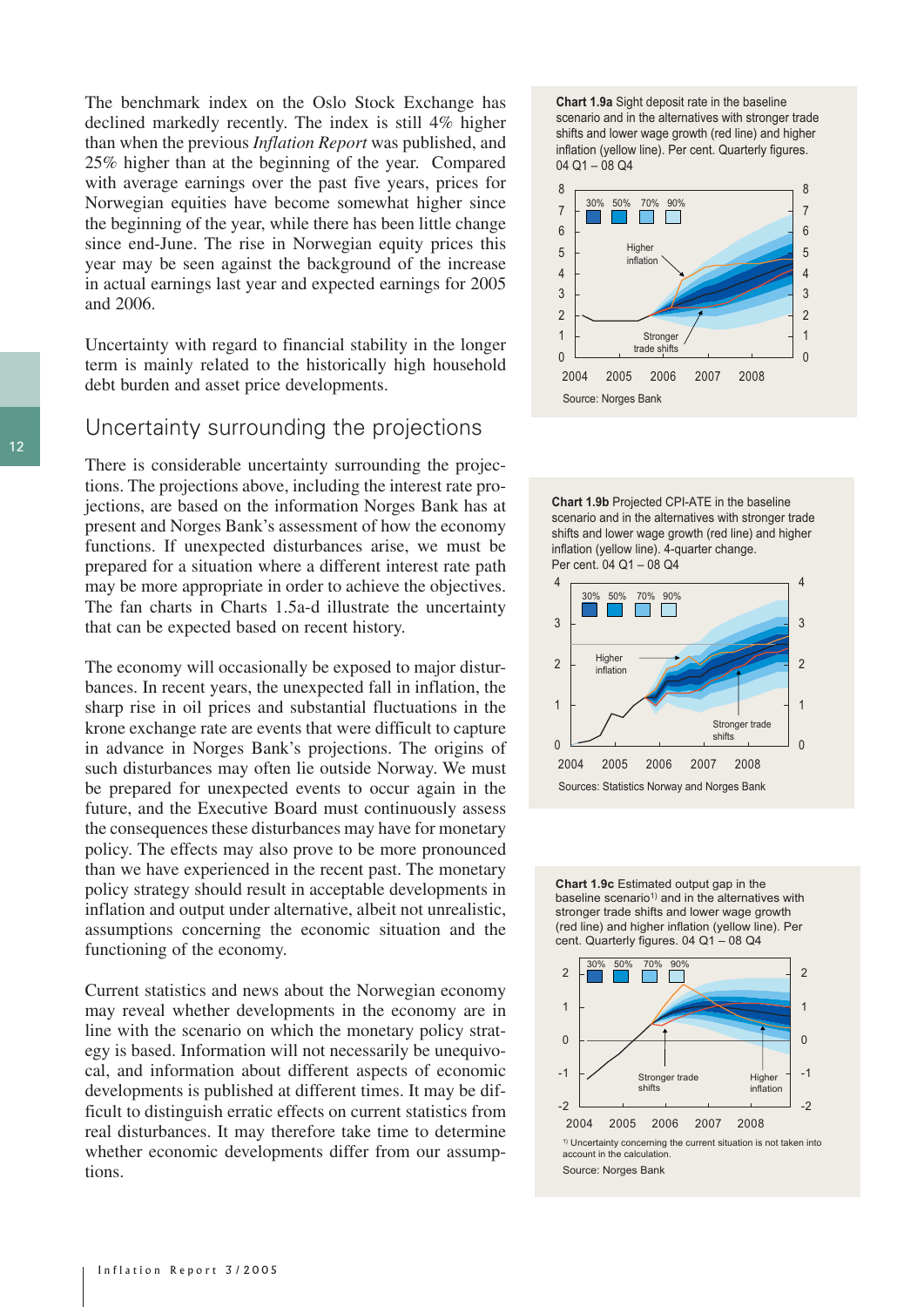Charts 1.9a-c analyse developments under alternative scenarios. These scenarios were also discussed in the previous *Inflation Report*. Interest rate setting must be assessed in the light of the reasons for, and the expected duration of disturbances. The later monetary policy responds to such disturbances, the wider the fluctuations in output and inflation will be.

### *Alternative scenario (1): Stronger trade shifts and lower wage growth*

Inflation has been lower than expected in the past few years. The rise in prices for imported consumer goods in particular has been low, pushed down by increased imports from low-cost countries in Asia and central and eastern Europe. These developments are largely due to the removal of tariff and quota regulations in textile trade in the last half of the 1990s and the early part of this decade. Similar trade shifts are now evident in imports of audiovisual equipment. It is, however, difficult to estimate precisely when the effects of these changes will be exhausted. Today, although most of these regulations on manufactured goods have been removed, shifts in the import pattern still occur. In this *Report*, Norges Bank has assumed in the baseline scenario that the price-curbing effects of these trade shifts will persist, but will gradually moderate. Stronger shifts in the import pattern cannot be ruled out, however, and it may take longer for the rise in prices for imported goods to pick up.

Additional inward labour migration may also influence the prospects for wage growth. Competition in the labour market has increased. This may curb wage growth in Norway. In addition, an increase in the labour supply and intensified competition may contribute to higher potential output.5 The Norwegian economy will then be able to sustain higher growth in demand and output without generating inflationary pressures. Various labour market measures with protectionist effects may, however, curb inward labour migration.

There is no clear evidence to indicate that the probability of this alternative has increased significantly since the previous *Inflation Report* was published. The fall in prices for imported consumer goods decelerated somewhat faster than expected. The new baseline scenario is based on a continued increase in imports from low-cost countries. Charts 1.9a-c illustrate how the interest rate may be set if it becomes clear in the course of the first half of next year that the effects of intensified international competition and globalisation are even stronger than assumed in the baseline scenario. It is assumed that intensified labour market com-

5 This is illustrated here (see Chart 1.9c) by a reduction in the output gap in 2005 Q4 and 2006 Q1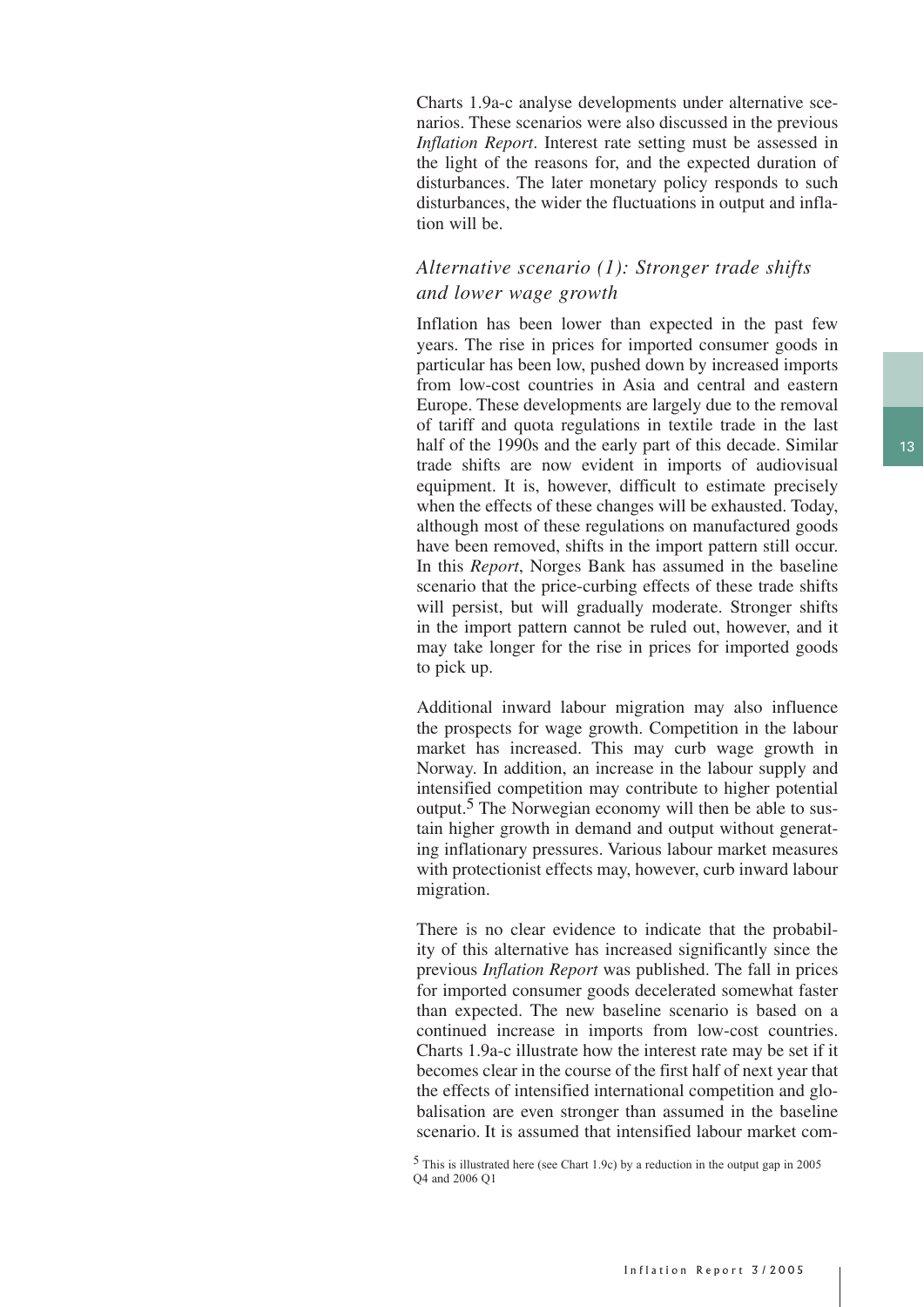petition will contribute to lower wage growth and lower domestic inflation. Stronger trade shifts are assumed to contribute to lower imported inflation. Overall, this results in price inflation that will be close to  $\frac{1}{2}$  percentage point lower than in the baseline scenario in 2006.

It is assumed that the central bank will maintain the interest rate path in the baseline scenario in the first months and not respond to disturbances until summer 2006. Nor do market participants, households or enterprises expect the economy to follow a different path before then. This may be due to the difficulty of distinguishing erratic effects on current statistics from real disturbances and because it may therefore take time to see that the economy is following a different path.

Lower inflation and weaker pressures in the economy imply in isolation less frequent interest rate changes than in the baseline scenario. In this alternative scenario, the interest rate is kept unchanged in 2006. The output gap gradually exceeds the level in the baseline scenario as production picks up as a result of the lower interest rate. Inflation is lower than in the baseline scenario for the next two years.

### *Alternative scenario (2): Inflation picks up more rapidly than expected*

There are also reasons why inflation may be higher than expected. The real interest rate is low and the monetary stance is expansionary. So far, the effects do not appear to be stronger than expected, but we have little experience of such low interest rates over a long period. It is uncertain how quickly prices and wages will react when growth in output and employment picks up. It is also uncertain how long economic agents expect the low interest rate to persist. There is a risk that an interest rate that is kept low for a longer period may lead to expectations of a persistently low interest rate. This kind of shift in expectations may entail a higher-than-projected rise in output, demand, wages and consumer prices. Since the previous *Inflation Report*, underlying inflation has been approximately as expected, but a sharp rise in energy prices in isolation heightens the risk that pent-up pressures may feed through to consumer prices.

A possible monetary policy response to this alternative scenario with pressures in the Norwegian economy is illustrated in Chart 1.9a. The overall result for inflation and the output gap is illustrated in Charts  $1.9b-c$ .<sup>6</sup> Again, it is assumed that it takes time to shed light on the causes and

 $6$  It is assumed that the output gap increases by  $\frac{1}{4}$  percentage point in relation to the baseline scenario in each of the next three quarters. In addition, inflation is assumed to increase faster and to be about ½ percentage point higher than in the baseline scenario in 2006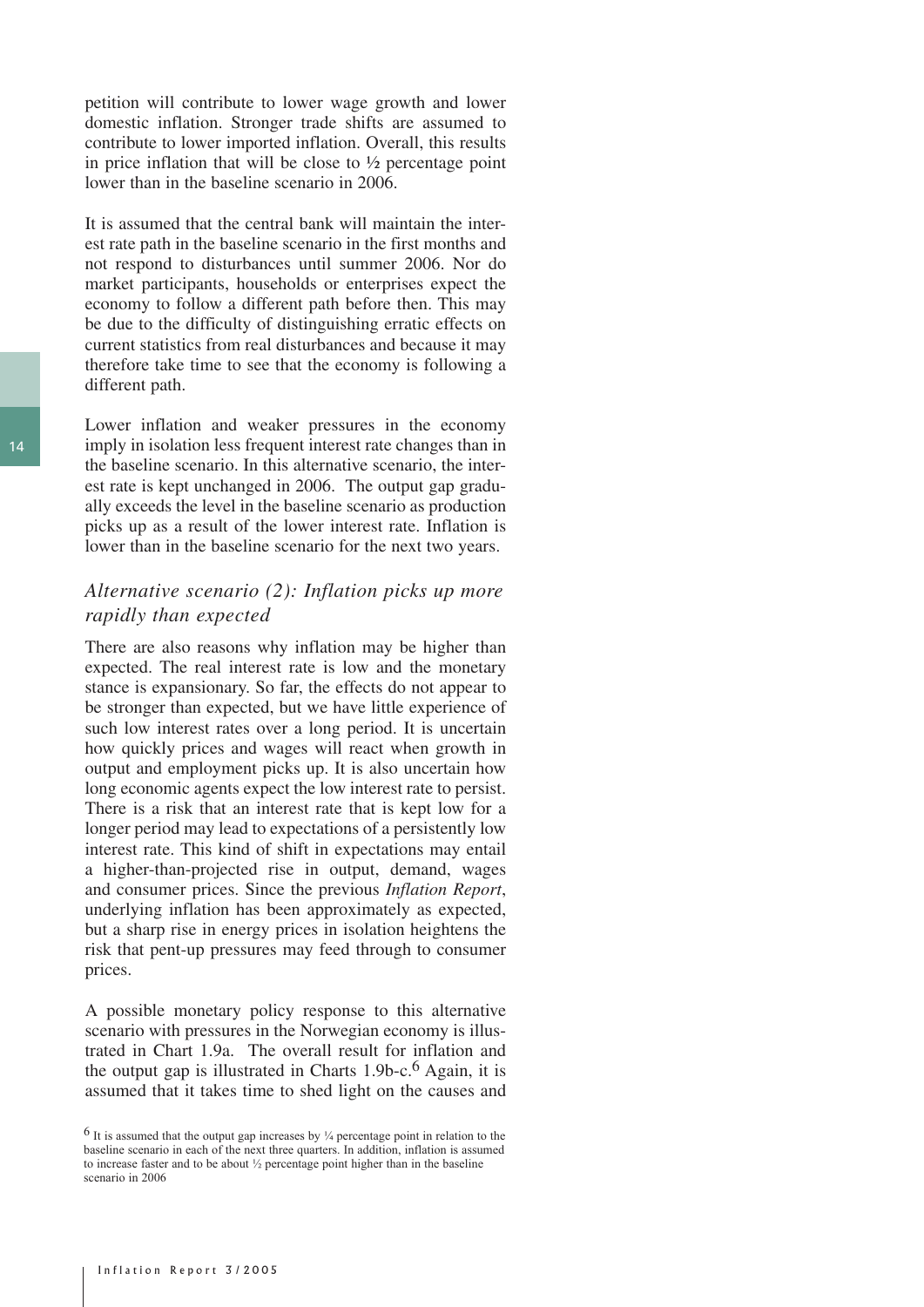for policy to be adjusted. At the beginning of the projection period, output growth and cost and price inflation are assumed to be higher than in the baseline scenario. With pent-up pressures, it is also possible that the feed-through to prices will occur further out than shown in the Chart, but that the feed-through will be stronger. Higher inflation may be attributable to increased margins and accelerating wage growth. In isolation, this suggests a faster interest rate increase than in the baseline scenario with a view to preventing the high output gap from persisting and inflation from overshooting the target.

On the basis of Norges Bank's uncertainty estimates, a scenario with a marked increase in the output gap and higher inflation would involve a markedly different path than in the baseline scenario. The fan charts in Charts 1.9a-c illustrate the uncertainty in the baseline scenario.

## Cross-checks

Interest rate developments should be cross-checked against various simple rules and indicators that are less dependent on a specific analytical framework and a specific forecast for the Norwegian economy. Simple interest rate rules and indicators will not capture all the details in the projections, but can provide an indication of whether the current interest rate level is reasonably adapted to the economic situation. If the baseline scenario includes a considerably different interest rate path than implied above, the reasons for this should be explained.

Below we look at interest rate setting in the light of various cross-checks, such as interest rate expectations in the foreign exchange market, simple monetary policy rules and developments in the money supply. These simple crosschecks indicate that it may be appropriate to increase the interest rate gradually ahead to a more normal level.

Forward interest rates normally provide an indication of market interest rate expectations. Norwegian forward rates are somewhat higher than around the previous *Inflation Report*. There are expectations that the interest rate will be increased by about 1 percentage point over the next year, but forward rates imply a more moderate interest rate increase thereafter. In relation to Norges Bank's assessment of the economic outlook, forward rates appear to be a little low towards the end of the projection period (see Chart 1.10). This may be because market interest rates are influenced by extraordinary supply and demand factors that do not have a bearing on the outlook for underlying economic developments or monetary policy.



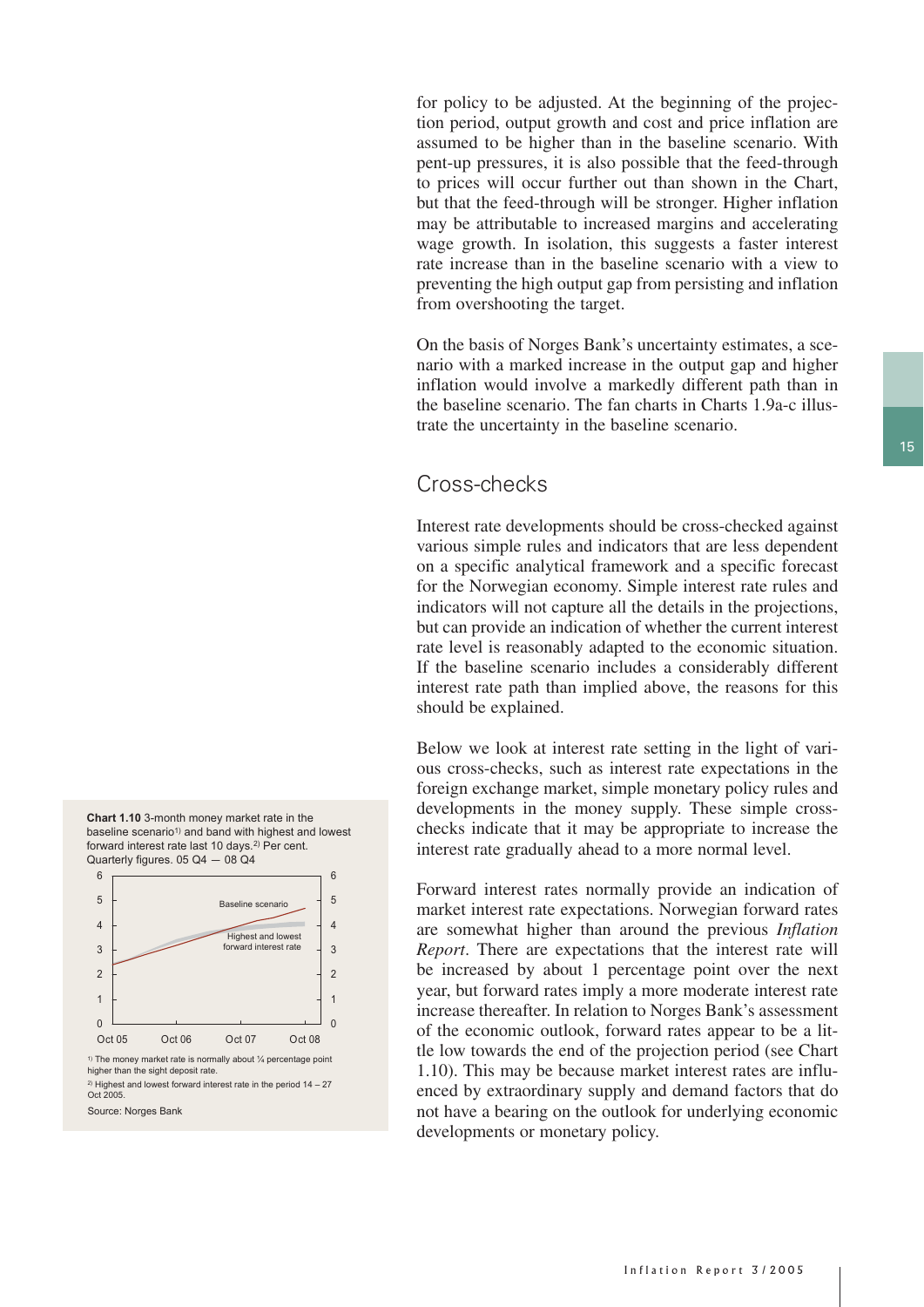Simple monetary policy rules have in many cases proved to be less sensitive to statistical shortcomings, even though they have other obvious drawbacks. Monetary policy rules must be interpreted with caution and only provide a rough indication of the appropriate interest rate range. Common to many simple interest rate rules is that the interest rate is set with a view to maintaining inflation around a specific target over time, while contributing to stabilising output. The rules presented are dependent on GDP and inflation projections. Experience shows that GDP figures may be extensively revised.

The Taylor rule<sup> $\prime$ </sup>, as estimated by Norges Bank, implies that the interest rate is now too low (see Chart 1.11). The Taylor rule applies the output gap. However, the output gap cannot be observed directly and is therefore an uncertain variable (see Section 2 for a further discussion of alternative measures of the output gap). The Orphanides rule<sup>8</sup> therefore applies observed GDP growth instead. This rule also implies that the interest rate is currently too low. This must be seen in the light of high growth in the Norwegian economy and rising inflation. Nevertheless, as inflation remains below target in the short term, the monetary policy stance should also be expansionary at the end of the year. The rules have limitations as a reference for a small, open economy, however. An interest rate increase in line with the rules may lead to a marked appreciation of the krone, which implies that it would take considerably longer to reach the inflation target. The rule involving external interest rates<sup>9</sup> implies a somewhat lower interest rate than the other rules, because external interest rates are low.

Norges Bank has also estimated a reaction function on the basis of the Bank's previous response pattern (see box in *Inflation Report* 3/04). This rule implies some tightening in the period to summer 2006, but less so than the other simple rules (see Chart 1.12). The reaction function implies higher interest rates ahead primarily as a result of high GDP growth and the prospect of higher inflation.

Historically, there has been a relationship between price developments on the one hand and the rate of M2 growth in relation to GDP on the other (see Chart 1.13). M2 has increased at a far faster pace than prices in recent years. This may reflect a high level of liquidity. The relationship

<sup>9</sup> The rule involving external interest rates =  $0.5$  Taylor rule + 0.5 Money market rate among Norway trading partners

**Chart 1.11** Sight deposit rate, Taylor rule, Orphanides rule and rule with external interest rates. Inflation as in the baseline scenario. Quarterly figures. Per cent.  $00 Q1 - 06 Q2$ 







<sup>1)</sup> The interest rate movements are explained by developments in inflation, mainland GDP growth, wage growth and 3-month interest rates among trading partners. See Inflation Report 3/04 for further discussion.

Source: Norges Bank

**Chart 1.13 CPI and scaled money supply (M2)<sup>1)</sup>.** Index, 2000 = 1. Annual figures. 1960 – 2004



<sup>&</sup>lt;sup>7</sup>The Taylor rule: Interest rate = Inflation target + equilibrium real interest rate +1.5 (inflation – inflation target) + 0.5 output gap. See Taylor J:B: (1993): "Discretion versus policy rules in practice", Carnegie-Rochester Conference Series on Public Policy 39, pages 195-124. We have used the CPI-ATE as a measure of inflation. 8Athanasios Orphanides proposes to replace the output gap with the difference between actual growth and trend growth in the economy (growth gap). One reason for this is that the Taylor rule is sensitive to errors in the measurement of the output gap. See Orphanides A., R. D. Porter, D. Reifschneider, R. Tetlow and F. Finan (2002): "Errors in the measurement of the output gap and the design of monetary policy". Journal of Economics and Business, vol. 52, pages 117-141.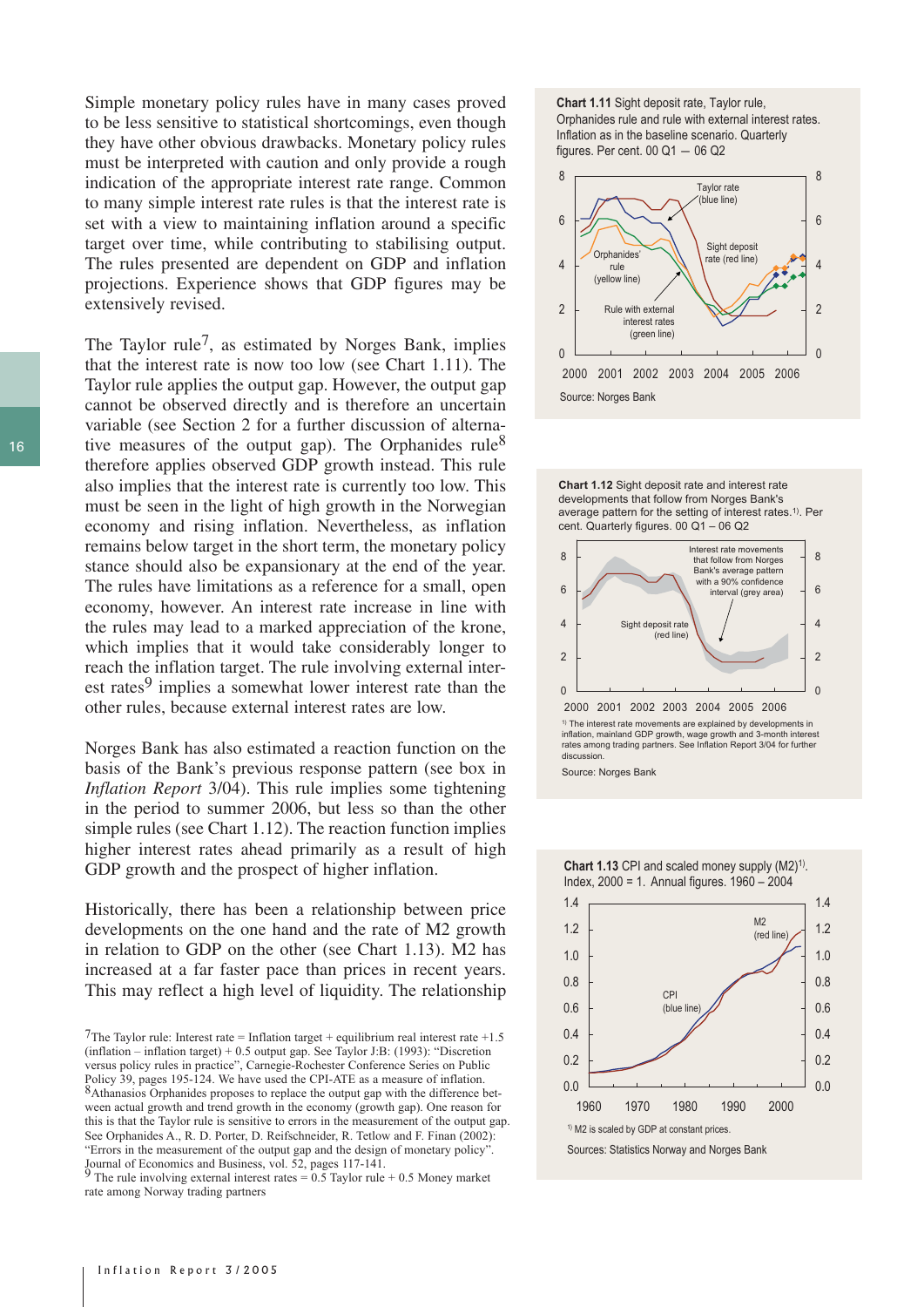



a Hodrick-Prescott filter ( $\lambda$  = 100 000). The confidence intervals<br>are based on the standard deviation calculated using the deviation between actual M2 growth and trend growth.

Source: Norges Bank

between prices and M2 has been unstable, however. For example, new financial market products, changes in credit market regulations and developments in international capital markets have influenced this relationship.

M2 growth can be used as an indicator of price developments and developments in private demand for goods and services. Chart 1.14 shows actual and trend growth in the money supply in the period 1993-2005, and the historical variation around trend growth. Money supply growth is now higher than trend growth. In relation to historical experience, the difference between actual and trend growth  $\cdot$  Actual M2 growth is smoothed. Trend growth is estimated using  $\cdot$  in M2 is now relatively wide.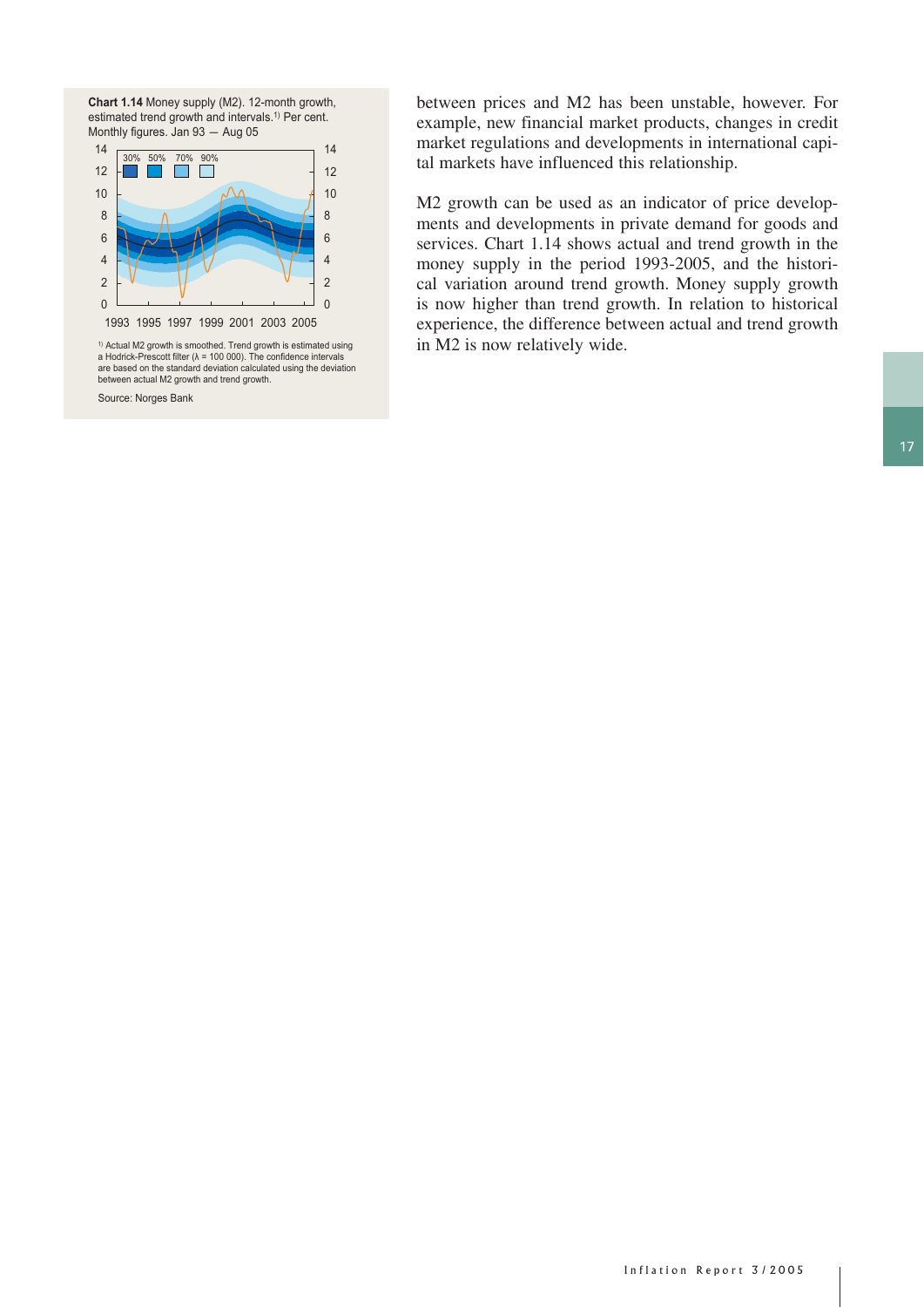## Conclusions – monetary policy strategy

The Executive Board's assessment is:

- The interest rate path presented in this *Report* will provide a reasonable balance between the objective of bringing inflation up to target and the objective of stabilising developments in output and employment, conditional on the information Norges Bank has at this juncture.
- The interest rate may gradually in small, not too frequent steps – be brought back towards a more normal level. The objective of bringing inflation back to target and anchoring inflation expectations nevertheless implies a continued expansionary monetary policy.
- The sight deposit rate should lie in the interval 2-3% in the period to the publication of the next *Inflation Report* on 16 March 2006, conditional on economic developments that are broadly in line with the projections.
- Monetary policy must be assessed regularly on the basis of new information that is of significant importance for the outlook for inflation and output. New information may reveal economic developments that indicate that the Norwegian economy is following other paths than projected. Stronger trade shifts and increased labour market competition may, on the one hand, result in lower price and wage inflation. The unusually low real interest rate may, on the other hand, result in a higher-thanprojected rise in output and inflation. The monetary stance must be assessed in the light of the reasons for, and the expected duration of disturbances.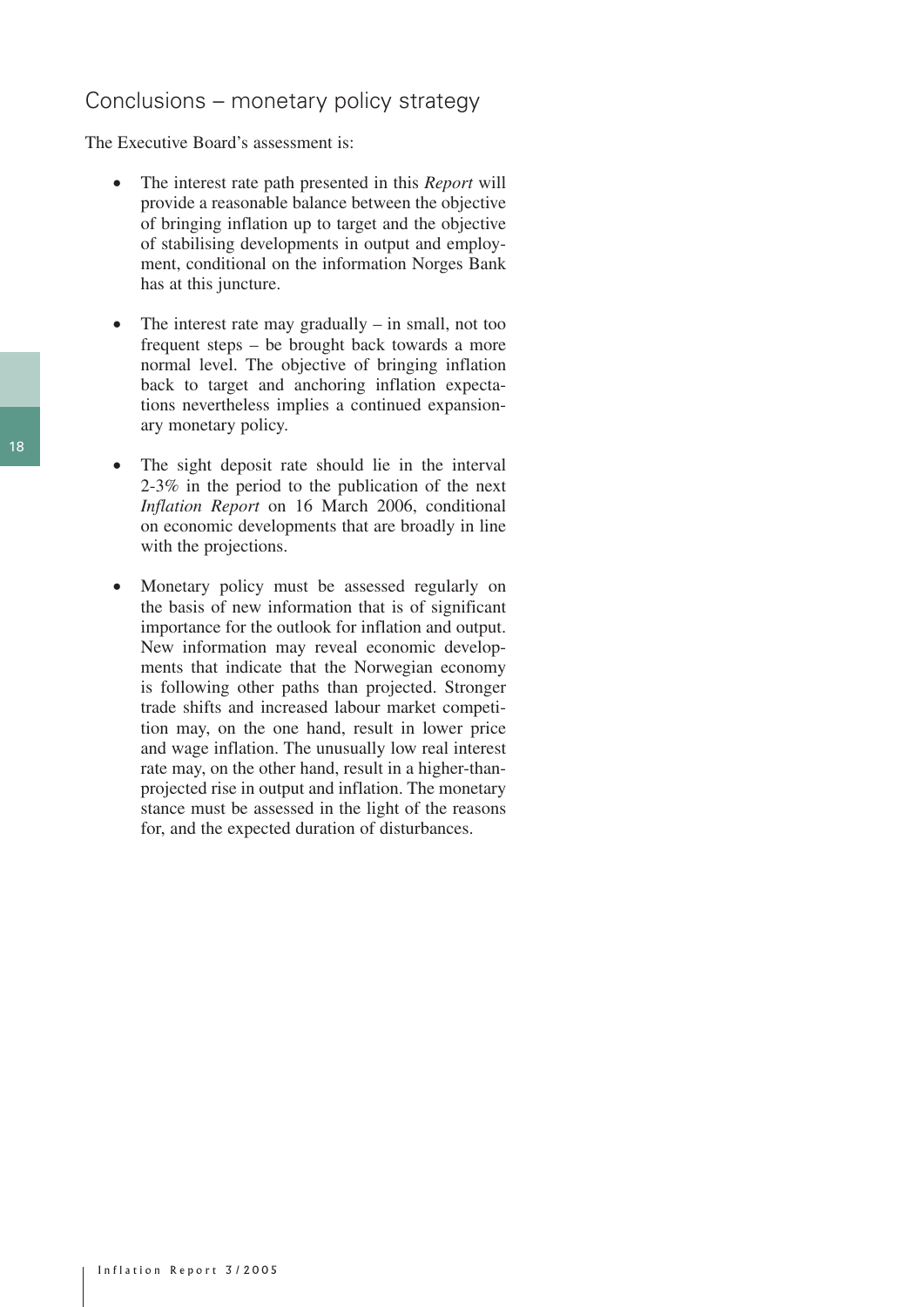## Uncertainty surrounding future interest rate developments

There is substantial uncertainty associated with future interest rate developments. Our assessment of the current economic situation and the functioning of the economy will have a considerable bearing. Assumptions concerning developments abroad, oil prices and fiscal policy will also influence the current assessment of the interest rate outlook. Unknown future disturbances to the economy or a better basis for assessing the disturbances to which the economy has been exposed will in all likelihood lead to some deviation between actual interest rate developments and our current projections.

A projected path for future interest rates may nevertheless provide some guidance to economic agents when the basis for the projection is clearly communicated. Communication is improved when the central bank can also convey its assessment of the uncertainty surrounding the projection. Various approaches can shed light on the uncertainty associated with interest rate developments.

## *Interest rate uncertainty on the basis of historical data*

The historical accuracy of market interest rate expectations provides a simple approach to uncertainty. Chart 1 shows developments in the threemonth money market rate since the beginning of 1999 and a selection of paths for interest rate expectations at the time of publication of the *Inflation Report*. Market interest rate expectations are measured using forward rates, i.e. implied short-term interest rates in the money market.<sup>1</sup> Deviations between forward rates and actual rates



have been considerable in periods. An important factor behind this is that the Norwegian economy and the world economy have been exposed to unexpected disturbances.

Chart 2 provides a more systematic picture and shows the average deviation between forward rates and actual interest rates ahead (measured in absolute value). On average, forward rates one quarter ahead have deviated from actual interest rates by about 0.25 percentage point, while the average deviation two quarters ahead has been close to ¾ percentage point. The longer the horizon for the interest rate projection is, the higher the likelihood that disturbances will occur to which monetary policy will react. The deviation between forward rates and actual interest rates therefore widens over time before appearing to stabilise after around 10 quarters.



On the basis of these historical average deviations, we have constructed a fan chart for the future sight deposit rate (see Chart 3a). The chart indicates the probability that the interest rate will lie within a specific interval at various future points in time (given the historical pattern of interest rates and forward rates) on the basis of the interest rate outlook in this *Inflation Report*. For example, the actual interest rate will lie within an interval of 0- 8½% in 2008 with 90% probability. Historical data indicate that there is considerable uncertainty surrounding future interest rate developments.2

One can raise the question as to whether such historical deviations provide a reasonable picture of today's interest rate uncertainty. The deviations are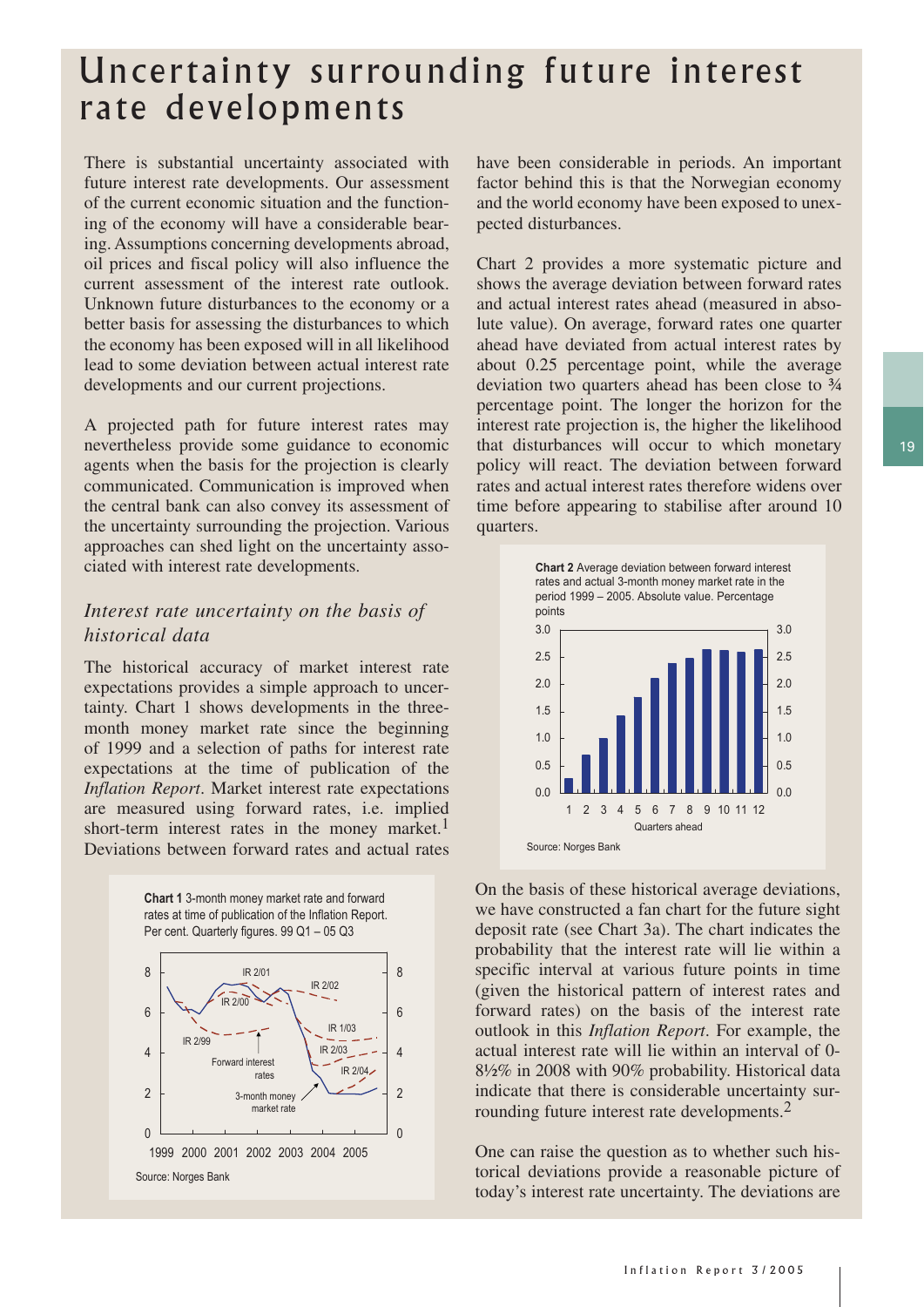particularly marked by the economic history of the period for which they are estimated. During 2003, interest rates exhibited an unusually strong and unexpected fall. Obviously, similar movements in the interest rate in the future cannot be ruled out, but the estimated uncertainty using historical data in Chart 3a is markedly higher than envisaged by market participants in 2003 and at present.

### *Interest rate uncertainty on the basis of interest rate options*

Prices for interest rate options provide direct information about market participants' assessment of future interest rate uncertainty (see Chart 3b). These assessments change over time and do not depend in the same way on the past as do the fan charts based on historical data. Participants in the options market now expect a considerably lower degree of uncertainty as to future interest rate developments than historical uncertainty would imply. A possible interpretation is that market participants perceive

> **Chart 3a** Sight deposit rate in the baseline scenario with fan chart based on historical interest rate developments. Per cent. Quarterly figures. 05 Q1 – 08 Q3



**Chart 4a** US. 3-month money-market rate and forward interest rate with fan chart based on options prices calculated in June 2002. Per cent. Half-yearly figures. 01 H1 – 05 H1



the major economic disturbances and subsequent pronounced interest rate changes in recent years as extraordinary and are of the view that there is little likelihood of the occurrence of such disturbances over the next three years.

In retrospect, it would appear that options prices underestimated the range of interest rate outcomes prior to 2003. The fan chart based on historical data is heavily influenced by the major disturbances that affected the international and Norwegian economy towards the end of 2002 and through 2003. The fans in Chart 4 are based on options prices prevailing in mid-2002 for the US and Norway. In the US, interest rates had already been reduced sharply through 2001, and options prices in mid-2002 implied that there was substantial uncertainty about future interest rate developments. In the course of 2003, interest rates were nevertheless reduced to a level lower than the range of outturns with 90% probability. In Norway, the economic situation was influenced by international developments and the



**Chart 4b** Norway. 3-month money-market rate and forward interest rate with fan chart based on options prices calculated in June 2002. Per cent. Half-yearly figures. 01 H1 – 05 H1

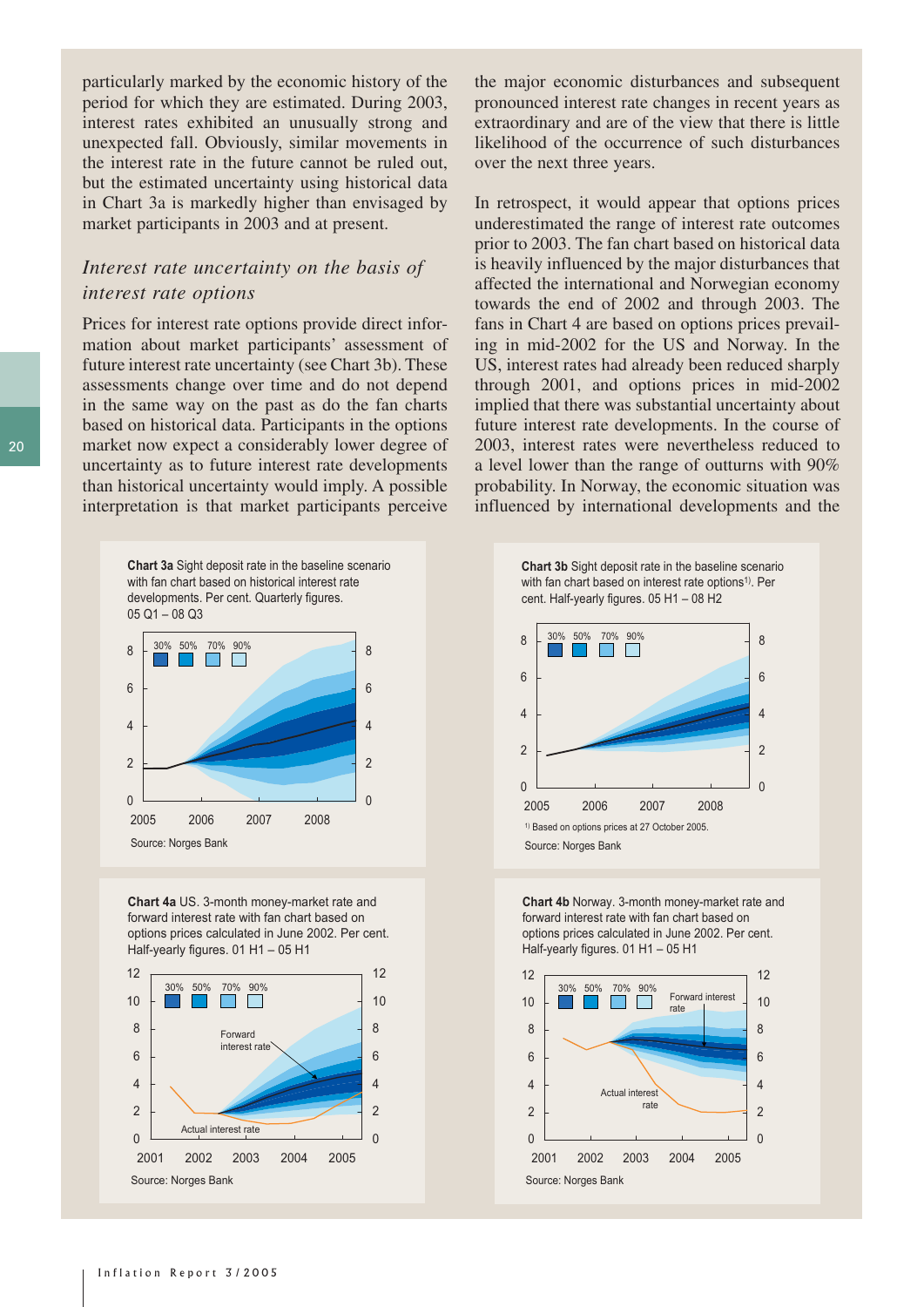interest rate was reduced markedly through 2003. The low interest rate level in Norway was also regarded as highly unlikely as indicated by prices for interest rate options the previous year.

It can be difficult to assess the basis of the underlying uncertainty surrounding options prices. A macroeconomic model quantified using historical data can provide a more structured approach to interest rate uncertainty and link this uncertainty to the uncertainty associated with other economic variables.

### *Uncertainty on the basis of economic models*

An economic model can be useful in quantifying the uncertainty surrounding economic projections. In the context of a small macroeconomic model<sup>3</sup>, we have attempted to quantify further the uncertainty of some key variables on the basis of historical developments in the Norwegian economy. Within the model's structure, we have looked at the magnitude of the historical disturbances to the supply and demand side in the Norwegian economy. This provides us with a picture of the historical uncertainty surrounding inflation, the output gap, the exchange rate and monetary policy. This experience, quantified for the period 1993-2005, provides a basis for assessing the uncertainty associated with our projections.

Chart 5 shows the interest rate path in this *Report*  with a fan chart that illustrates the uncertainty surrounding our interest rate projection estimated using our macroeconomic model (the same as in Chart 1.5a in this *Report*). The fan chart illustrates the uncertainty normally prevailing on the basis of the experience of the past 12 years. A technical



assumption is that the uncertainty has a normal distribution around the future interest rate path.

Monetary policy influences the economy with a lag and Norges Bank sets the interest rate with a view to stabilising inflation on target within a reasonable time horizon, normally 1-3 years. Inflation will not always be the same as the inflation target, but when monetary policy is successful in providing the economy with a nominal anchor, the uncertainty associated with future developments in inflation will be limited over time. This is exhibited in Chart 6, which shows the projection and uncertainty surrounding CPI-ATE inflation (the same as in Chart 1.5c in this *Report*). The uncertainty surrounding developments in inflation increases further out in the projection period. However, as monetary policy reacts to disturbances, the uncertainty is stabilised in the longer term.<sup>4</sup> Three years ahead, inflation may deviate by +/-1.0 percentage point in relation to the inflation target of 2.5%.





1 For a further description of the estimation of forward rates, see article by Arne Kloster, "Estimating and interpreting interest rate expectations", Economic Bulletin 2000/3, www.norges-bank.no  $2$  Similar estimations exhibit about the same interest rate uncertainty

for Norway's trading partners. 3 For a further description of this model, see Husebø, T. A., S. McCaw, K. Olsen and Ø. Røisland, "A small, calibrated macromodel to support inflation targeting at Norges Bank", Staff Memo 2004/3, www.norges-bank.no.

<sup>4</sup> The uncertainty surrounding the nominal interest rate is also stabilised in the longer term (see Chart 5), but this uncertainty is generally higher than the uncertainty surrounding inflation. This is because the uncertainty surrounding the nominal interest rate is influenced by the uncertainty surrounding both the real interest rate and inflation.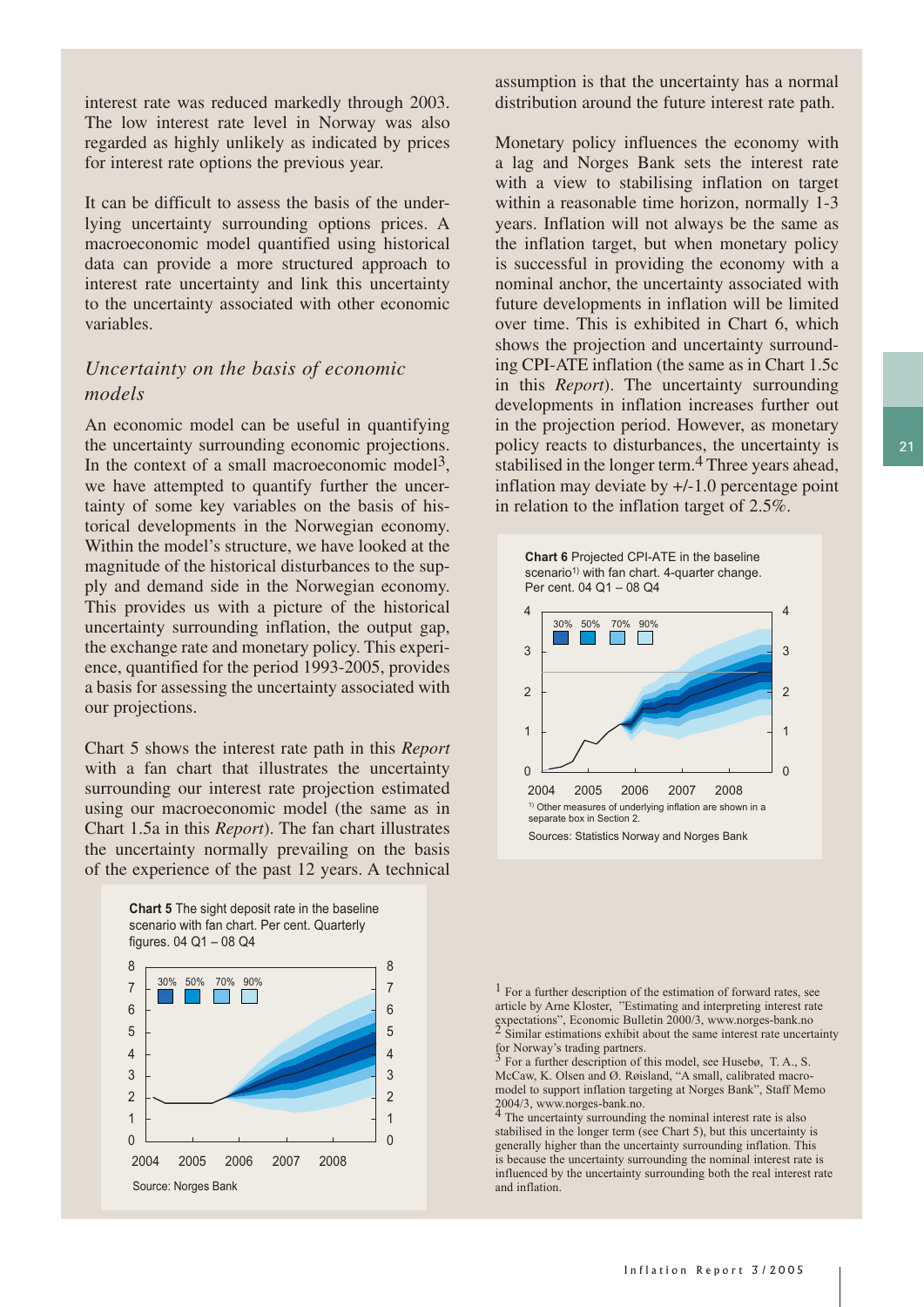## Accuracy of short-term interest rate expectations

Since autumn 2002, Norges Bank has published an interest rate interval which it deems appropriate for the coming four months. The interval was previously published after the relevant period, but since 2004 it has been communicated ahead of the period to which it applies.<sup>1</sup> The chart below shows developments in the sight deposit rate and all the intervals published by Norges Bank. The monetary policy strategy is conditional on economic developments in the strategy period that are broadly in line with the projections. On most occasions, the actual interest rate has been close to the middle of the interval at the end of the period, but with some exceptions. In 2003, the sight deposit rate was set lower than the lowest end of the interval on two occasions (strategy periods 3/02 and 2/03). This reflected the major disturbances to which the Norwegian and international economy were exposed. These disturbances led to lower interest rates both abroad and in Norway, and market interest rate expectations fell considerably.2

A comparison of previous strategy intervals with actual developments in the sight deposit rate can provide an indication of the uncertainty surrounding interest rate expectations in recent years. As a starting point, we have compared actual sight deposit rates with the mid-point of the strategy interval at the end of the relevant period. Norges Bank has not necessarily targeted the mid-point in the interval. Nevertheless the outcome has on most occasions been close to the mid-point of the interval. As a reference, we have looked at interest

**Table 1** Accuracy in short term interest rate expectations.

|                                                                            | Norges Bank | <b>Market</b> |
|----------------------------------------------------------------------------|-------------|---------------|
| Average error in interest<br>rate expectations                             | $0.37*$     | $0.35***$     |
| Closest to the actual sight<br>deposit rate***                             | 15/20       | 5/20          |
| *Average deviation between the sight deposit rate and the mid-point of the |             |               |

strategy interval (absolute value)

\*\*Average deviation between the sight deposit rate and market expectations (absolute value) \*\*\*Shows that the mid-point in Norges Bank's strategy interval has been

closest to the sight deposit rate in 15 out of 20 occasions, while the market has been closest on 5 out of 20 occasions.

Source: Norges Bank

rate expectations in the money market at the same points in time. Market participants' projections of the future sight deposit rate are calculated on the basis of implied money market rates. $3$ 

The first row in Table 1 shows the average deviation between the sight deposit rate and the mid-point of the strategy interval and the average deviation between the sight deposit rate and market expectations (both measured in absolute value). The average forecast error is about the same for Norges Bank and the market, a little less than 0.4 percentage point. The second row in the table shows that the mid-point of the Bank's strategy interval has been closest to the sight deposit rate on 15 of 20 occasions, while the market has been closest in 5 of the occasions.

On balance, it would appear that Norges Bank's forecast error and the market's forecast error are about the same. One interpretation of this is that the Bank and market participants have had broadly similar interpretations of the consequences of economic disturbances and that these disturbances have been just as surprising for both groups. The major disturbances to the global economy in 2003 were particularly surprising and led to a considerably faster reduction in the interest rate than implied by expectations at the beginning of the year.





<sup>1</sup> The intervals were previously published in a strategy document as an annex to the Inflation Report, but are now presented in Section 1 of the Inflation Report. Strategy document 3/02 was the first document published. Earlier strategy documents have not been published. Since Inflation Report

 $2/04$  the strategy has been published at the beginning of each strategy period.<br><sup>2</sup> In mid-2002, market participants expected US interest rates to rise from below 2% to around 5% towards the end of 2004. In the period to 2003, interest rate expectations for the end of 2004 fell to slightly below 2%. Developments in the euro area were broadly similar (see Charts 8a and 8b in "Report on monetary policy 2003 - the first eight months", www.norges-bank.no).

 $3$ Under the expectations hypothesis for interest rate formation, implied interest rates can be interpreted as the market's future interest rate expectations. By interpolating implied one-month rates with a horizon of 3-5 months ahead, we have calculated the market's projections of short-term money market rates at the end of the strategy period. Short-term money market rates are usually somewhat higher than the sight deposit rate. To calculate the market's sight deposit rate projection, we have adjusted implied money market rates for the normal deviation between the sight deposit rate and short-term money market rates. Risk premiums in the money market may lead to some deviation between implied interest rates and actual interest rate expectations.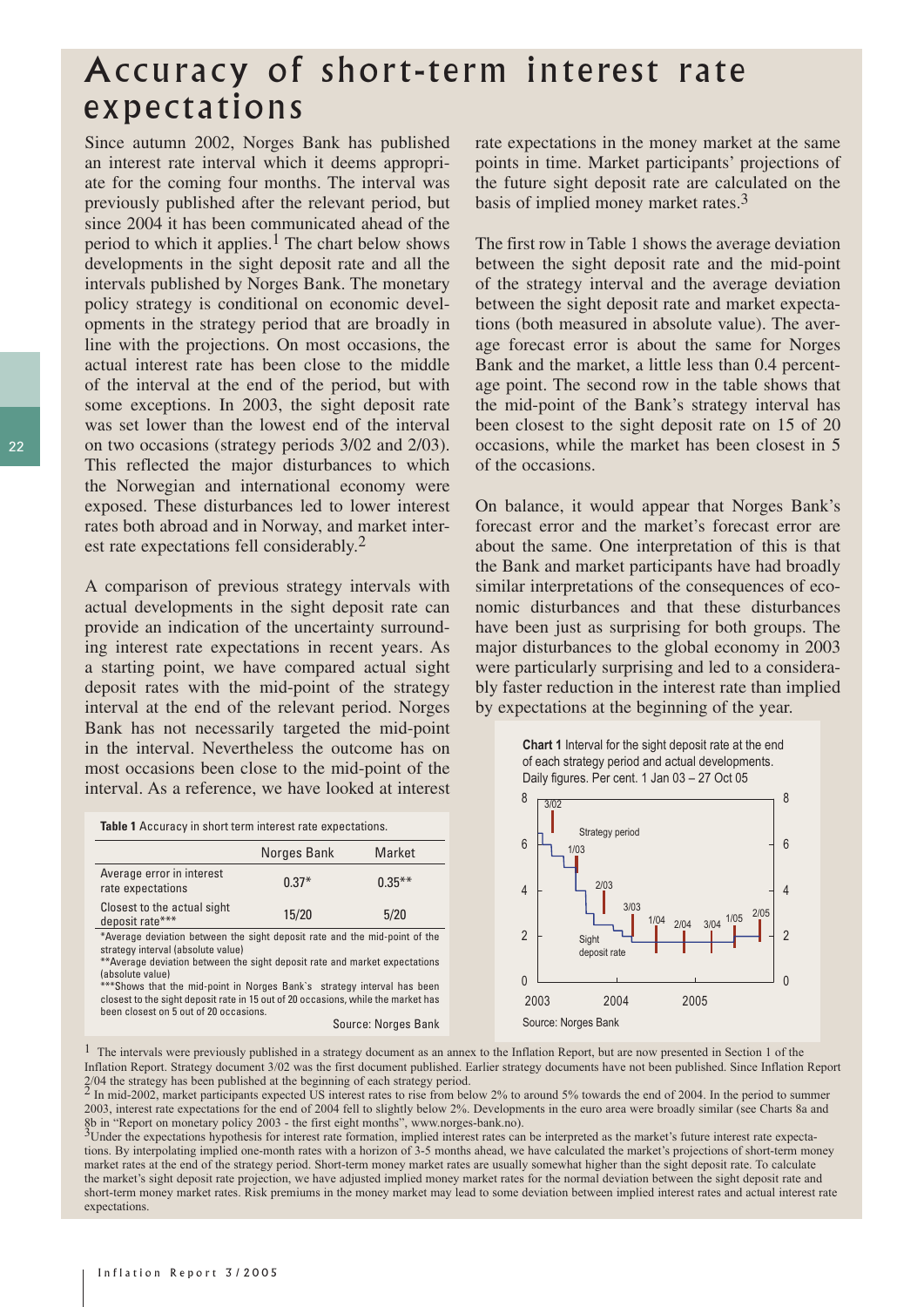**Chart 2.1** GDP growth in the US, the euro area and Japan. Seasonally adjusted volume growth on previous quarter. Per cent. 03 Q1 – 05 Q2











Source: EcoWin

## 2 The economic situation

### The international economy

Global GDP growth in 2004 was the highest for more than 30 years, but high oil prices have led to somewhat slower growth in 2005. However, most newly industrialised economies in Asia are still expanding at a fast pace. It appears that the Chinese economy will grow by more than 9% in 2005, and the Indian economy by around 7%. In Japan, growth was stronger than expected in the first six months, and it appears that private demand is picking up.

In the US, growth remained firm in the first six months (see Chart 2.1). The strong rise in house prices has contributed to reducing the saving ratio and buoying consumption. Household demand is still the main driving force, but fixed investment is also exhibiting strong growth.

In the euro area, there are still few signs of higher growth in domestic demand. In spite of a modest improvement in labour market conditions, consumer confidence remains low. Moreover, growth in household real income is moderating as a result of higher energy prices, which is reflected in low growth in private consumption. Various confidence indicators point to growing optimism in the business sector, i.a. in Germany. In the UK, growth in private consumption has also been sluggish, and economic activity now appears to be slackening to a further extent than expected. Higher interest rates and weaker developments in the housing market are probably curbing household demand. Industrial output exhibited weak growth through the first six months. In Sweden, GDP growth has also moderated in 2005.

It appears that high oil prices are resulting in somewhat higher consumer price inflation among several of our trading partners than projected in the June *Inflation Report.*  There are clear signs of a quickening of consumer price inflation in the US, the UK and to some extent in the euro area (see Chart 2.2). So far, high energy prices have had a limited impact on other consumer prices. Core inflation in the US and the euro area has shown little increase so far (see Chart 2.3). In the UK, however, core inflation is now higher than 1.5% and seems to be on the rise. So far, moderate wage growth in both Europe and the US suggests that employees have not been compensated for the rise in energy prices. If the increase in oil prices is gradually perceived as long-lasting, this may lead to higher inflation expectations, higher wage demands and a more pronounced pass-through to other prices.

### The oil market

In summer, North Sea oil prices (Brent Blend) generally ranged between USD 55-60 per barrel, but in August prices rose to new record levels. Brent Blend prices stood at USD 67.80 per barrel on 16 August (see Chart 2.4). Oil prices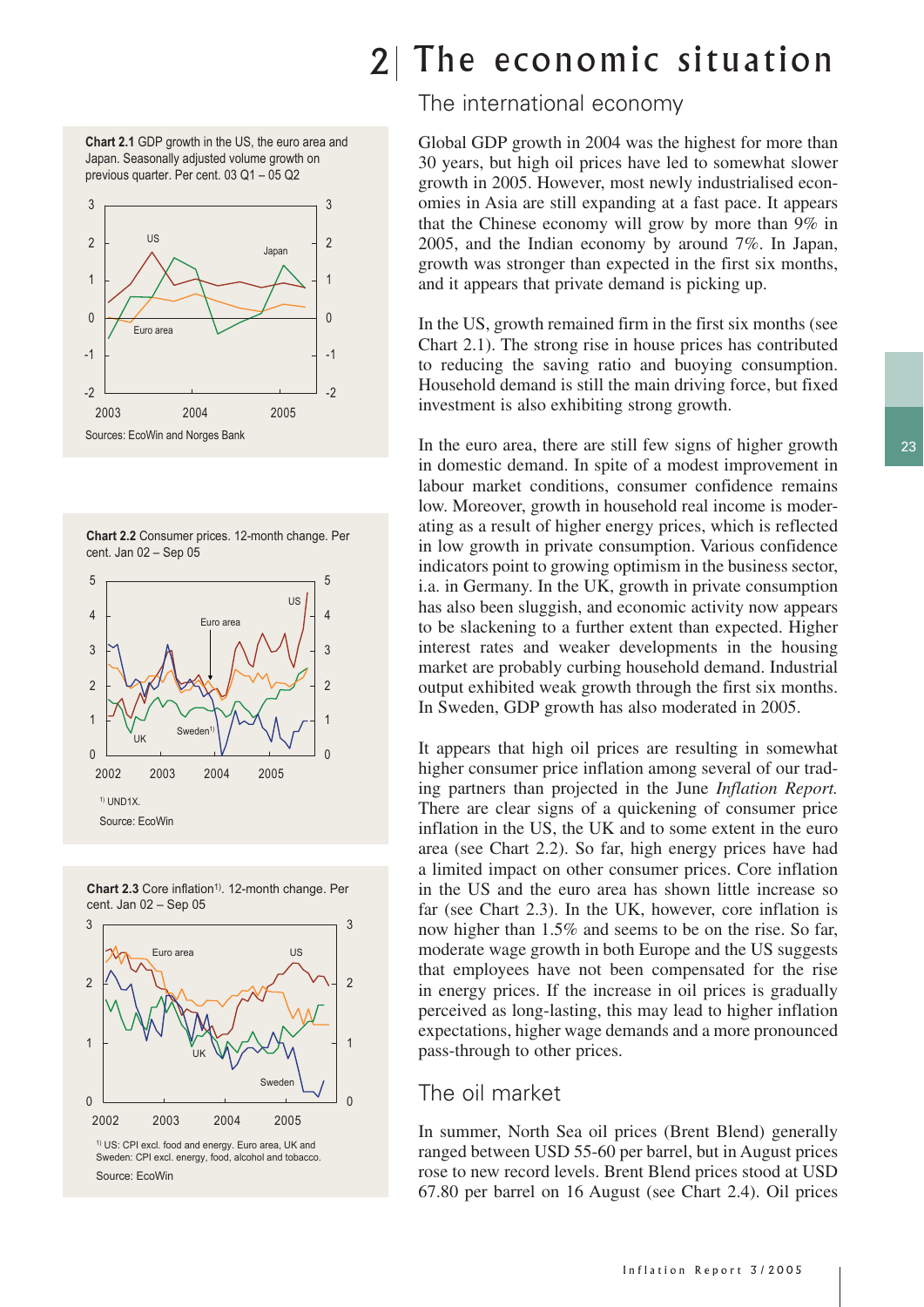have been influenced by news such as terror actions, the Chinese currency revaluation and Hurricane Katrina and Rita that led to extensive damage to both installations that produce crude oil and natural gas in the Gulf of Mexico and refineries in the area. In the wake of the hurricanes, refined products showed the strongest increase, particularly petrol prices (see Chart 2.5). The rise in crude oil prices was gradually reversed partly because the US and the International Energy Agency (IEA) made a joint decision to release crude oil from their strategic reserves. The IEA also released some petrol and other products, but not in sufficient amounts to compensate for the full decline in refinery capacity. Petrol and crude oil prices nonetheless fell back fairly rapidly to pre-hurricane levels, while natural gas prices in the US are still higher.

At the beginning of October, oil prices fell by USD 5 per barrel over a few days, back to the level prevailing around the June *Inflation Report*. The price fall primarily reflects slower growth in oil demand in many markets. The IEA has revised down its forecast for demand growth in the latter half of this year. This may be a sign that oil prices have reached a limit in terms of how high prices can be without having a noticeable impact on oil demand and other economic activity. At the end of October, Brent Blend oil prices were nudging USD 60 in spite of a 60% fall in oil production in the Gulf of Mexico from the normal level (see Chart 2.6). This year's hurricanes have led to a far larger decline in production than Hurricane Ivan one year earlier.

At its meeting on 19 September, OPEC decided to maintain its production quotas unchanged at 28 million barrels per day. OPEC has argued for some time that the main reason behind high energy prices is a shortage of refinery capacity rather than a shortage of crude oil. The production quotas could still be increased by up to 2 million barrels per day to accommodate any rise demand.

#### Financial markets

#### *Oil prices influence interest rate developments*

Since the June *Inflation Report*, key rates in the US and Canada have been raised by 0.75 and 0.50 percentage point respectively. In New Zealand, the key rate has been raised by 0.25 percentage point, while the key rate in the UK has been lowered by 0.25 percentage point. Key rates remain low among many of our trading partners. Market participants seem to expect a gradual increase in key rates in the period head, and at a somewhat faster pace than expected in summer (see Chart 2.7). Towards the end of 2006, key rates in the US and the UK are expected to be around 4½%. For the euro area and Sweden, key rates are expected to be considerably lower, at a little less than 2¾% and 2½% respectively.













Source: Energy Administration Information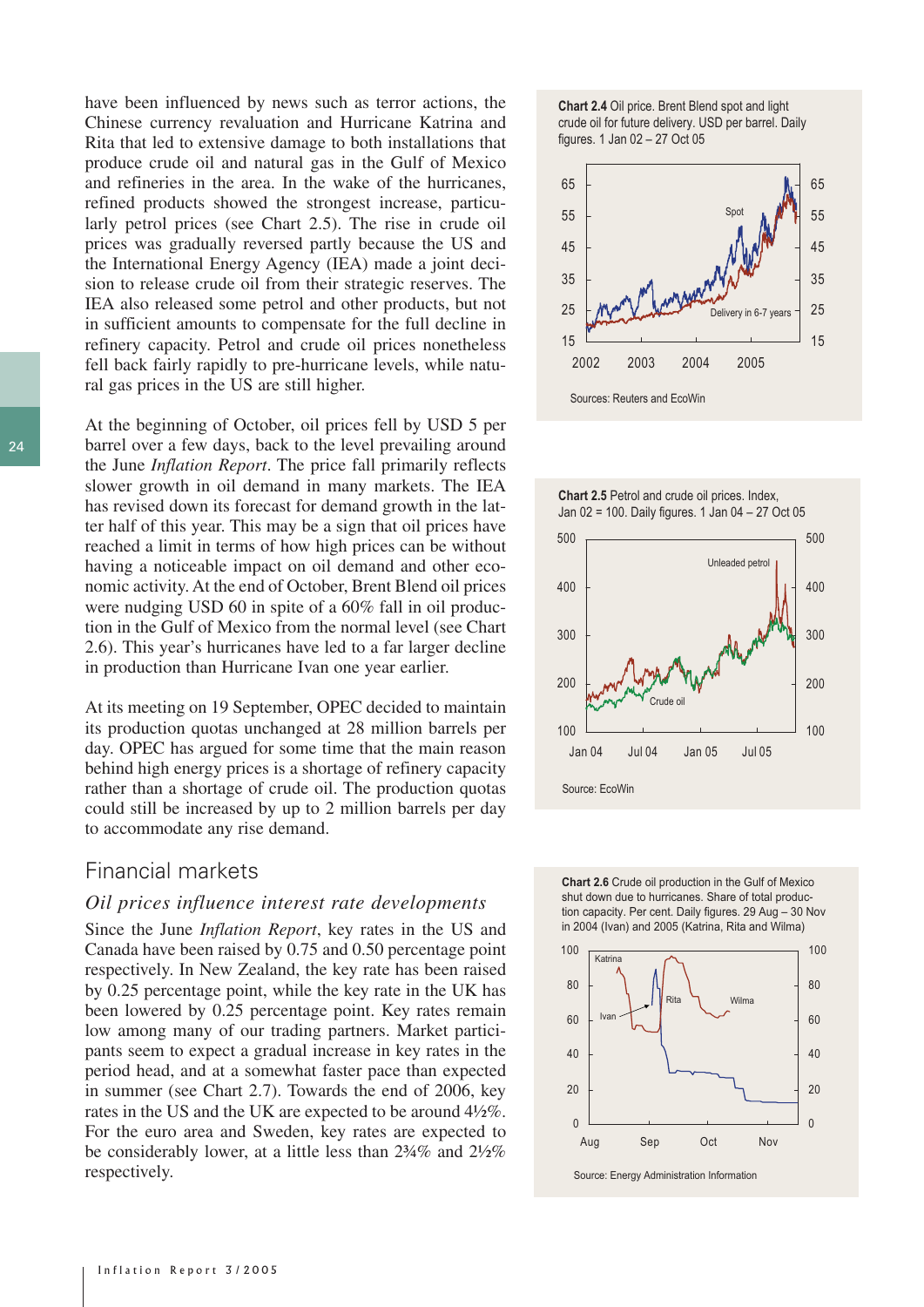



**Chart 2.8** The krone exchange rate (I-44)<sup>1)</sup>. Monthly figures. Jan  $00 - Oct 05<sup>2</sup>$ . Relative labour costs in common currency<sup>3)</sup>. Annual figures. Per cent.  $2000 - 20054$ 



<sup>2)</sup> Figures for Oct 05 are the average for the period  $1 - 27$  Oct 2005.

3) Deviation from average 1970 -2004.

4) 2005 is based on wage growth in the baseline scenario and TWI from 1 Jan – 27 Oct 2005.

Source: Norges Bank

**Chart 2.9** Non-oil government budget deficit and petroleum investment. In billions of NOK. Annual figures. 2000 – 20061)



<sup>1)</sup> Projections for 2005 -2006.

Sources: Statistics Norway, Ministry of Finance and Norges Bank

After edging up through summer as a result of positive developments in several key variables, international longterm interest rates edged down again to the levels prevailing around the June *Inflation Report.* One reason behind the interest rate fall was probably that the increase in oil prices increased the uncertainty surrounding growth prospects. In recent months, long-term interest rates have edged up again. This reflects stronger inflationary impulses as a result of high energy prices. Market long-term inflation expectations, measured as the difference between nominal and real government bond yields, have shown a small increase since summer.

In Norway, the key rate was increased by 0.25 percentage point to 2.0% at the monetary policy meeting in June. Market interest rate expectations in October were somewhat higher than at the time of publication of the previous *Inflation Report* in June. Forward interest rates indicate expectations of a key rate of a little more then 2¼% at the end of 2005 and between 3¼% and 3½% at the end of 2006. Measured by forward interest rate, market expectations indicate that interest rates will be higher in Norway than for an average of our trading partners from the beginning of 2006, but that the interest rate differential will not be particularly wide. Long-term interest rates in Norway have followed developments in the rest of Europe and are somewhat higher than around the June *Inflation Report.* The yield on Norwegian government bonds with a ten-year residual maturity is now around 3.8%.

#### *Continued strong krone exchange rate*

As measured by the import-weighted index (I-44), the krone exchange rate is now around  $1\frac{1}{2}\%$  stronger than around the previous *Report*. The krone has appreciated since spring 2004 (see Chart 2.8). Market participants have pointed to the favourable outlook for the Norwegian economy. At the same time, high oil prices and petroleum revenue spending in the Norwegian economy are stimulating demand for the Norwegian krone. Investment in the petroleum industry is exhibiting strong growth, and petroleum revenue spending over the central government budget has increased in recent years (see Chart 2.9). Market expectations of further increases in petroleum revenue spending in the years ahead may also explain the appreciation of the krone. High oil prices also have a positive effect on share prices on the Oslo Stock Exchange. Foreign investors' holdings on the Oslo Stock Exchange have increased. In isolation, this has contributed to a stronger krone. The real krone exchange rate is stronger than the average since 1970, both measured in terms of relative labour costs in a common currency and in relative consumer prices in a common currency. Historically, the real exchange rate has tended to revert to this average. $<sup>1</sup>$ </sup>

<sup>1</sup> For a further discussion of the reversion mechanism for the real exchange rate, see Staff Memo 2005/3 and Working Paper 2002/4, Norges Bank. (www.norges-bank.no)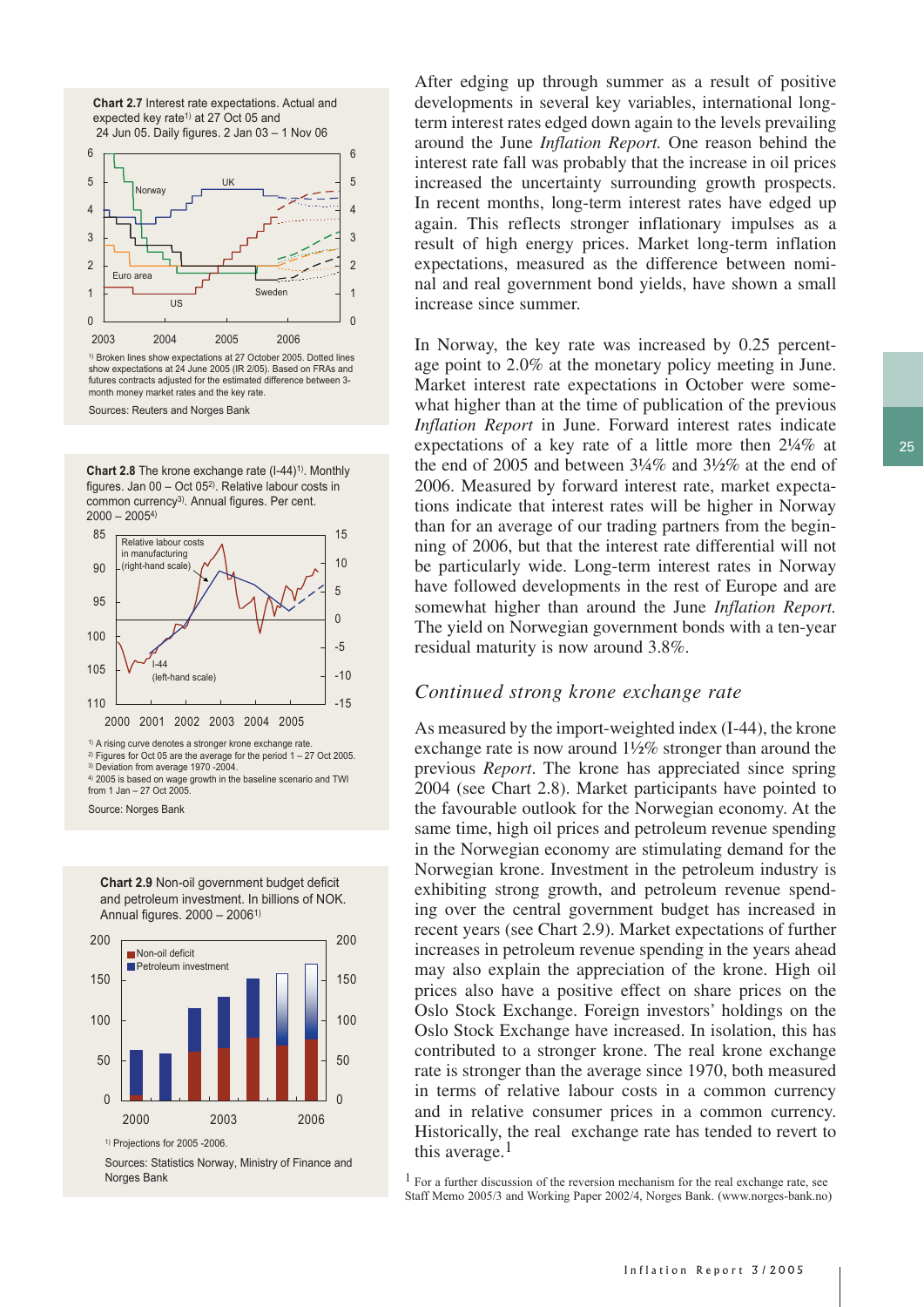#### *Wide swings in equity prices*

The Oslo Stock Exchange continued to advance in pace with the rise in oil prices through summer and the first part of autumn. In the first weeks of October, equity prices fell markedly, but the benchmark index was still slightly more than 4% higher than at the time of the publication of the previous *Inflation Report* in June. ICT and the energy indices have exhibited the largest gains, with an increase of 10% and 7% respectively (see Chart 2.10). On other European exchanges, equity price advances have ranged between 1% and 5%, while US equity prices are 1% lower than at the time of the publication of the previous *Inflation Report*.





## Monetary policy since 30 June 2005

Norges Bank's projections for economic developments in the June *Inflation Report* implied a sight deposit rate in the interval 1¾ - 2¾% in the period to the beginning of November this year. The analyses were based on an interest rate that moved broadly in line with forward interest rates as observed at end-June. The objective of bringing inflation back to target and anchoring inflation expectations implied a continued expansionary monetary policy. The objective of stabilising developments in output and employment implied, in isolation, a higher interest rate. The Executive Board's assessment was that the interest rate could gradually – in small, not too frequent steps – be brought back towards a more normal level.

At the monetary policy meeting on 30 June, the sight deposit rate was raised by 0.25 percentage point to 2%. The key rate was left unchanged at the monetary policy meetings on 11 August and 21 September. At the monetary policy meeting on 21 September, the Executive Board stated that one option had been to increase the interest rate at that meeting. Developments in output, demand and underlying inflation had been broadly in line with the overall picture in the June *Inflation Report*. Growth among trading partners seemed on the whole to be approximately as expected. High oil prices could result in somewhat higher inflation abroad than previously projected.

The June *Inflation Report* pointed to the risk that a low interest rate over a long period could gradually result in stronger pressures in the economy than indicated in the baseline scenario. The *Report* also pointed to the possibility that the price-curbing effects of intensified competition and increased imports from low-cost countries in Asia and Central and Eastern Europe could continue to restrain inflation. Since the June *Inflation Report*, imported price inflation has fluctuated somewhat, but neither these figures nor other information have provided grounds for changing the risk assessment.



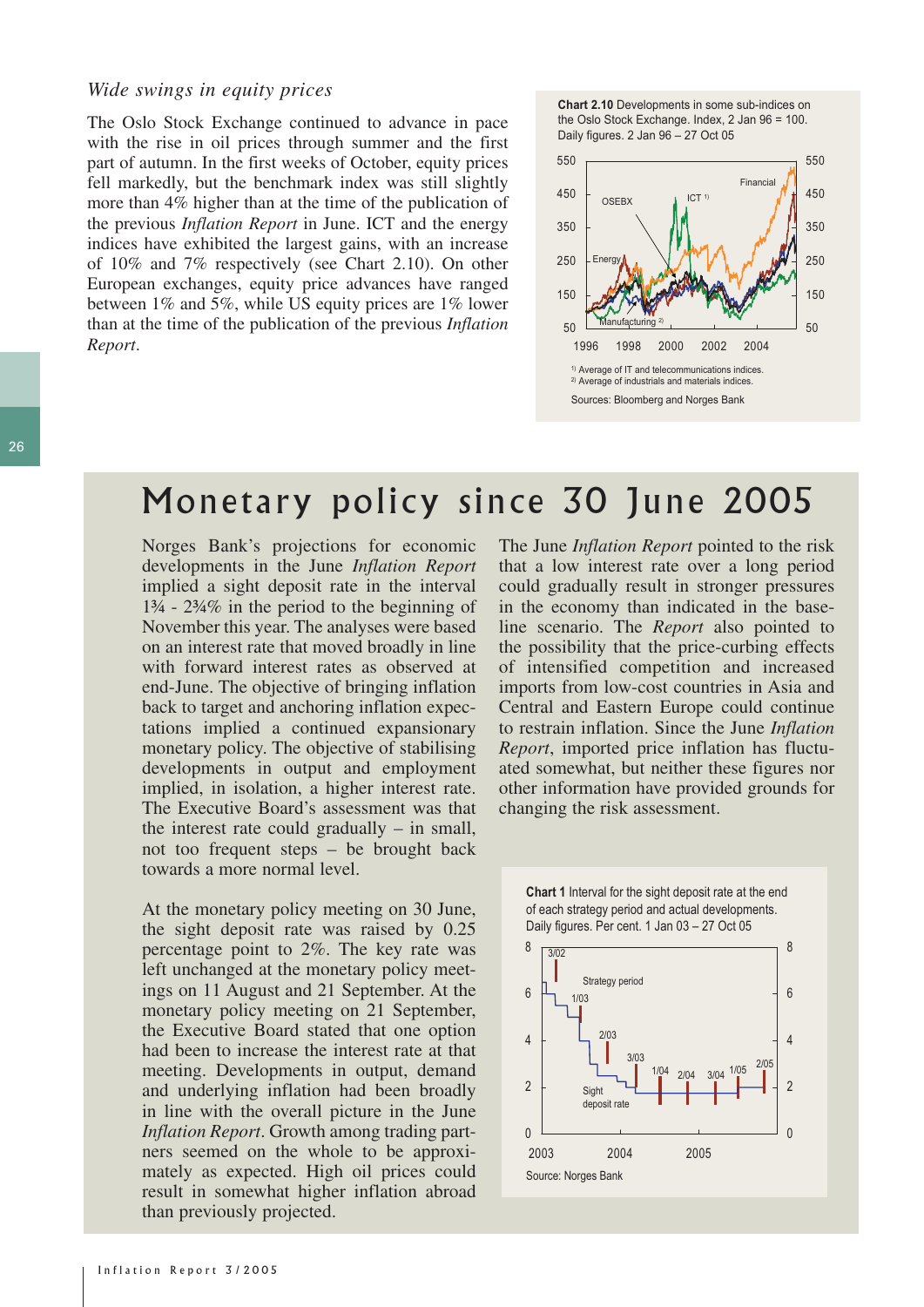











<sup>1)</sup> Dwellings sold in last 2 months as a percentage of total number of new dwellings for sale in building projects. Source: ECON

### The Norwegian economy

#### *Demand*

Growth in the Norwegian economy has been strong since 2003 Q2. At the beginning of the recovery, private consumption was fuelled by falling interest rates and expectations of low real interest rates ahead. A weaker krone exchange rate and the international recovery stimulated traditional goods exports. Moreover, fixed investment in the petroleum sector has expanded sharply, which has led to rising demand for goods and services from mainland enterprises. Mainland fixed investment also picked up after a period. The upturn in the Norwegian economy is now broad based (see Chart 2.11).

Household real disposable income has shown a marked increase in recent years in spite of moderate nominal wage growth. Contributing factors have been low inflation, falling net interest expenditure and tax cuts. Since the recovery's inception in 2003 Q2, private consumption has shown an average annual increase of 3.7%. House prices have continued to climb and household debt is rising at a fast pace (see Chart 2.12). Housings starts are high, but now appear to be moderating. The turnover rate for new dwellings has declined through 2005 (see Chart 2.13). The turnover time for resale homes has remained low, however. TNS Gallup's confidence indicator for the third quarter shows that households view their financial position as strong. In the period to end-year, there are prospects of continued solid growth in household consumption, but growth in housing investment appears to be slackening.

Low interest rates, rising demand and moderate wage growth have strengthened corporate profitability. Norges Bank's regional network reports further improvements. Equity prices on the Oslo Stock Exchange, excluding the energy sector, have more than doubled since the beginning of the recovery. Credit demand in the enterprise sector in mainland Norway is still on the rise. In July, 12-month growth stood at 4.4%. At the same time, monetary growth is strong. The acceleration in money supply growth over the past year primarily reflects an increase in enterprises' liquidity holdings, which is an indication of high profitability and a relatively moderate investment level.

The investment intentions survey for the manufacturing sector indicates high growth in manufacturing investment this year. In the electricity sector, investment seems to be expanding at a moderate pace this year, but the survey points to strong growth in 2006 partly as a result of the development of a gas plant on Kårstø and the upgrading of the hydropower plant in Sauda. Furthermore, solid growth in new orders in the construction sector and for nonresidential buildings points to further growth in corporate investment ahead. High profitability and large holdings of liquidity in the enterprise sector reinforce this picture.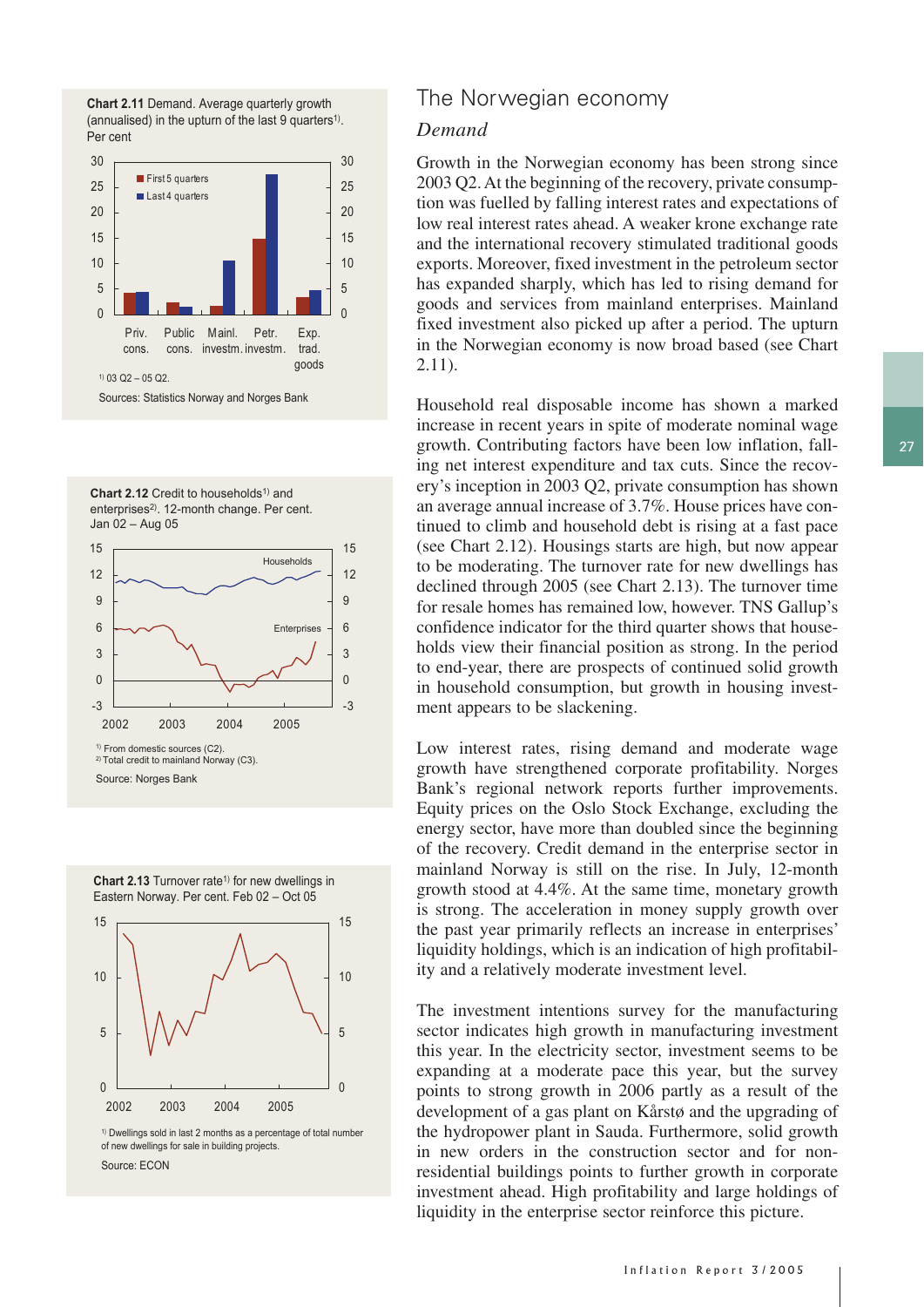Nominal growth in central government expenditure was higher than nominal mainland GDP growth between 2001 and 2004. During the same period, the structural, non-oil budget deficit increased. For 2005, the structural deficit is estimated to show only a small increase. Nominal growth in central government expenditure is expected to be somewhat lower than mainland GDP growth. After several years of fiscal stimulus, fiscal policy will have a more neutral impact on aggregate demand this year.

The volume of traditional goods exports, excluding refined petroleum products, edged down in the first six months after expanding sharply through 2004 (see Chart 2.14). Exports of engineering products exhibited buoyant growth. Monthly figures for the value of exports in the third quarter indicate that growth is moving up again.

Growth in imports has remained buoyant, owing both to higher fixed investment in the petroleum sector and growth in mainland demand. Low price increases, or falling prices, for some imported goods are underpinning robust demand growth. The import content in mainland demand appears to have increased in recent years.

On balance, demand is expected to continue to remain relatively high in the period ahead. Expectations of continued low interest rates and real income growth should support growth in household consumption and fixed investment ahead. Brisk investment growth in the petroleum industry, moderate wage growth and high profitability in many enterprises suggest further investment growth in the mainland enterprise sector.

#### *Production and capacity utilisation*

Since the recovery started, quarter-on-quarter mainland GDP growth has averaged 3½% annualised. Growth has been steady. Growth in domestic demand will hold up in the near term. Exports of traditional goods and services are projected to pick up somewhat. In the latter half of this year, mainland GDP is projected to grow at about the same rate as in the second quarter of this year (see Chart 2.15).

In manufacturing, the order backlog is at a record-high level, which implies continued production growth over the next quarters. Statistics Norway's business tendency survey for manufacturing points in the same direction. Activity has remained buoyant in the construction sector for a long period. New orders in this industry are rising, which points to a further increase in production. Growth in turnover in property management and commercial services has increased to a high level. Higher activity in goods-producing industries and the prospect of solid growth in household demand provide the basis for continued growth in service industries.

Employment growth has been relatively low throughout the cyclical upturn (see Chart 2.16). Employment has shown a









**Chart 2.16** Mainland GDP, employment and productivity<sup>1)</sup>. Average quarterly growth (annualised) in the upturn of the last  $9$  quarters<sup>2)</sup>. Per cent

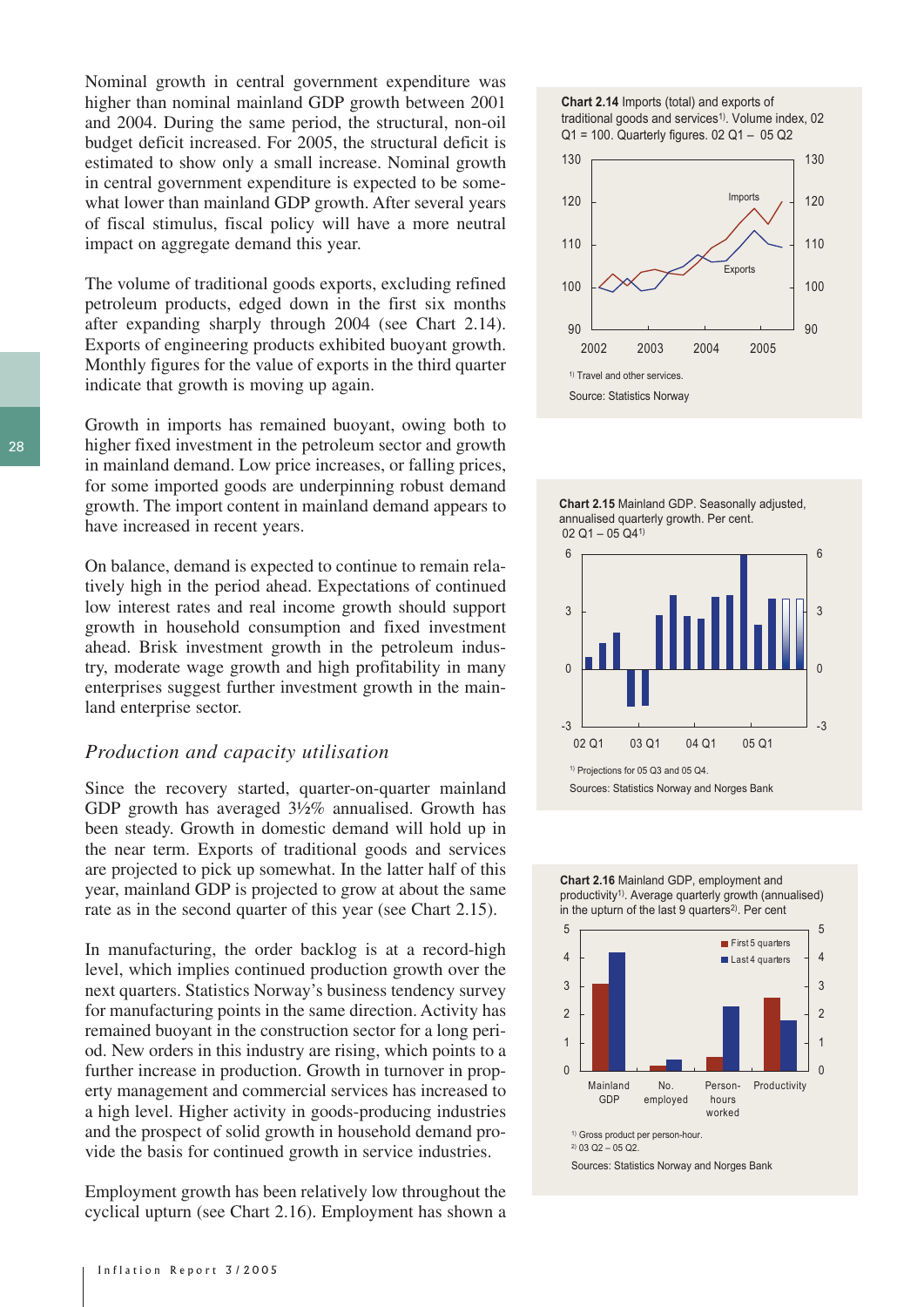**Chart 2.17** Number employed. Developments after the start of a cyclical upturn. Index, quarter  $0 = 100$ 



**Chart 2.18** Unemployed. LFS unemployment, registered unemployed and persons on ordinary labour market programmes. In thousands. Seasonally adjusted. Monthly figures. Jan 00 – Oct 05









smaller rise than in previous cyclical upturns in the 1980s and 1990s (see Chart 2.17). In the first quarters of the current upturn productivity growth was high, measured as GDP per person-hour. The number of person-hours worked has also increased substantially after a period, particularly owing to the marked decline in sickness absence last year.2 Productivity growth has gradually slowed.

Between 2004 Q2 and 2005 Q2, employment rose by 3 000 according to the Labour Force Survey (LFS). The labour force has increased by 9 000 persons in the same period. This is lower than implied by demographic developments and labour force participation has declined somewhat. Since the beginning of 2005, LFS unemployment has increased. In the same period, the number of unemployed registered with the Directorate of Labour has declined (see Chart 2.18). Statistics Norway and the Directorate of Labour have pointed to several factors that contribute to explaining the divergence. One reason is the substantial uncertainty inherent in sample surveys such as the LFS. Furthermore, the occupationally disabled are provided with more active follow-up by the Directorate of Labour than earlier and a larger share of occupationally disabled are now included as unemployed in the LFS. This may have contributed to pushing up LFS unemployment.

Both official statistics and our regional network indicate that many enterprises have been reluctant to recruit new employees. There are now some signs of a change in this attitude. Growth in LFS employment has picked up in recent months. A larger share of the contacts in our regional network is considering increasing their workforces and fewer are considering a reduction. A similar picture is provided by business leaders in TNS Gallup's business climate survey for the third quarter. There are also signs of an increase in advertised vacancies. This suggests rising demand for labour and may point to some labour market tightening in the period ahead.

The output gap in the *Inflation Report* expresses our assessment of total capacity utilisation in the economy (see Chart 2.19). The output gap is defined as the percentage difference between actual output and potential output. Potential output is an unobservable variable and indicates the level of output that is consistent with price and cost stability. Our assessment is that capacity utilisation has picked up over the past two years and is now slightly higher than normal.

In our estimation of the output gap, the result of technical calculations is compared with other sources of information about capacity utilisation in the economy.<sup>3</sup> The business

<sup>2</sup> In the latter half of 2004, the number of working days contributed to pushing up growth in person-hours worked compared with the same period one year earlier. Growth in person-hours remained high in the first half of 2005 when the number of

working days was the same as in the first half of 2004. 3 See box "Norges Bank's estimate of the output gap" in Inflation Report 2/04 for a further discussion of methods for estimating the output gap.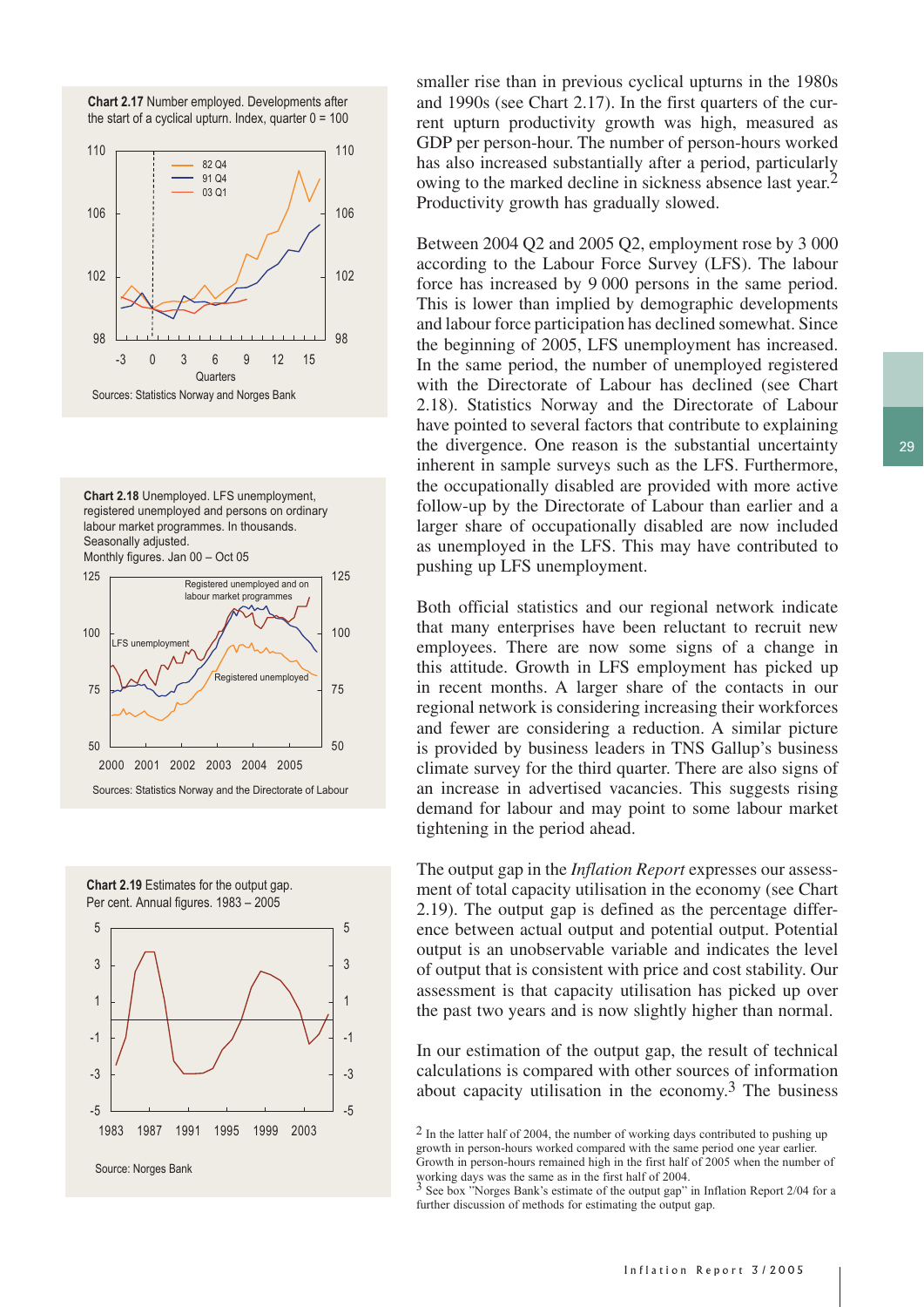tendency survey provides an estimate of average capacity utilisation in manufacturing. The business tendency survey for the second quarter showed that capacity utilisation has increased markedly during this upturn (see Chart 2.20). Capacity utilisation was still considerably lower than in the mid-1990s.

Information from Norges Bank's regional network may indicate that overall mainland capacity utilisation is close to a normal level. However, there are signs of bottlenecks in production in some sectors of the economy. For example, capacity utilisation in the construction sector is very high, particularly in the southwest region of the country. There are signs of some skills shortages in the construction industry, in manufacturing and in some service industries.

Developments in employment and unemployment suggest that the economy as a whole is not facing considerable labour shortages. Nor do wage developments point to any substantial pressures. So far, there are few signs of an acceleration in real wage growth. On the other hand, the use of the workforce in enterprises has increased during this cyclical upturn. The number of person-hours worked has increased sharply (see Chart 2.21), primarily reflecting the decline in sickness absence last year, which is probably due to structural conditions. Overtime work has also increased to a fairly high level. This may indicate that the use of resources is somewhat higher than implied in isolation by the level of employment and unemployment.

The prospect of continued high growth in the near term implies a further increase in the output gap. However, the output gap is estimated to be slightly lower at the end of 2005 than anticipated in the June *Inflation Report*. Labour market developments do not give the impression that substantial pressures have emerged. The fall in sickness absence last year may have provided enterprises with more resources than we previously expected. So far, there are few signs that wage growth is picking up in the economy as a whole or in the industries where capacity utilisation is high. However, in recent months there have been signs of a higher rise in prices for some services where wages are a dominant price factor.

#### *Prices and wages*

Inflation has edged up since the beginning of 2004. The fall in prices for imported consumer goods has decelerated, partly owing to the depreciation of the krone through 2003. The rise in prices for domestically produced goods and services has moved up. Some of the conditions that pushed down inflation in 2004 are unwinding or have been reversed. For example, airfares have shown a marked increase again. Strong price competition for some grocery products last year is no longer having an impact on the year-on-year rise in consumer prices. In September,





**Chart 2.21** Employment and person-hours worked. Percentage deviation from trend<sup>1)</sup>. Quarterly figures. 82 Q2 – 05 Q2





**Chart 2.22** CPI-ATE1). Seasonally adjusted monthly change. 3-month moving average (centred), annualised. Jan 05 – Dec 052)



Sources: Statistics Norway and Norges Bank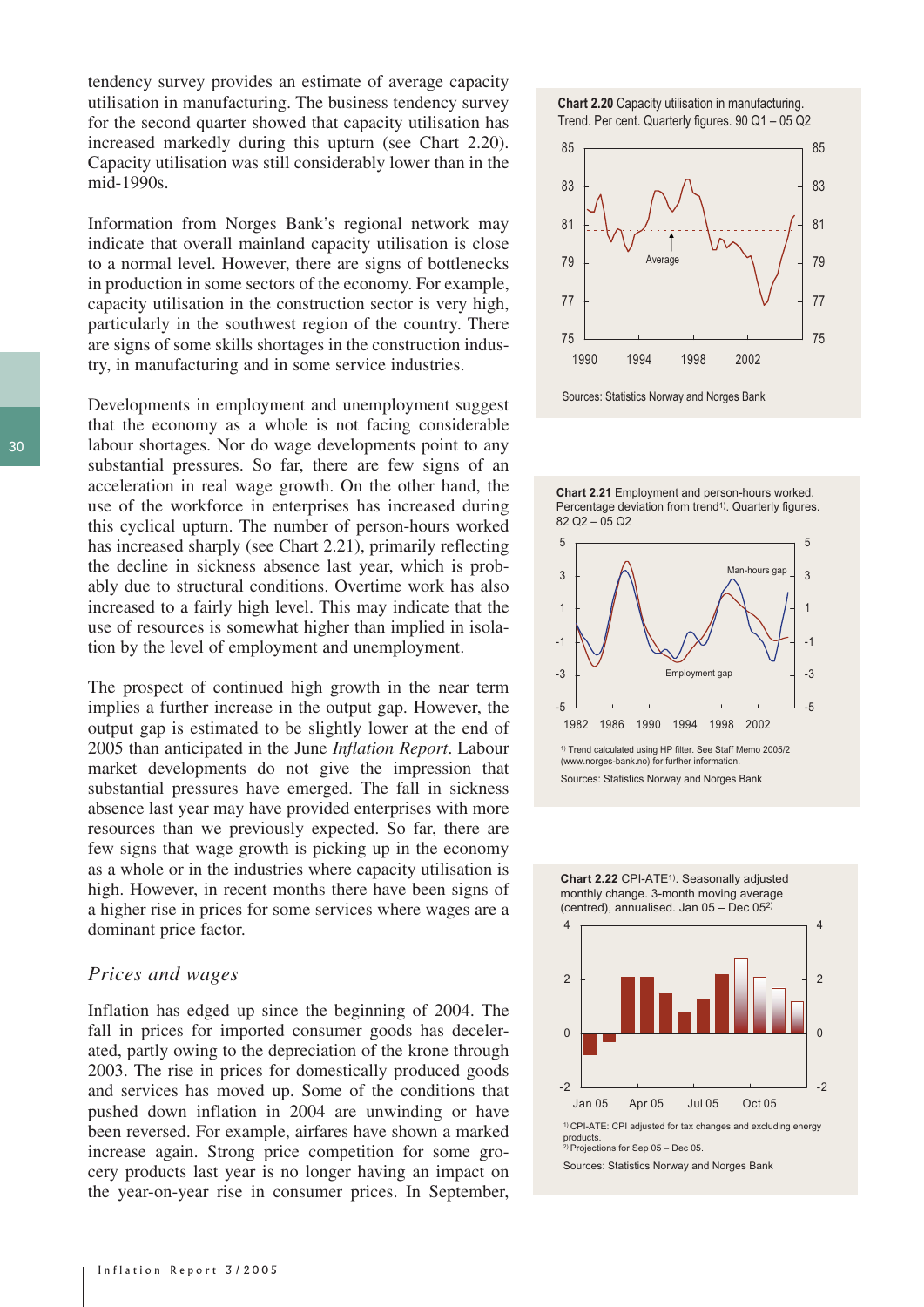



<sup>1)</sup> Estonia, Latvia, Lithuania, Moldova, Poland, Romania Slovenia, Czech Republic, Turkey, Hungary, Bangladesh, Philippines, Hong Kong, India, Indonesia, Cambodia, China, Malaysia, Singapore, South Korea, Thailand, Taiwan and Vietnam.

Sources: Statistics Norway and Norges Bank

**Chart 2.24** Share of imports of audiovisual equipment from low-cost countries<sup>1)</sup>. Per cent. Monthly figures. Jan 01 – Sep 05



Slovenia, Czech Republic, Turkey, Hungary, Bangladesh, Philippines, Hong Kong, India, Indonesia, Cambodia, China, Malaysia, Singapore, South Korea, Thailand, Taiwan and Vietnam.

Sources: Statistics Norway and Norges Bank





1) Estonia, Latvia, Lithuania, Moldova, Poland, Romania, Slovenia, Czech Republic, Turkey, Hungary, Bangladesh, Philippines, Hong Kong, India, Indonesia, Cambodia, China, Malaysia, Singapore, South Korea, Thailand, Taiwan and Vietnam

Sources: Statistics Norway and Norges Bank

the year-on-year rise in consumer prices adjusted for tax changes and excluding energy products (CPI-ATE) was 1.3%. Adjusted for the estimated direct effect of the interest rate fall on house rents, the rise in prices is estimated at 1.5% in September. Measured as a three-month moving average, annualised, inflation has varied around 1½% since March this year (see Chart 2.22).

The year-on-year rise in consumer prices (CPI) was 2.0% in September. Petrol prices moved up sharply this summer and in September prices were 17.5% higher than one year earlier.

Prices for imported consumer goods are still falling from the level prevailing one year earlier. Sharply rising production capacity in the world economy as a result of high investment levels in many low-cost countries has led to subdued price increases for many internationally traded goods. Moreover, the scaling back of trade barriers has boosted imports of consumer goods from low-cost countries, with a particularly sharp rise in clothing imports from these regions in recent years (see Chart 2.23). This has contributed to a significant fall in clothing prices. However, in August and September this year clothing prices rose more than normal. This may be a consequence of the EU's reintroduction of quotas on clothing imports from China this summer, causing uncertainty about clothing supplies from China in the short term. Norway's trade in clothing with China is not subject to quotas as in the EU. In the somewhat longer term, a further shift in clothing imports can be expected.

Clothing imports are not the only imports from low-cost countries that have exhibited strong growth. The share of our imports from these countries seems to be rising for other goods. For example, the import shares for audiovisual equipment, furniture and white goods are rising (see Charts 2.24 and 2.25). This is pushing down the rise in prices for imported consumer goods. The box on page 49 presents the new calculations of the indicator of external price impulses to consumer goods.

The year-on-year rise in prices for domestically produced goods and services was 2.0% in September. The rise in prices for domestically produced consumer goods exposed to international competition has been very low this year. In September, prices for these goods were 0.5% higher than one year earlier, which probably reflects the strong international competition facing Norwegian producers of consumer goods. At the same time, domestic demand is being stimulated by low interest rates, and in some industries capacity utilisation is rising. This provides room for higher prices and margins. Service prices, which only rose by 0.5% last year, are expected to rise by about 2½% this year.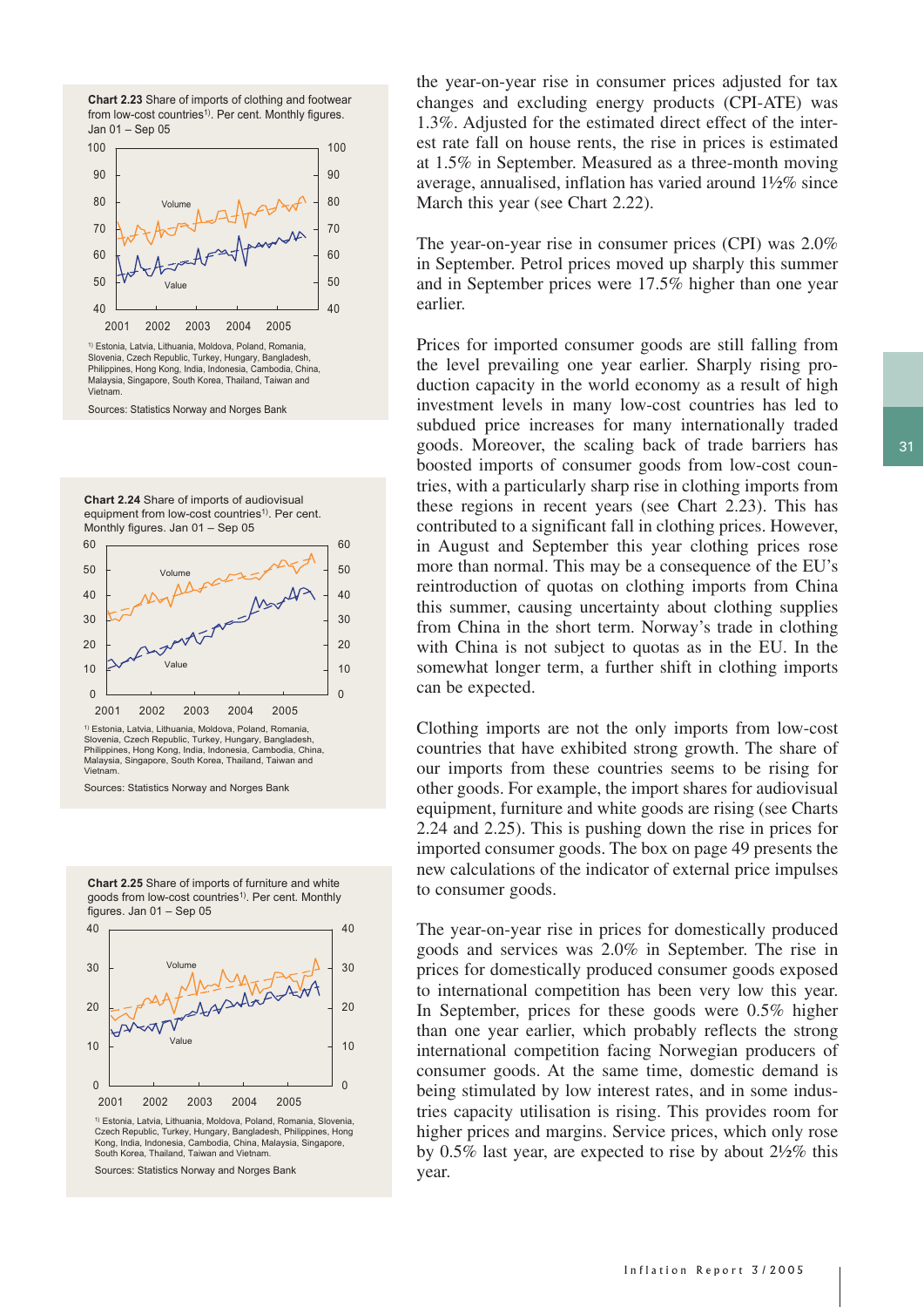Annual wage growth for 2005 was projected at 3½% in the June *Report*. So far, new information does not indicate any significant change in wage growth. Statistics Norway's wage statistics for the second quarter point to low wage growth for most groups. Historically, these figures show wide quarterly variations. On the whole, wage statistics are in line with the projection for wage growth in the June *Report*.

Overall, CPI-ATE inflation has moved in line with the projection in the June *Report* (see Chart 2.26). The fall in prices for imported consumer goods has decelerated somewhat more than projected, while prices for domestically produced goods and services have shown a somewhat smaller rise than expected. The projection for the year-on-year rise in the CPI-ATE at the end of the year is approximately the same as in the June *Report*.

If the increases in VAT rates proposed by the former government are approved by the Storting (Norwegian parliament), CPI inflation may be somewhat higher at the beginning of next year than projected in this *Report*. However, experience indicates that changes in VAT rates do not work through to consumer prices immediately, as assumed in the calculation of the CPI-ATE. If the VAT increases do not lead to a comparable increase in selling prices from January, CPI-ATE inflation may be somewhat lower than projected.

Chart 2.27 summarises our assessment of the situation in the Norwegian economy as expressed by the output gap and inflation as measured by the CPI-ATE. As estimated by Norges Bank, the output gap is positive. Inflation measured by the CPI-ATE has picked up, but is still lower than the inflation target. In the near term, it is likely that the output gap will increase further. CPI-ATE inflation is expected to show little change in the period to the end of the year. In the months ahead, CPI inflation is projected to rise at a faster pace than CPI-ATE inflation as a result of the rise in energy prices. Around the turn of the year, the year-on-year rise in the CPI may reach 3%. If oil prices do not increase further from today's level, CPI inflation may edge down through the first half of 2006. Figures from TNS Gallup for August 2005 indicate that high oil prices up to that point had not translated into higher inflation expectations.

The estimate of the output gap is uncertain, partly because the level of potential output in the economy is unobservable and must be estimated. As a result, historical developments in the output gap are also uncertain (see box on page 36 for further discussion). In addition to the CPI-ATE, there are a number of other indicators of underlying inflation. These indicators are discussed in a box on the next page.





<sup>1)</sup>CPI-ATE: CPI adjusted for tax changes and excluding energy products. 2)Norges Bank's projections.

Sources: Statistics Norway and Norges Bank





1) CPI-ATE: CPI adjusted for tax changes and excluding energy products. 2) Quarterly figures for the output gap have been derived from the annual figures. 3) CPI-ATE projection for 05 Q4.

Sources: Statistics Norway and Norges Bank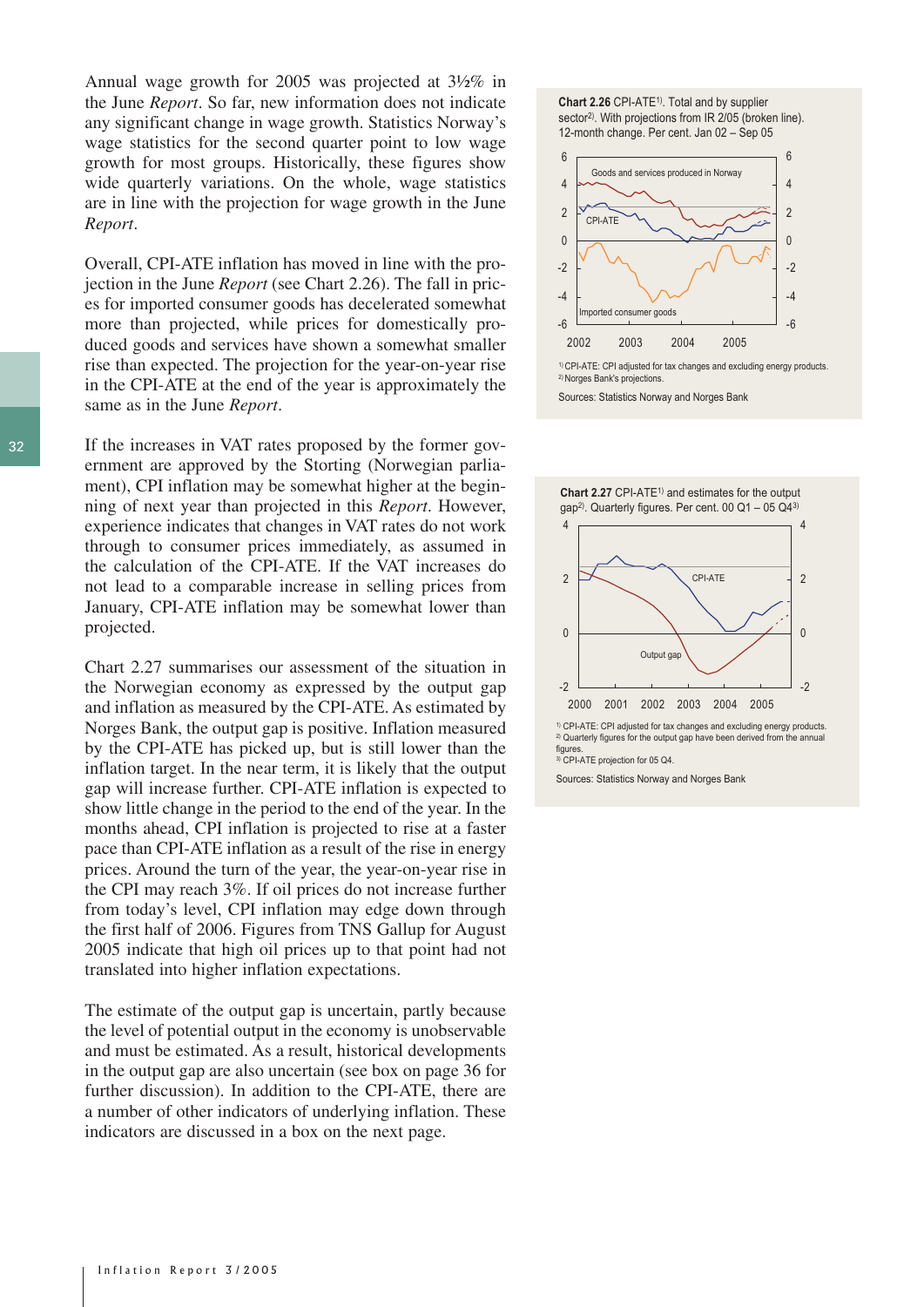## Price developments

The operational objective of monetary policy is low and stable inflation, with annual consumer price inflation of approximately 2.5% over time. In general, the direct effects on consumer prices resulting from changes in interest rates, taxes, excise duties and extraordinary temporary disturbances are not taken into account. The effects of changes in excise duties and energy prices are excluded from the CPI-ATE, which is thus an indicator of the underlying inflationary pressures in the economy. Other indicators and the rise in prices for goods and services from different sectors can also provide useful information about price developments.

The consumer price index (CPI) increased by 2% from September 2004 to September this year (see Chart 1). The year-on-year rise was thus 1 percentage point higher than at the beginning of the year. The rise in the CPI in the past few months has been higher than projected in *Inflation Report* 2/05, primarily reflecting a sharp rise in petrol prices this summer.



Underlying inflation, measured as consumer price inflation adjusted for tax changes and excluding energy products (CPI-ATE), increased from 0.8% in April to 1.3% in September. This is in line with the projection in the June *Inflation Report*. The rise in price for domestically produced goods and services was down to 1.0% in summer 2004, but increased gradually in the period to spring 2005. Subsequently, the rise in prices for these goods and services has been around 2.0% compared with the same month the previous year. Inflation is

being restrained by the low rise in prices for goods exposed to international competition. Prices for imported consumer goods have fallen on annual basis since the beginning of 2002. This is partly because prices for imported consumer goods have fallen, measured in foreign currency. As a result of the depreciation of the krone through 2003, the fall in prices for imported consumer goods decelerated markedly through autumn 2004, while the price fall accelerated again in January 2005. In recent months the fall in prices has slowed somewhat again as a result of a pronounced rise in clothing prices from July to September this year. In September, prices for imported consumer goods were 0.6% lower than in the same month one year earlier.

### *Wide fluctuations in the rise in prices for imported consumer goods*

Prices for clothing and footwear vary widely from month to month, resulting in considerable variation in the CPI-ATE (see Chart 2). Although clothing prices fluctuate, there has been a definite trend towards lower prices. Since 1998, clothing prices have fallen by 30%. The year-on-year change has been negative since August 2001. In August and September this year, the price fall for clothing prices slowed. However, the fall in prices for audiovisual equipment has accelerated (see Chart 3). In September, these prices were 8.8% lower than in September the previous year. The annual rise in car prices has been more or less unchanged this year. In September, car prices were 1.5% higher than one

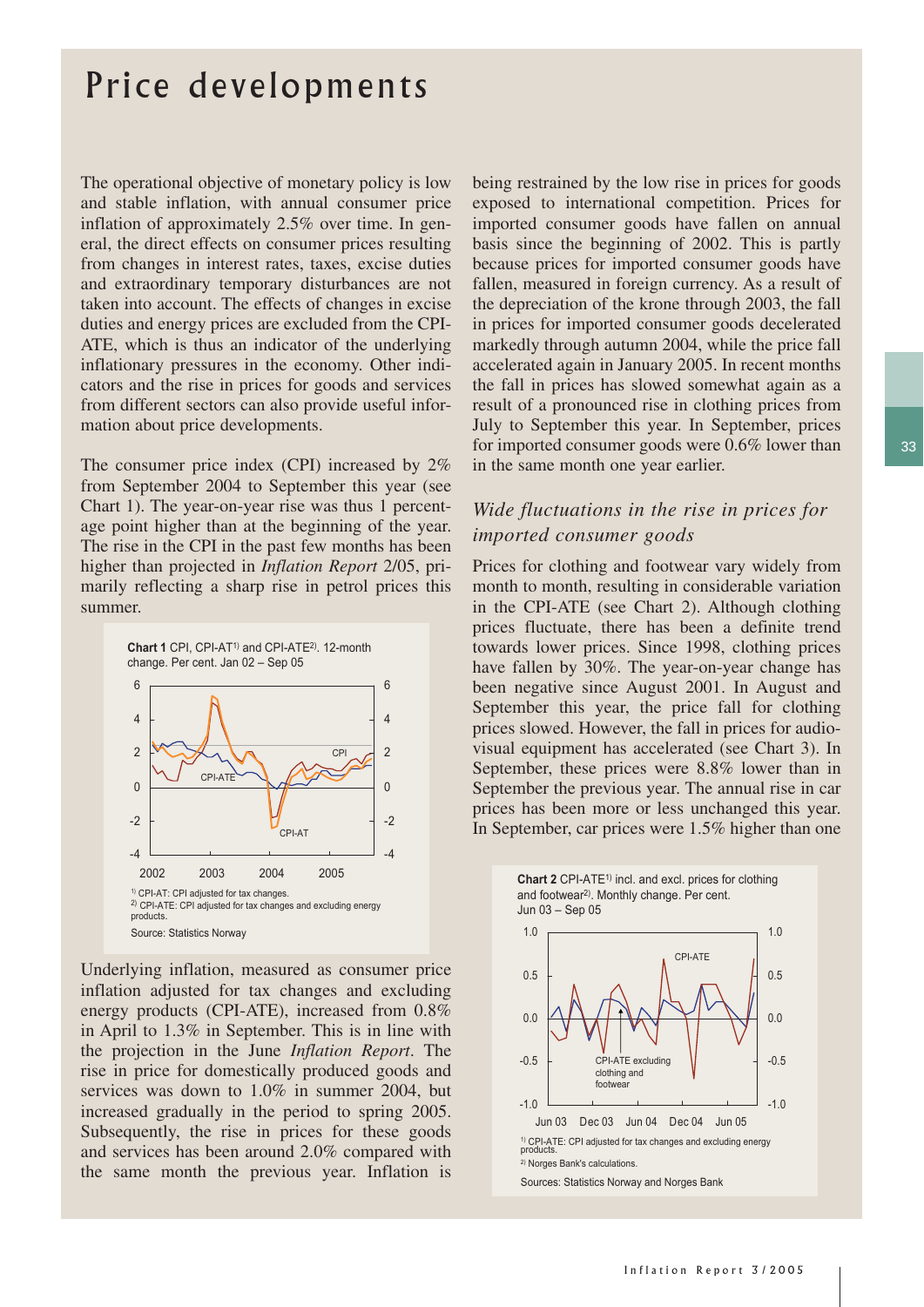**Chart 3** Prices for some imported consumer goods. 12-month change. Per cent. Jan 02 – Sep 05



year earlier. The rise in prices for white goods has accelerated in recent months.

#### *Higher rise in prices for services*

The rise in prices for services with wages as the dominant cost factor exhibited a falling trend through 2004 (see Chart 4). Despite low wage growth, the rise in prices for these services showed a fairly strong acceleration again this year. The annual rise was 4.6% in September. The rise in September can be largely attributed to higher prices for craftsman services and educational services. The rise in prices for services other than house rents and with dominant cost factors other than wages ("other services") moved up markedly up to the summer, but was somewhat more subdued in September. This primarily reflects developments in airfares, which have risen since summer 2004, but fell slightly again from August to September. The rise in house rents



has been fairly stable this year. The year-on-year rise was 2.0% in September. The rise in prices for domestically produced consumer goods excluding agricultural products has slowed somewhat. This reflects a slow rise in prices for domestically produced goods exposed to international competition. In the year to September, prices for these products rose by 0.2%. Prices for goods that are sheltered from foreign competition also rose somewhat more slowly in September than earlier in the year. The 12-month rise in prices for these products was 1.6% in September.

The year-on-year rise in the producer price index for domestic consumer goods fell through 2004 and up to March this year. The rate of increase has moved up subsequently, and in September the price index was 1.8% higher than one year earlier. This reflects an increase in producer prices for consumer non-durables. Producer prices for consumer durables were somewhat lower in September than in the same month the previous year.



#### *Indicators of underlying inflation*

The CPI-ATE showed a year-on-year rise of 1.3 per cent in September. Adjusted for the effect of interest rate changes on house rents, inflation can be estimated at 1.5% in September. Other indicators also suggest that underlying inflation was close to 1.5% in September. The trimmed mean<sup>1</sup> and weighted median<sup>2</sup> are indicators that give less weight to the most extreme price fluctuations. Both showed a 12-month change of 1.5% in September (see Chart 5).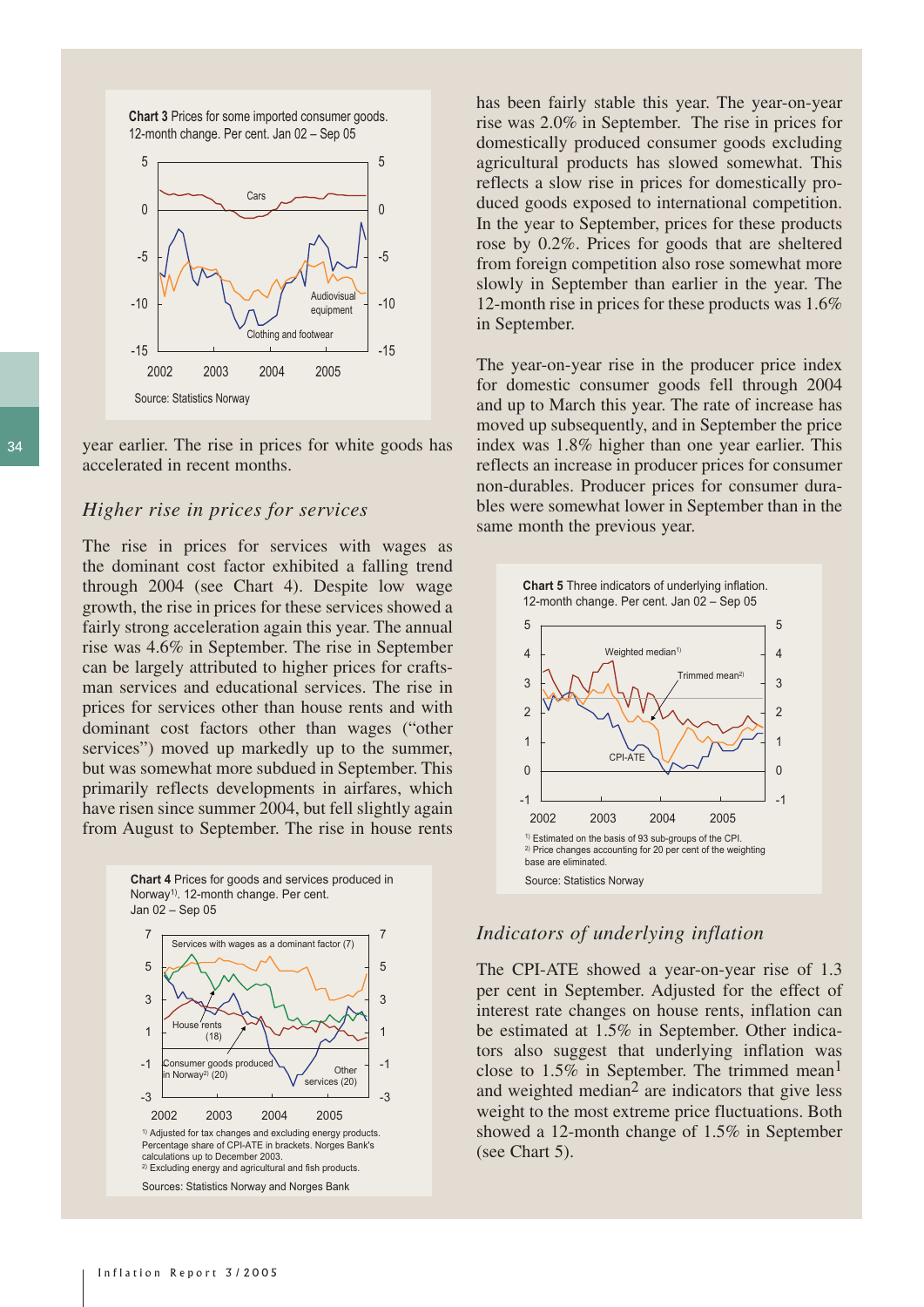### *Higher energy prices in the CPI*

Consumer price inflation including tax changes and energy products has increased in recent months. The year-on-year rise in the CPI moved up from 1.0% in March to 2.0% in September. In recent years, the CPI has varied more than the CPI-ATE (Chart 1). Substantial fluctuations in energy prices in particular have contributed to this difference. Electricity prices fell somewhat atypically through the autumn and winter last year. A normal seasonal rise in electricity prices in the next few months will contribute to pushing up consumer price inflation somewhat.

Petrol prices in the CPI were 17.5% higher in September than in the same month last year. The increase in petrol prices in recent months reflects higher oil prices, with a particularly sharp rise in prices for refined petroleum products in the wake of Hurricane Katrina and Rita. Petrol prices tend to show fairly wide variations. International petrol prices have dipped again recently, but the level is still high. Petrol prices will thus contribute to pushing up the year-on-year rise in consumer prices in the period ahead.



When calculating the CPI-ATE, the rise in prices for energy products consumed by households is excluded. After a period, higher energy prices may nevertheless feed through to other consumer prices via higher intermediate goods and transport prices and higher wages. Thus far, high oil prices have not translated into substantially higher prices for transport services (see Chart 6). Prices for air and sea travel have increased somewhat, while bus and taxi prices have only increased by 0.7% this past year.

<sup>1</sup> A trimmed mean for inflation is calculated by excluding the largest price movements when calculating inflation. The goods and services excluded vary from one month to the next. 2 A weighted median is obtained by ranking changes in prices for some

goods and services according to rising value. The median is the middle value obtained when the CPI weights are taken into account.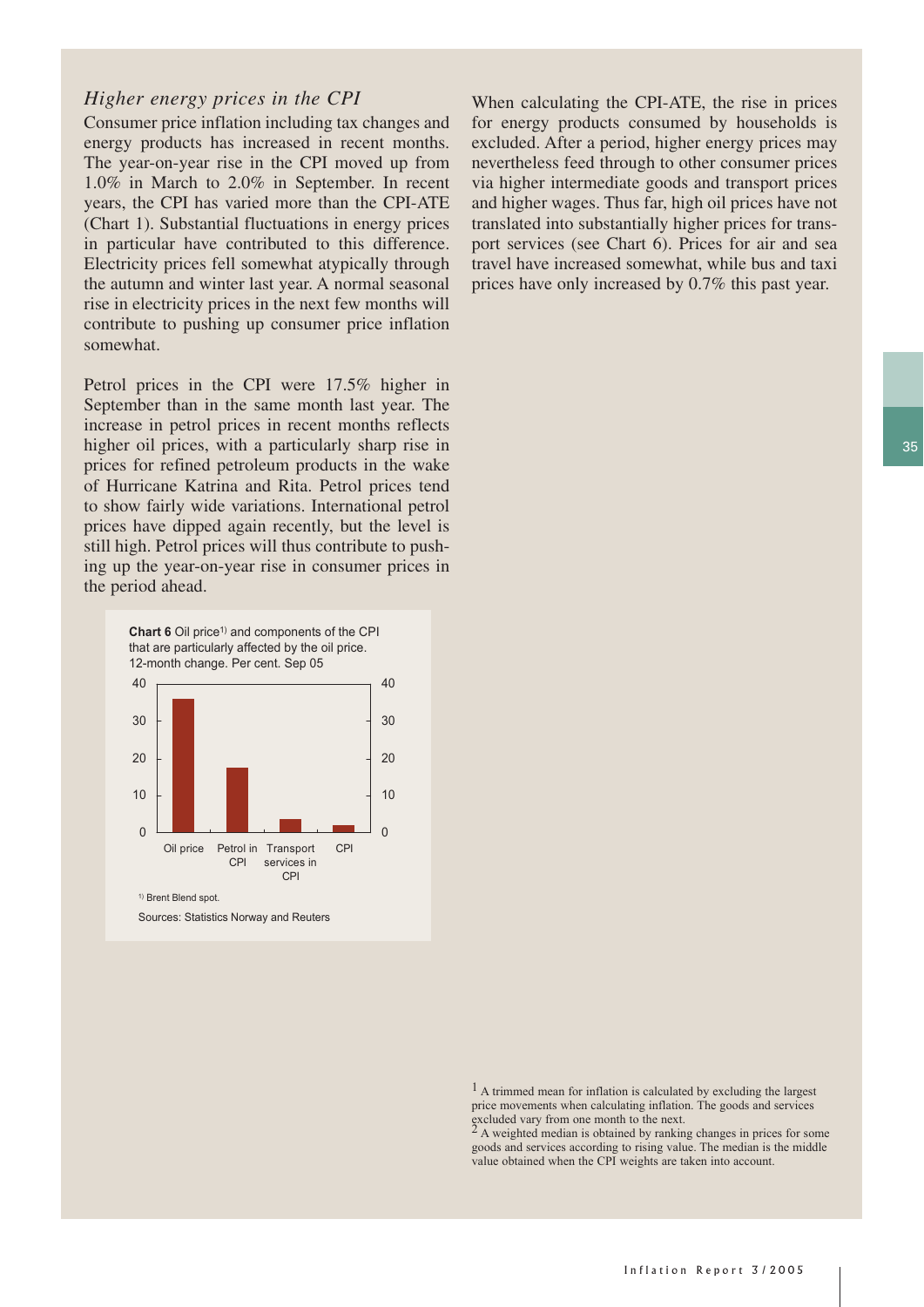## Output gap uncertainty

The output gap is a measure of the difference between actual output and the level of output that is consistent with stable inflation over time (potential output).

In the projections of future uncertainty in Section 1, the uncertainty surrounding the current output gap is not taken into account. There are two sources of uncertainty in this context:

- *Data uncertainty*. National accounts figures are revised, often extensively. This creates uncertainty as to the current level of GDP and, consequently, the output gap.
- *Potential output uncertainty.* Potential output is not directly observable and must therefore be estimated on an uncertain basis. Norges Bank makes an overall assessment of the level of potential output based on several methods and data sources.<sup>1</sup>

A measure of data uncertainty is the standard deviation in output gap estimates resulting from GDP revisions. Bernhardsen *et al.* (2004)<sup>2</sup> estimate this standard deviation at  $\frac{1}{2} - \frac{1}{2}$  percentage points. The level of potential output uncertainty is estimated in the study mentioned to be greater than data uncertainty. Overall uncertainty is estimated at 1½-3½ percentage points (as measured by the standard deviation).

Norges Bank's output gap is estimated using several methods and data sources. This may reduce the uncertainty of the estimates.

Table 1 shows how Norges Bank's estimates of the output gap have changed over time as a result of revised GDP figures and reassessments of potential output. Over a two-year period, the estimates of the output gap in both 2002 and 2003 changed by one percentage point.

|  | Table 1 Projections for the output gap at different moments. |  |  |  |  |
|--|--------------------------------------------------------------|--|--|--|--|
|--|--------------------------------------------------------------|--|--|--|--|

|         | 2002           | 2003            | 2004   |
|---------|----------------|-----------------|--------|
| IR 3/03 | $1\frac{1}{2}$ | $-1/4$          |        |
| IR 3/04 |                | -1              | $-1/4$ |
| IR 3/05 | $\frac{1}{2}$  | $-1\frac{1}{4}$ | $-3/4$ |

Source: Norges Bank

Chart 1 illustrates the uncertainty surrounding the historical output gap based on the estimations in Bernhardsen *et al.* and changes in Norges Bank's own estimates. We have assumed a standard deviation of 1 percentage point for the current output gap, resulting in a 90% probability interval, as shown by the grey area. It has become gradually clearer which developments in output were trenddevelopments and those that were cyclically related. Moreover, revised GDP figures are now available. This is illustrated by the increasingly narrow interval backwards in time.





See Bernhardsen, Eitrheim, Jore and Røisland (2004). "Real time Data for Norway: Challenges for Monetary Policy". Discussion Paper No 26/2004, Deutsche Bundesbank.

<sup>1</sup> Described in "Norges Bank's estimate of the output gap" in Inflation Report 2/04.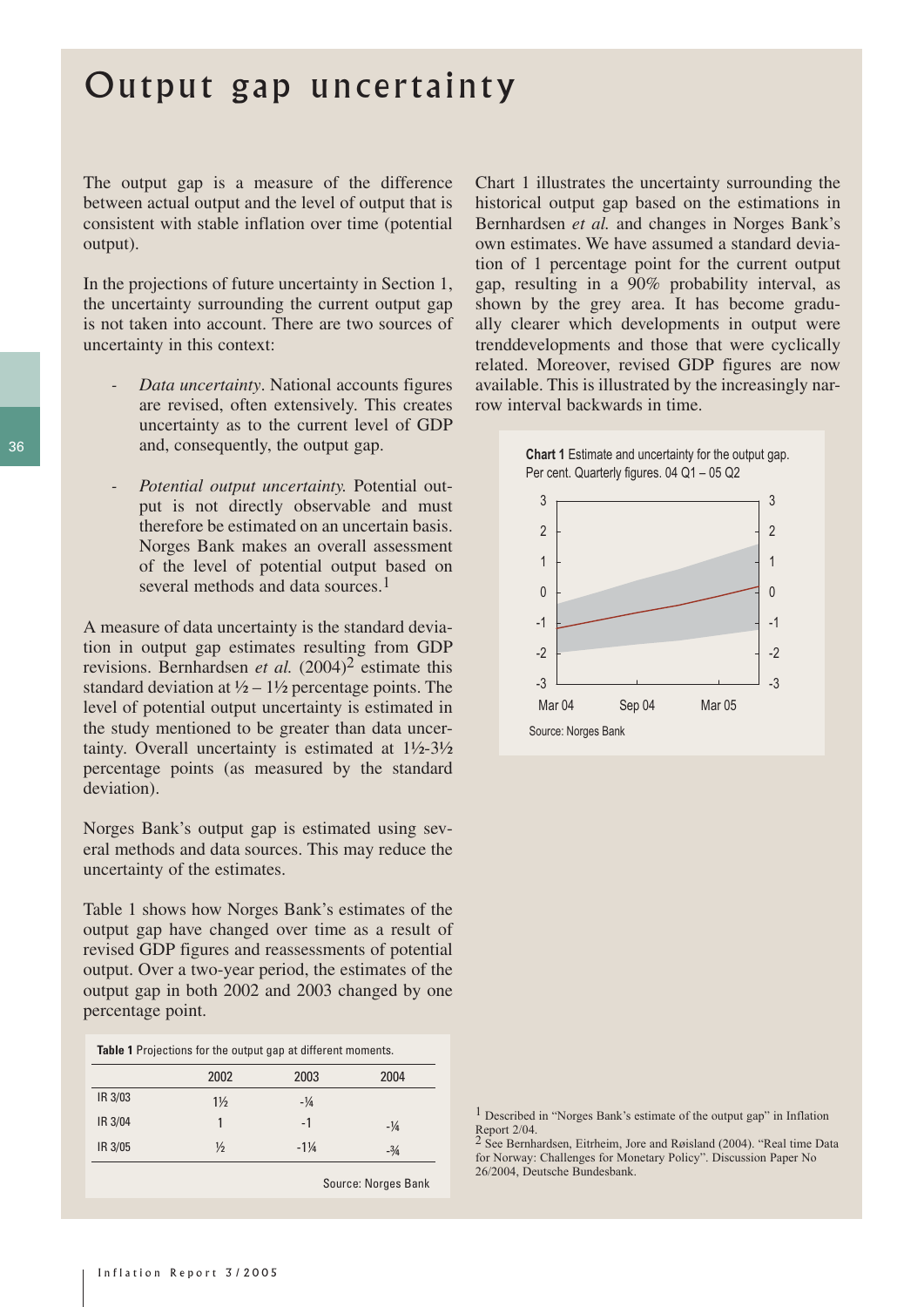**Table 3.1** Projections for GDP growth in other countries. Change from previous year. Per cent

| $2^{3}/4$<br>$2^{3}/4$           |
|----------------------------------|
|                                  |
| $1\frac{1}{4}$<br>$1\frac{1}{2}$ |
| $1\frac{1}{2}$<br>$1\frac{1}{4}$ |
| $\overline{2}$<br>$\overline{2}$ |
| $2\frac{1}{4}$<br>$2\frac{1}{4}$ |
| $2\frac{1}{2}$<br>$2\frac{1}{2}$ |
| $2\frac{1}{2}$<br>$2\frac{1}{2}$ |
| 2<br>$\overline{2}$              |
| 8.3<br>9.1                       |
|                                  |

<sup>1)</sup> Export weights 2) Weights from Eurostat

3) Projections from Consensus Forecasts

Sources: Consensus Forecasts and Norges Bank

**Table 3.2** Projections for consumer prices in other countries. Change from previous year. Per cent

|                                | 2005           | 2006           | 2007           | 2008           |
|--------------------------------|----------------|----------------|----------------|----------------|
| US                             | $3\frac{1}{2}$ | $3\frac{1}{4}$ | $2\frac{1}{2}$ | $2\frac{1}{2}$ |
| Japan                          | $-1/4$         | $\frac{1}{4}$  | $\frac{1}{2}$  | $\frac{3}{4}$  |
| Germany <sup>1)</sup>          | $\overline{2}$ | $1\frac{3}{4}$ | $1\frac{1}{2}$ | $1\frac{3}{4}$ |
| France <sup>1)</sup>           | $\overline{2}$ | $1\frac{3}{4}$ | $\overline{2}$ | $\overline{2}$ |
| UK <sup>1</sup>                | $\overline{2}$ | $1\frac{3}{4}$ | $\overline{2}$ | $\overline{2}$ |
| Sweden                         | $\frac{1}{2}$  | $1\frac{1}{2}$ | $\overline{2}$ | $\mathfrak{p}$ |
| Trading partners <sup>2)</sup> | $\overline{2}$ | $\overline{2}$ | $\overline{2}$ | $2\frac{1}{4}$ |
| Euro area <sup>3)</sup>        | $2\frac{1}{4}$ | $\overline{2}$ | $\overline{2}$ | $\overline{2}$ |
| China <sup>4</sup>             | 2.2            | 2.5            | 4.0            | 3.9            |

1) HICP, Harmonized Indices of Consumer Prices

2) Import weights, Norway`s 25 most important trading partners

3) HICP. Weights from Eurostat (each country`s share of total euro area consumption)

4) Projections from Consensus Forecasts

Sources: Consensus Forecasts and Norges Bank

## The global economy

The outlook for the global economy is considered to be favourable. Among many of our trading partners, economic policy is oriented towards stimulating activity, which is countering the effects of higher oil prices.

Domestic demand among main trading partners such as the euro area and Sweden is expected to edge up next year. In the euro area, demand growth will be driven by solid profitability in the business sector and increased consumer confidence as a result of labour market improvements. Demand in Sweden is expected to expand because both monetary and fiscal policy are oriented towards stimulating activity.

In the US, household demand growth is expected to decline somewhat, resulting in more subdued growth in the US economy. The hurricanes in the Gulf of Mexico this autumn may reduce GDP growth in the second half of 2005. Reconstruction will, however, make a positive contribution to GDP growth next year.

Growth is expected to remain strong in many Asian countries. In China, growth is expected to remain high. There are also prospects of robust growth in India. In Japan, strong growth in the wider region combined with continued improvement in domestic demand will contribute to relatively solid developments. Demographic developments in Japan indicate, however, that trend growth is fairly low.

For our trading partners as a whole, growth is expected to increase somewhat from 2005 to 2006. In the years ahead GDP for an average of our trading partners is expected to grow by around  $2\frac{1}{2}\%$  (see Table 3.1). Due to higher energy prices and high commodity prices, it appears that inflation will edge up in the near term. Idle capacity and low wage growth in many countries indicate, however, that inflation will be relatively low further out in the projection period (see Table 3.2).

Developments in the global economy may, however, be weaker than projected. There is a risk that the adverse effects of persistently high oil prices – lower growth and higher inflation – may be higher than assumed (see discussion in the box on page 51). The large imbalances in the global economy may also lead to sudden corrections that will reduce growth in the short and medium term. For example, households in the US may increase their saving so quickly that growth in the US is sharply reduced. On the other hand, solid business sector profitability among our trading partners may contribute to stronger investment growth than projected.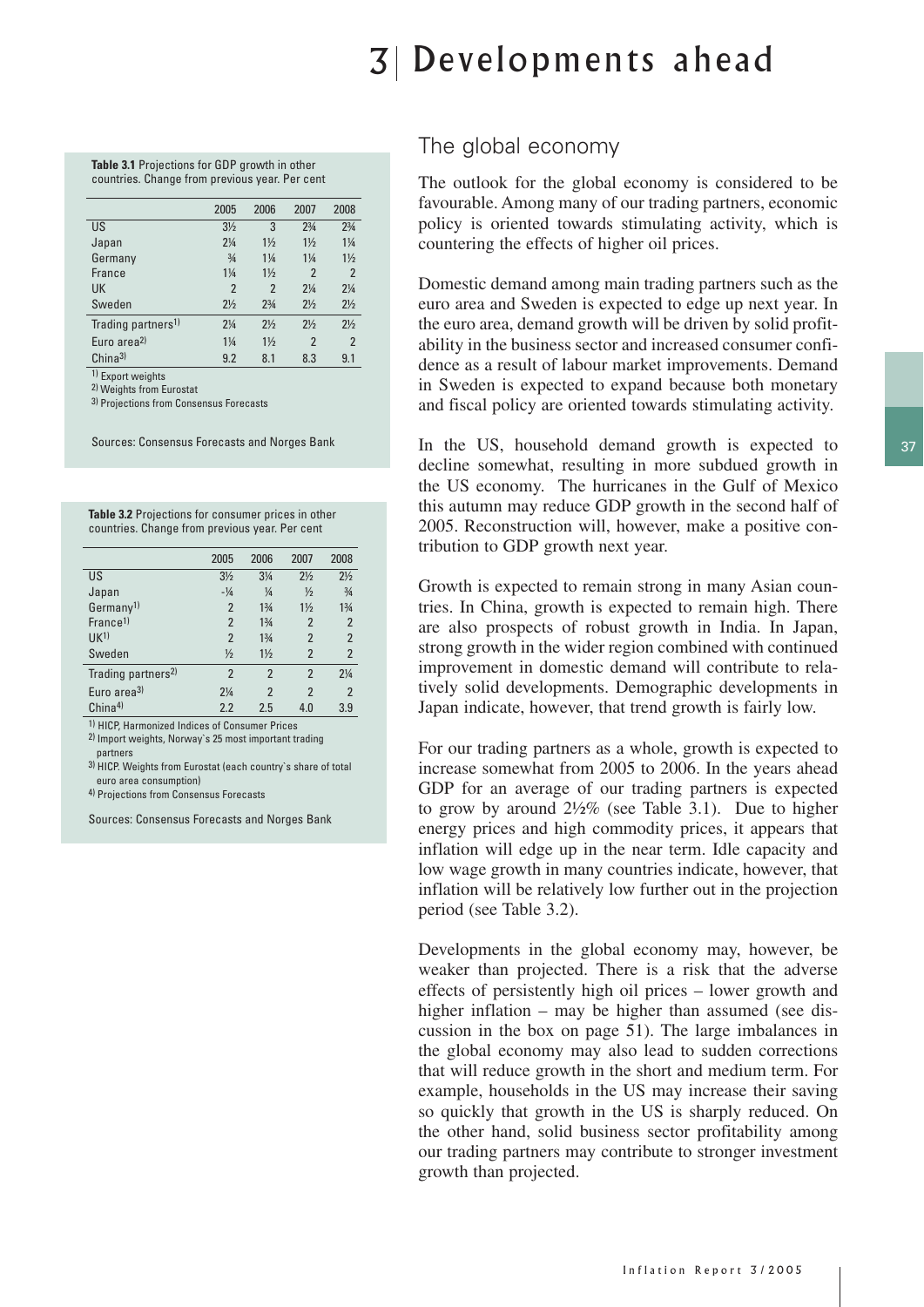## The Norwegian economy

The projections for developments in the Norwegian economy are based on our assessment of the current economic situation which is described in Section 2, and interest rate and exchange rate developments in the baseline scenario, which are discussed in Section 1. The baseline scenario is based on interest rate developments which, in the Executive Board's assessment, appear to result in a reasonable balance between the objectives of monetary policy. In the baseline scenario, the interest rate increases gradually – in small, not too frequent steps – towards a more normal level. The projections are based on a krone exchange rate that remains approximately unchanged through the projection period. Table 3.3 shows the projections in the baseline scenario for developments until 2008.

#### *Demand*

#### *Households*

A low rise in prices for consumer goods has resulted in solid real wage growth during the last few years, even though nominal wage growth has been moderate. Combined with low interest rates, this has contributed to high growth in household real disposable income. Consumption as a share of GDP has increased (see Chart 3.1).

Real income growth is expected to slow later in the projection period (see Chart 3.2). Debt as a share of disposable income is high. This implies higher interest expenses for households as the interest rate normalises. Even though wage growth is expected to edge up, a corresponding increase in prices will leave real wage growth virtually unchanged.

With lower income growth, growth in consumption will also slow through the projection period. Consumption growth is nonetheless expected to remain higher than growth in real disposable income until 2008. This levelling off of consumption over time will contribute to a slight fall in the saving ratio through the projection period in spite of increases in the interest rate (see Chart 3.3).

The household sector has built up its financial assets in tandem with strong household debt accumulation. Overall, household net assets as a share of disposable income are high. The favourable household asset position means that growth in household consumption can also be sustained in periods of weaker real income growth.

Housing investment has grown sharply since the beginning of 2004. Housing starts are currently at a high level. With a gradual increase in interest rates, a slower rise in prices for resale homes and a large number of new housing projects in the market, residential construction may be reduced somewhat during the projection period. In the next few years,

**Table 3.3** Projections for main macroeconomic aggregates. Change from previous year. Per cent

|                                     | 2005           | 2006           | 2007                     | 2008           |
|-------------------------------------|----------------|----------------|--------------------------|----------------|
| Mainland demand                     | $3\frac{3}{4}$ | $3\frac{3}{4}$ | $2\frac{1}{2}$           | $2\frac{1}{4}$ |
| Private consumption                 | $3\frac{3}{4}$ | $3\frac{1}{2}$ | $2^{3}/4$                | $\overline{2}$ |
| <b>Public consumption</b>           | $1\frac{3}{4}$ | $\overline{2}$ | $1\frac{3}{4}$           | 3              |
| <b>Mainland fixed</b>               |                |                |                          |                |
| investment                          | $7\frac{3}{4}$ | 6              | $3\frac{1}{4}$           | $2\frac{1}{2}$ |
| Petroleum investment                | 20             | $2\frac{1}{2}$ | $-2\frac{1}{2}$          | $-5$           |
| <b>Traditional exports</b>          | $3\frac{1}{2}$ | $3\frac{1}{4}$ | $3\frac{1}{2}$           | $3\frac{1}{4}$ |
| Imports                             | $7\frac{1}{4}$ | $4\frac{1}{4}$ | $2\frac{1}{4}$           | $1\frac{3}{4}$ |
| GDP, mainland Norway                | $3\frac{3}{4}$ | $3\frac{1}{4}$ | $2\frac{1}{2}$           | $2\frac{1}{4}$ |
| Output gap <sup>1)</sup> , M-Norway | $\frac{1}{4}$  | 1              | 1                        | $\frac{3}{4}$  |
| Employment                          | $\frac{3}{4}$  | $1\frac{1}{2}$ | 1                        | $\frac{3}{4}$  |
| LFS unemplyment <sup>2)</sup>       | $4\frac{1}{2}$ | 4              | 4                        | 4              |
| $CPI-ATE3$                          | 1              | $1\frac{3}{4}$ | $\overline{\phantom{a}}$ | $2\frac{1}{2}$ |
| Annual wage growth <sup>4)</sup>    | $3\frac{1}{2}$ | $4\frac{1}{4}$ | $4\frac{1}{2}$           | $4\frac{1}{2}$ |

1) Deviation in per cent between actual and projected potential GDP. 2) Percent of labour force.

3) CPI-ATE: CPI adjusted for tax changes and excl. energy products. 4) Based on TBU definitions and calculations. Includes costs connec ted to the introducion of compulsory occupational pensions.

Source: Norges Bank









Sources: Statistics Norway and Norges Bank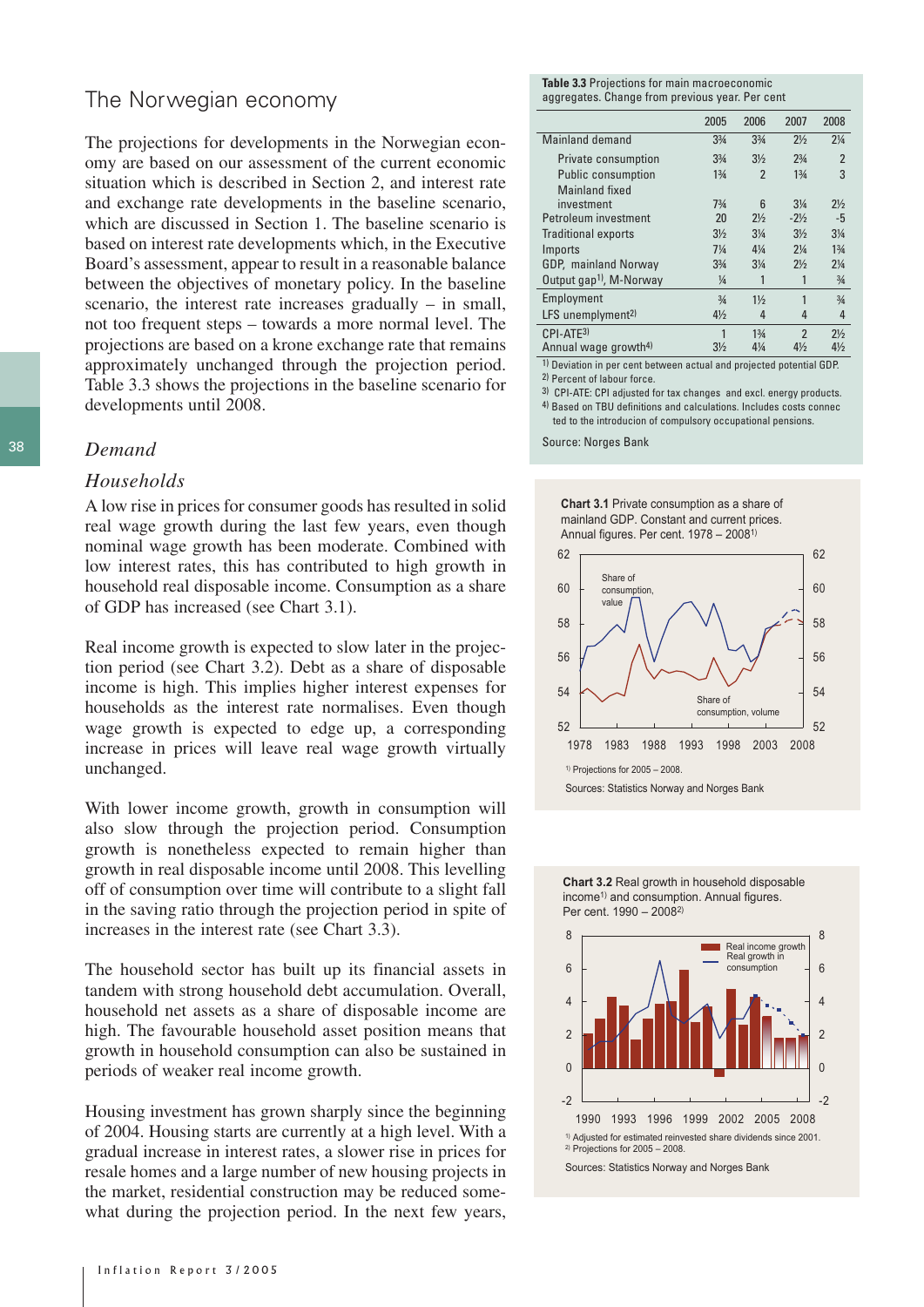



**Chart 3.4** Underlying spending growth in the government budget and nominal growth in mainland GDP. Growth on previous year. Per cent. 1985 – 20061)



1985 1988 1991 1994 1997 2000 2003 2006 <sup>1)</sup> Projections for 2005 and 2006 from the Ministry of Finance Sources: Ministry of Finance (National Budget 2006) and Statistics Norway





housing investment is expected to increase at a considerably slower pace and may subsequently fall somewhat. The level will nonetheless be high. Because housing investment is expected to be high at the same time as the overall saving ratio falls, household net lending is projected to fall.

#### *Public sector*

In the central government budget proposal for 2006, the former government indicated that fiscal policy would have a more or less neutral effect on the economy next year. The structural, non-oil budget deficit was estimated at 4.6% of trend mainland GDP, the same as in 2005. It is assumed that the budget presented by the new government will feature approximately the same deficit. The projections in this *Report* are based on a tax level that is somewhat higher and spending growth that is somewhat stronger than in the budget proposal of the former government.

Underlying growth in spending over the central government budget is estimated at 3.7% in 2006, which is somewhat lower than estimated nominal growth in mainland GDP (see Chart 3.4).

The projections are based on the assumption that the proposed tax cuts in the budget proposal of the former government will not be implemented. The new government's aim is to bring taxes back to the level prevailing in 2004. This implies a higher tax level in the years ahead. The projections are based on the assumption that the effect on total household income will be offset to some extent by an increase in transfers. Public consumption in 2006 is expected to rise at a somewhat faster pace than estimated in the National Budget for 2006. Growth in public consumption has also been revised upwards somewhat for the years ahead in relation to the last *Inflation Report*. This results in higher public sector employment.

For 2007, we assume that fiscal policy will be in line with the fiscal rule. This implies that the structural, nonoil deficit is approximately unchanged also in 2007 (see Chart 3.5). Given the projections for developments in the Petroleum Fund in the National Budget for 2006, a mechanical application of the fiscal rule implies that the structural, non-oil deficit may increase by a little less than NOK 11bn (2006 prices) from 2007 to 2008. Our projections are based on the assumption that fiscal policy will provide some stimulus to aggregate demand and output in 2008, but somewhat less than a mechanical application of the fiscal rule would imply.

#### *Investment in the petroleum industry*

Projected developments in petroleum investment in the period ahead are based on expectations of persistently high oil prices. The expectations of persistently high oil prices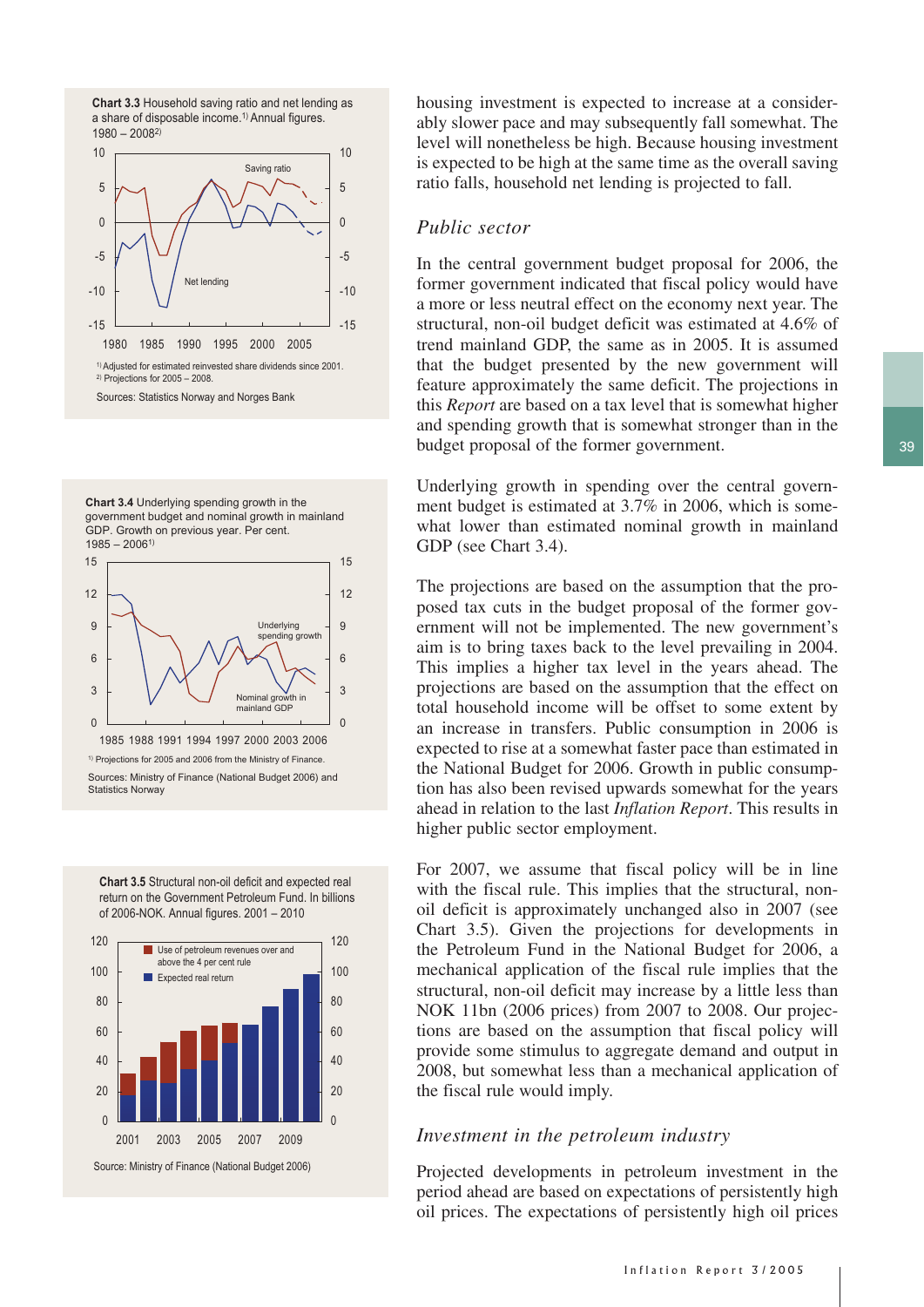are partly related to limited scope for increasing production in non-OPEC countries and to prospects of considerable growth in demand from the transport sector in emerging economies. Projections for the years ahead are based on the assumption that oil prices will move in line with oil futures, as observed on 27 October. This involves an assumption that the price of oil will remain close to USD 60 per barrel through the projection period (see Chart 3.6).

Historically, it is difficult to find any clear relationship between oil prices and investment on the Norwegian continental shelf. However, many of the oil companies have increased their oil prices estimates for the period ahead. This may mean that fields that were previously unprofitable to develop are now being assessed as profitable. This may contribute to increasing petroleum investment, although access to fields and new discoveries will still be decisive for investment activity in the years ahead.

The investment intentions survey for petroleum activities for the third quarter indicates that investment growth in 2005 will be slightly lower than previously estimated (see Chart 3.7). The downward revision for 2005 is primarily due to lower investment estimates for fields in operation. Nonetheless, growth will be very high this year, and total petroleum investment is projected to increase by 20% compared with 2004. The high level of petroleum investment this year is related to major field developments like Kristin, Ormen Lange and Snøhvit. Partly due to the new, revised cost profile for the Snøhvit development project, we are now projecting some growth in petroleum investment again next year.

Investment in exploration appears to be relatively low this year, which may be due in part to a lack of idle capacity in the rig market. The number of exploration wells is historically low. Figures from ECON show that around 20 exploration wells are likely to be drilled this year. This is far less than earlier projections from the Norwegian Petroleum Directorate which indicated 30-40 wells. The low level of exploration activity may contribute to reducing the number of new discoveries and to a more rapid fall in petroleum investment as the large, ongoing development projects are completed. On the other hand, high oil prices may encourage continued exploration in the vicinity of existing infrastructure, which may increase investment in fields in operation. On the whole, it is assumed that the investment level will remain high through the projection period, but slow somewhat in 2007 and 2008 (see Chart 3.8).

#### *Mainland business investment*

Capacity utilisation in mainland business has increased during the last two years. Sustained economic growth creates a need for increased investment. In manufacturing, the











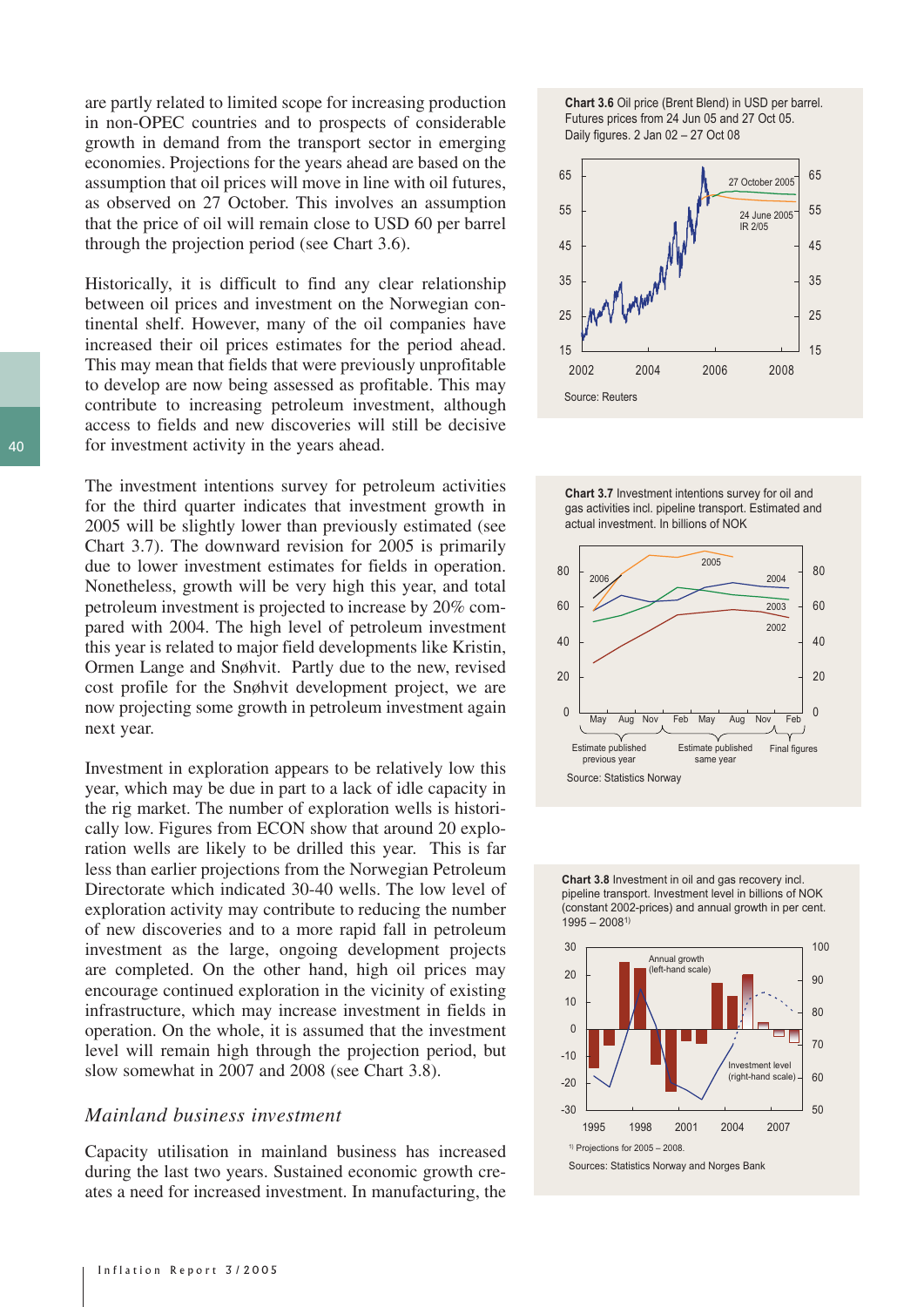







Sources: Statistics Norway and Norges Bank

**Chart 3.11** Oil price in NOK and terms of trade. Export price index relative to import price index, 1990 = 1. Quarterly figures. 90 Q1 – 05 Q2



market outlook is favourable, especially in the domestic market. The investment intentions survey indicates continued strong growth in investment. Later in the projection period, growth in manufacturing investment is expected to slow, in pace with some decline in capacity utilisation.

In the electricity sector, investment is likely to increase sharply in the period ahead, in spite of the downward revision of the investment projection in the most recent investment intentions survey (see Chart 3.9). The upgrading that has started with regard to the hydroelectric plant in Sauda will continue until 2008. The gas plant at Kårstø is under construction and the bulk of the investments in this project will be made in 2006 and 2007. In addition, a number of project licences have been granted and these projects are in the planning phase. This may contribute to higher investment in the electricity sector through the projection period. One element of uncertainty is that the price of gas deliveries is high, and this means lower profitability for the gas plants.

Service industries' earnings and profitability are solid. Norges Bank's regional network reports increased optimism, and employment plans in retail trade have been revised upwards since the last Inflation Report. In some service industries, increased employment is resulting in an increased need for office premises. The office vacancy rate is still high, which is limiting the need for building starts in the near term. The office vacancy rate is falling, however, and investment in the form of rehabilitation of the existing building stock is expected to increase later in the projection period. Gradually, higher investment for the construction of new commercial buildings is expected. Higher real interest rates and lower growth in output and employment are expected to curb investment growth towards the end of the period.

Overall, mainland fixed investment is expected to grow more than mainland GDP (see Chart 3.10). This is in line with experience from previous periods of expansion.

#### *Foreign trade*

The Norwegian economy is marked by substantial changes in its terms of trade. Not only high oil prices but also high prices for a number of traditional export goods have contributed to a sharp rise in export prices in recent years (see Chart 3.11). At the same time, structural changes in global trade have resulted in lower prices for many of the goods we import.

Exports of goods and services will be influenced by strong global growth again next year. High prices in the global market for important export goods other than oil are mak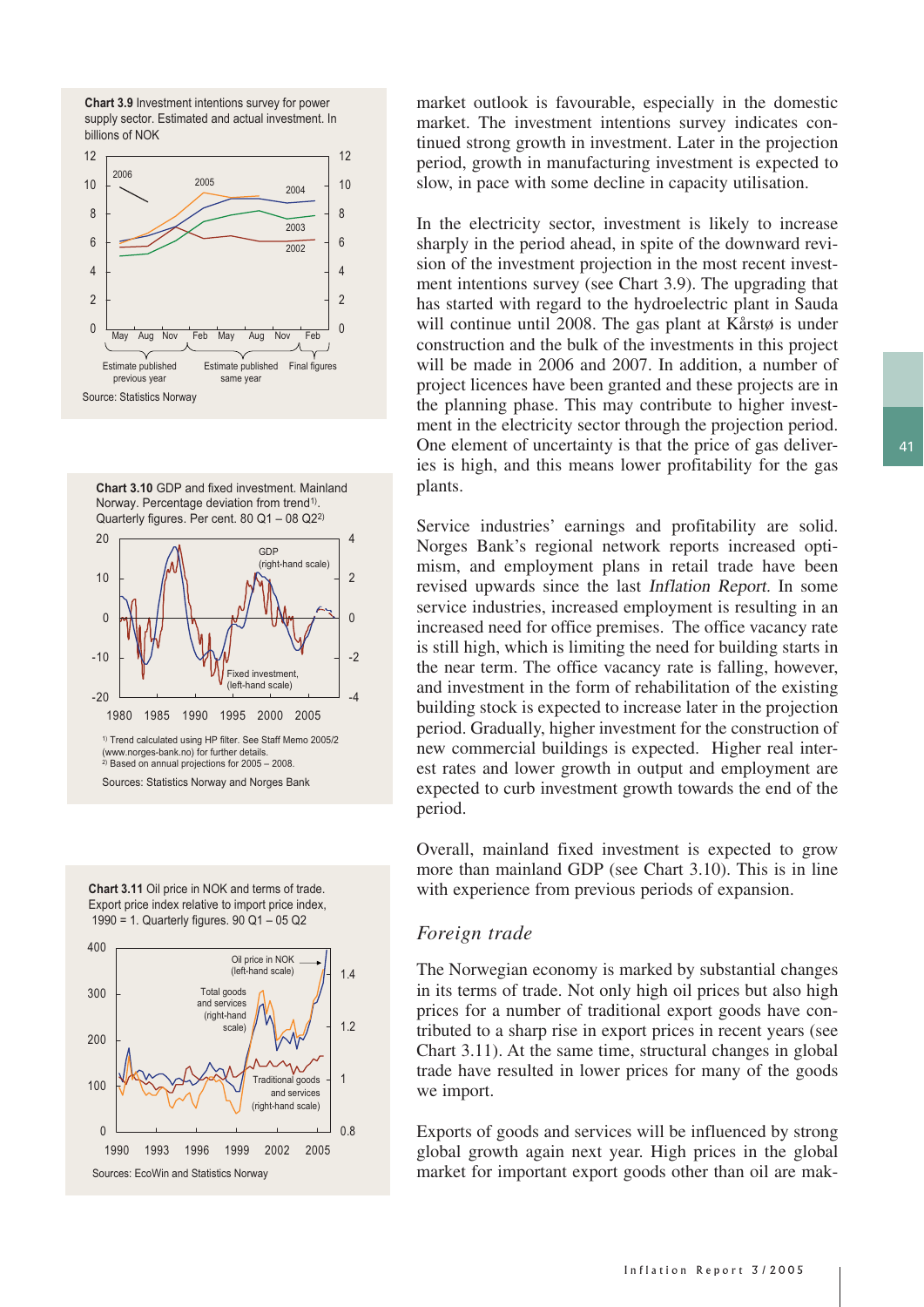ing a positive contribution. Prices for aluminium have fallen somewhat recently as a result of increased production in China. On the whole, commodity prices, excluding oil, have continued to rise (see Chart 3.12). For a number of export companies, this is contributing to sustaining profitability even though the krone has appreciated. Later in the projection period, however, a continued loss of market shares as a result of high cost levels is expected to dampen export growth.

High growth in domestic demand, a moderate rise in prices for imported goods as a result of the appreciation of the krone and strong international competition will continue to result in high import growth next year. Further ahead, somewhat slower growth in petroleum investment will contribute to reducing projected growth in imports. Lower growth in mainland demand towards the end of the period has the same effect. Our projections for imports are based on the assumption that the share of demand covered by imports does not change substantially in the years ahead.

#### *Output*

Since the upturn began more than two years ago, economic growth has been strong. Capacity utilisation in the economy has picked up and is now probably higer than its normal level.

Due in part to continued low interest rates, mainland output will also be higher than trend growth in 2006. High export prices are amplifying the upturn, even though the krone has appreciated over the past year. In addition, it appears that positive impulses from petroleum investment are persisting somewhat longer than previously projected. With strong household and business confidence in the Norwegian economy, the growth outlook for the coming year is favourable.

Growth is expected to slow in 2007 and 2008. A gradual increase in interest rates will make a contribution. In addition, petroleum investment is likely to fall somewhat towards the end of the projection period. The assumption of some fiscal stimulus in 2008 will have the opposite effect. In 2008, mainland GDP is projected to expand at a somewhat slower rate than potential output, which is estimated at around 2½%.

The output gap is estimated to be positive this year and to increase to about 1% in 2006. At the end of the projection period, our estimations imply an output gap of about ¾%.

#### *Labour market*

Employment growth has been relatively weak so far in the upturn. The number of employees in the public sec-





**Chart 3.13** Change in employment on previous year. Per cent. Unemployment<sup>1)</sup> as a percentage of labour force. Annual figures. 1980 – 20082)

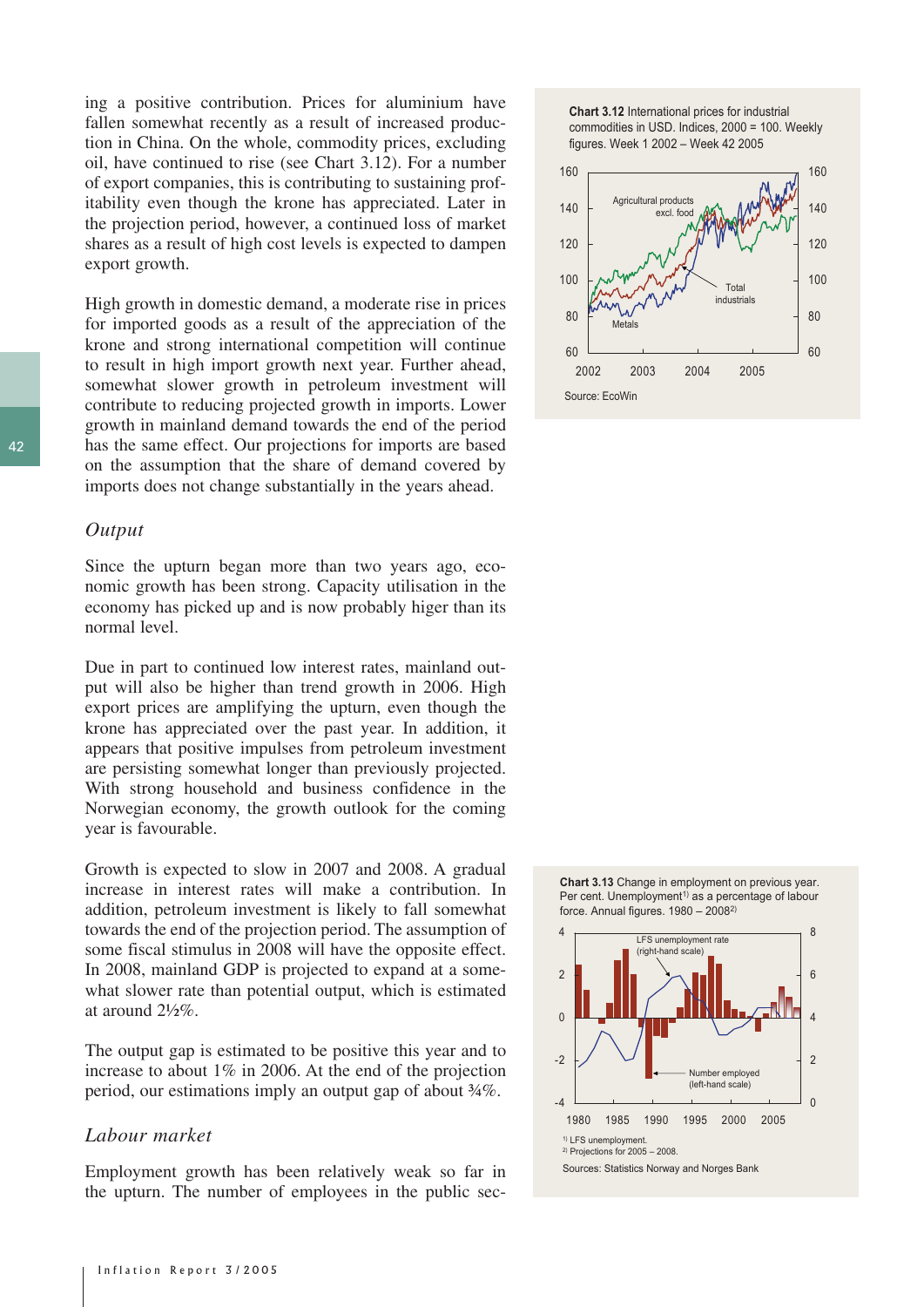**Chart 3.14** Labour force as a percentage of population aged 16 – 74 (labour force participation rate). Per cent. Annual figures. 1980 – 20081)



**Chart 3.15** Composition of the population. Change for various age groups from 2004 to 2008. Percentage points. Labour force participation rates for 2004 in brackets



**Chart 3.16** Annual wage growth<sup>1)</sup> and LFS unemployment. Per cent. Annual figures. 1993 – 20082)



Sources: Technical Reporting Committee on Income Settlements, Statistics Norway and Norges Bank

tor has risen somewhat less than previously. At the same time, the decrease in sickness absence last year has probably delayed employment growth compared with previous upturns. On the other hand, the number of person-hours worked has increased markedly. The decline in sickness absence now appears to have come to a halt, and there are signs that demand for labour is increasing. These developments are expected to continue in the period ahead. In the public sector, there may be prospects of somewhat stronger employment growth in the period ahead. With continued high growth in mainland GDP next year, total employment growth is expected to edge up to 1½% in 2006, slowing somewhat thereafter (see Chart 3.13).

Normally, stronger demand for labour also leads to stronger labour force growth. Labour force growth is expected to be 1% next year. This is not substantially higher than population growth for the age group 16-74 years. Labour force participation therefore remains fairly stable from 2005 to 2006 (see Chart 3.14). Our projections imply that the labour force participation rate will edge down somewhat from 2007 to 2008.

Changes in the labour force participation rate must be seen in the context of factors such as structural changes in the population in the years ahead. An increasing share of the population will fall into the upper age groups, with somewhat lower labour participation rates (see Chart 3.15). The effects will gradually emerge over the next few years, becoming most pronounced at the end of the projection period. From 2007 to 2008, changes in age composition will in isolation contribute to a fall in the labour force by a little less than 0.2 percentage point.

The number of disability pensioners has increased sharply since the second half of the 1990s. We have assumed that the number will continue to increase somewhat, albeit at a slower pace. This will also result in somewhat slower growth in the labour force.

Given the growth projections in employment and the labour force, unemployment will fall by ½ percentage point from 2005 to 2006, to 4%, as measured by the Labour Force Survey (LFS) (see Chart 3.16). Unemployment is expected to remain at this level until the end of the projection period.

#### *Wage growth*

Annual wage growth in 2005 appears to be about 3½%. This is somewhat lower than the average for the past ten years. The relatively low level of inflation implies, however, that real wage growth is in line with the average for the past ten years. Next year, wage growth is projected to edge up somewhat both as a result of a tighter labour market and a rise in inflation.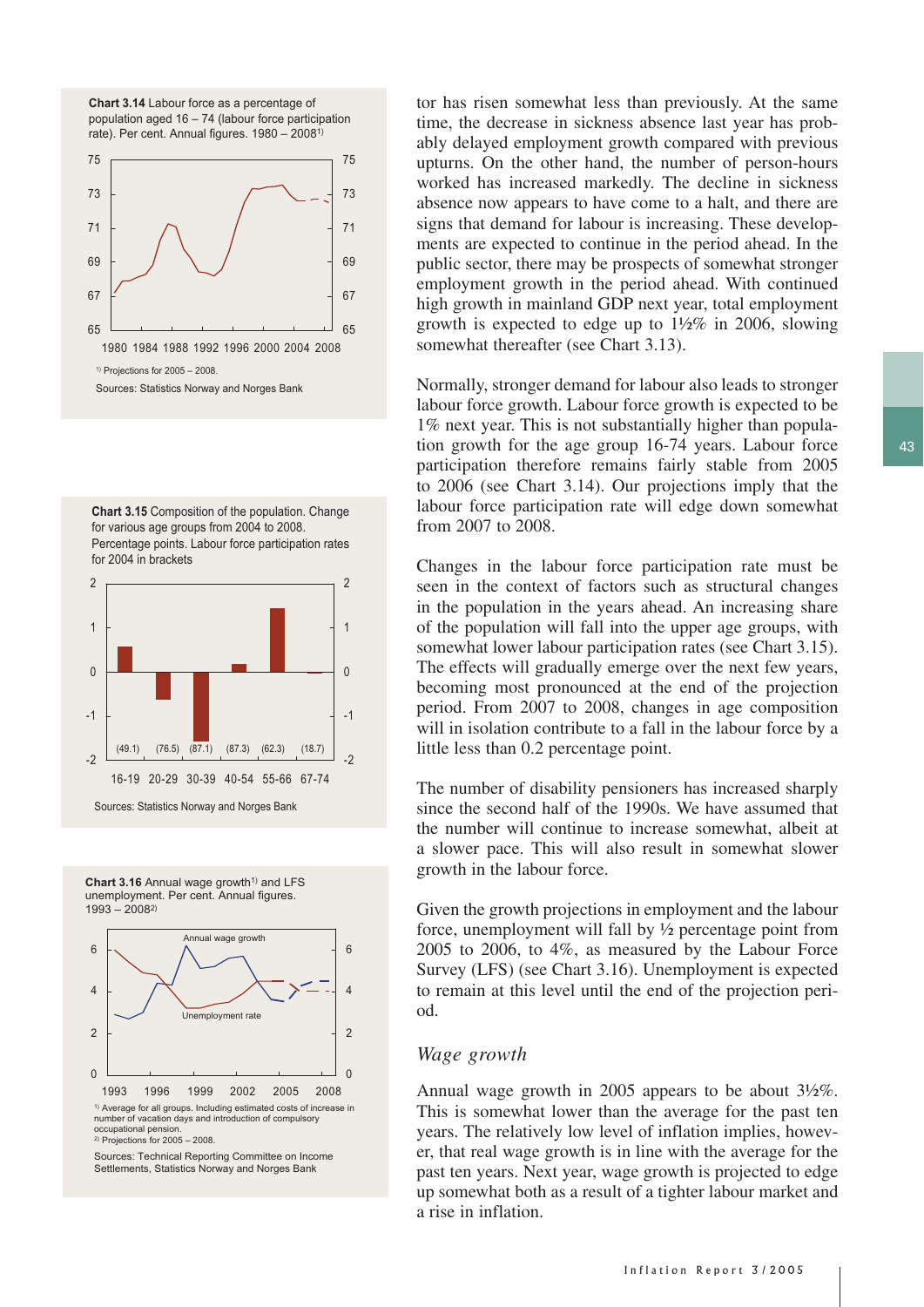Our projections for wage growth include costs in connection with the introduction of minimum standards for occupational pensions. Costs related to an early retirement scheme for all employees, based on the current contractual early retirement scheme, may result in higher costs for enterprises ahead. Our projections are based on the assumption that higher costs in connection with occupational pensions and the contractual early retirement scheme will to some extent be offset by lower pay increases. If this is not the case, labour costs may increase more than projected.

We have assumed that increased cross-border mobility of labour and capital will not result in substantial changes in wage formation in Norway. The use of foreign labour in Norway increased markedly after the enlargement of the EU and the EEA on 1 May last year. Figures from the Central Office – Foreign Tax Affairs show that more than 1600 persons from the new EU member states were working on a temporary basis in Norway the year before EU enlargement. This number had increased to 6000 in the first year following enlargement. The assignments primarily involve building and installation. Although the scale is still relatively moderate, this has reduced bottleneck tendencies in the construction sector, where activity has been very high. This may also have contributed to curbing wage growth. Inward labour migration to Norway has been far higher than to the other Nordic countries. Norway received approximately 50% of registered labour migrants in the Nordic countries the first year after the enlargement.<sup>1</sup>

Many foreign workers take short assignments in Norway without being employed in a Norwegian enterprise. Examples are foreign contractors and self-employed in the construction industry who work on various building projects in Norway. An increase in these short-term assignments will be registered as an increase in service imports to Norway. Greater mobility of services has probably contributed to curbing cost inflation even though demand growth has been strong.

Increased use of labour from the new EU member states appears to be easing the pressure on economic resources in Norway this year. However, as a result of the general application since this summer of wage agreements to building and electrical workers in the counties around the Oslo Fjord, foreign suppliers of services are losing much of their competitive edge over Norwegian enterprises. Wage agreements had already been made generally applicable at some mainland petroleum facilities.

<sup>1</sup> Source: *"Arbeids- og tjenestemobilitet etter EU-utvidelsen. Nordiske forskjeller og fellestrekk.*" (Mobility of labour and services after EU enlargement. Nordic differences and similarities" ). In Norwegian only. Final report of a working group under the Nordic Council of Ministers. The report is prepared by Jon Erik Dølvik and Line Eldring.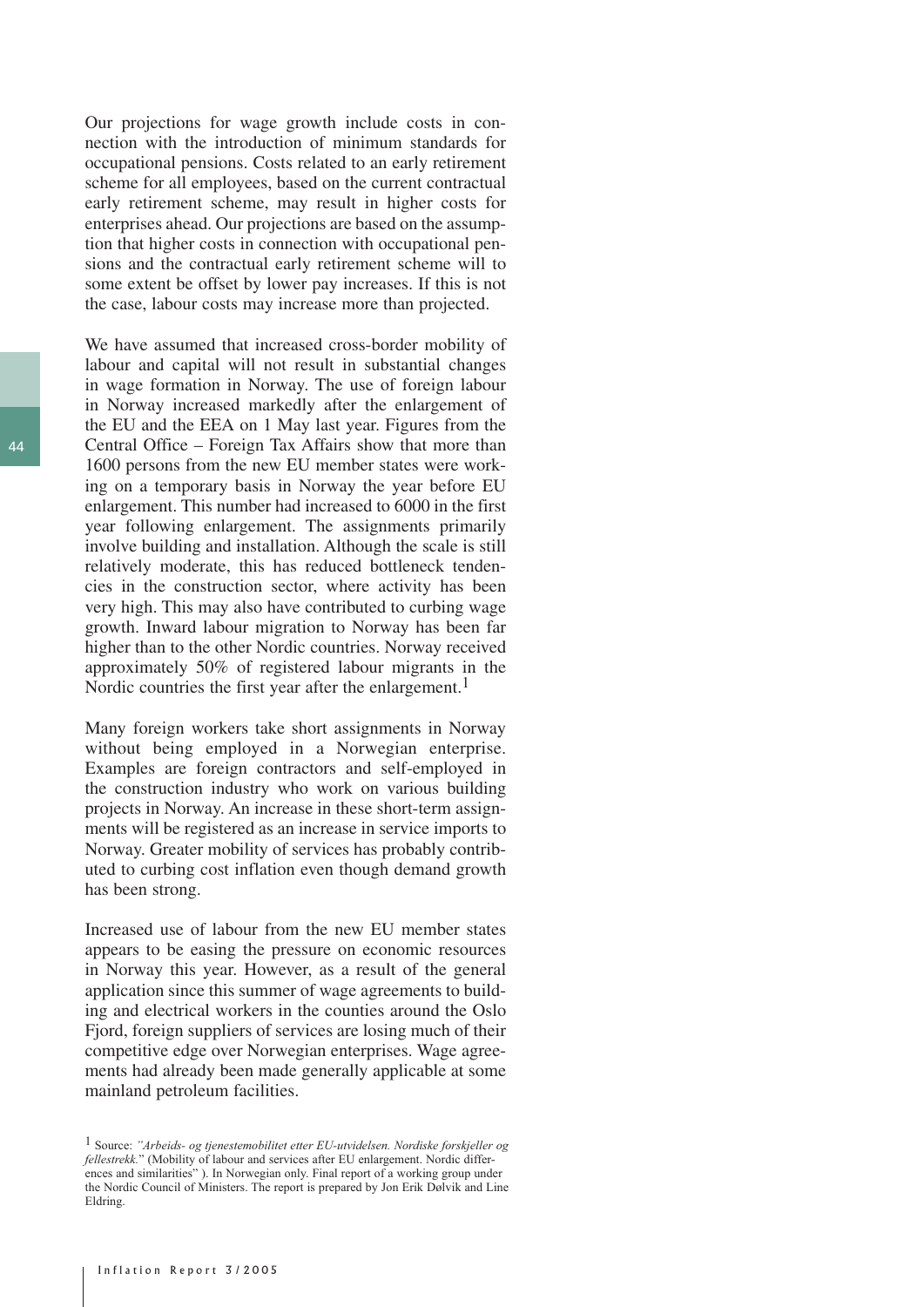

products. 2) Projections for Oct 05 – Dec 08.

Sources: Statistics Norway and Norges Bank

**Chart 3.18** Consumer prices adjusted for tax changes<sup>1)</sup>. Imported consumer goods. 12-month change. Per cent. Jan 90 – Sep 05



In February 2005, the former government proposed new working environment legislation regulating working hours and job protection (the Working Environment Act). The new Working Environment Act was adopted by the Storting on 16 June. It was decided that it would enter into force on 1 January 2006. It appears likely that the new government will amend the new Working Environment Act, and that the entry into force will be postponed. Among other things, the new government will re-introduce the overtime rules that applied before 2003, and reverse the decision allowing greater scope for temporary appointments. This may place some constraints on the supply labour resources.

#### *Consumer price inflation*

Consumer price inflation as measured by the CPI has risen. The year-on-year rise in prices climbed from 1% in March 2005 to 2% in September, reflecting a marked increase in petrol prices and an increase in underlying inflation as measured by the CPI-ATE (see Chart 3.17). Higher oil prices have led to higher petrol prices. Oil futures prices indicate that petrol prices will remain high in the period ahead and contribute to rising CPI inflation until summer 2006.

The rise in prices for goods and services produced in Norway is expected to edge up. A tighter labour market implies that somewhat higher wage growth can be expected. At the same time, we assume that productivity in the business sector will increase in line with the historical average. Higher wage growth thus implies higher business costs. The rise in oil prices also implies higher input costs for Norwegian manufacturers, which we assume will also lead to higher selling prices. At the same time, profit margins are expected to increase in pace with rising capacity utilisation. These factors will contribute to a higher rise in prices for goods and services produced in Norway in the years ahead.

Compared with the same month in the previous year, prices for imported consumer goods have been virtually unchanged or falling since the mid-1990s (see Chart 3.18). They have fallen continuously since the beginning of 2002. Following a particularly sharp fall in prices in 2003, the weakening of the krone exchange rate through 2003 contributed to pushing up prices. However, viewed in isolation, the strengthening of the krone since spring 2004 will curb the rise in prices for imported consumer goods in the next few years.

The projections are based on a continued shift in imports towards low-cost countries, with an attendant dampening effect on inflation. This effect will be countered by the increase in prices for oil and other commodities, which is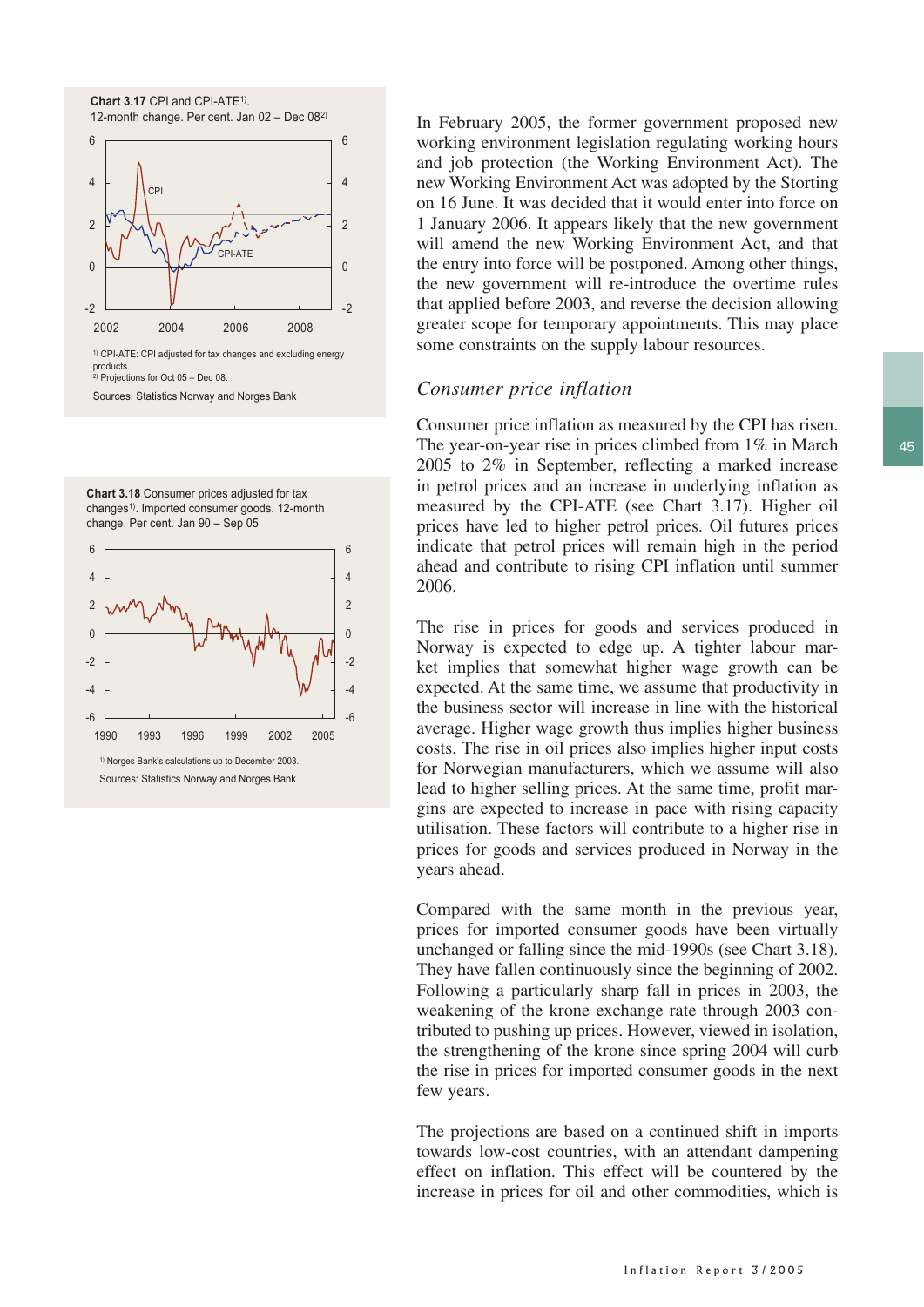expected to result in a somewhat higher rise in producer and export prices among our trading partners. On balance, external price impulses to consumer goods are expected to remain broadly unchanged during the projection period (see Chart 3.19).

Prices for imported consumer goods are also influenced by developments in distribution and selling costs in Norway. In recent years, relatively high productivity growth in retail trade has probably contributed to low cost inflation. We expect that somewhat higher wage growth and somewhat lower productivity growth in these industries will result in a gradual rise in domestic costs, and contribute to pushing up the rise in prices for imported consumer goods through the projection period. On balance, we estimate that prices for imported consumer goods will fall less in 2006 and 2007 than this year. In 2008, we assume that prices for imported consumer goods will rise.

In isolation, the rise in oil prices is expected to contribute to a sharper rise in the CPI-ATE in the period ahead. This is partly reflected in upwardly revised projections for the rise in producer and export prices among our trading partners. In our wage growth projections we have taken account of a higher rise in the CPI in 2006 than previously assumed. In addition we have assumed that higher oil prices will result in increased costs for Norwegian producers of consumer goods and services, and that these will gradually be passed on to prices. We have projected on an uncertain basis that this may contribute to a rise in CPI-ATE inflation of around ¼ percentage point this year and in 2006.

CPI-ATE inflation is projected to rise gradually from 1.3% today to 2% in early 2007. Given these underlying assumptions, there are prospects that inflation will be close to 2½% three years ahead (see Chart 3.20).







Sources: Statistics Norway and Norges Bank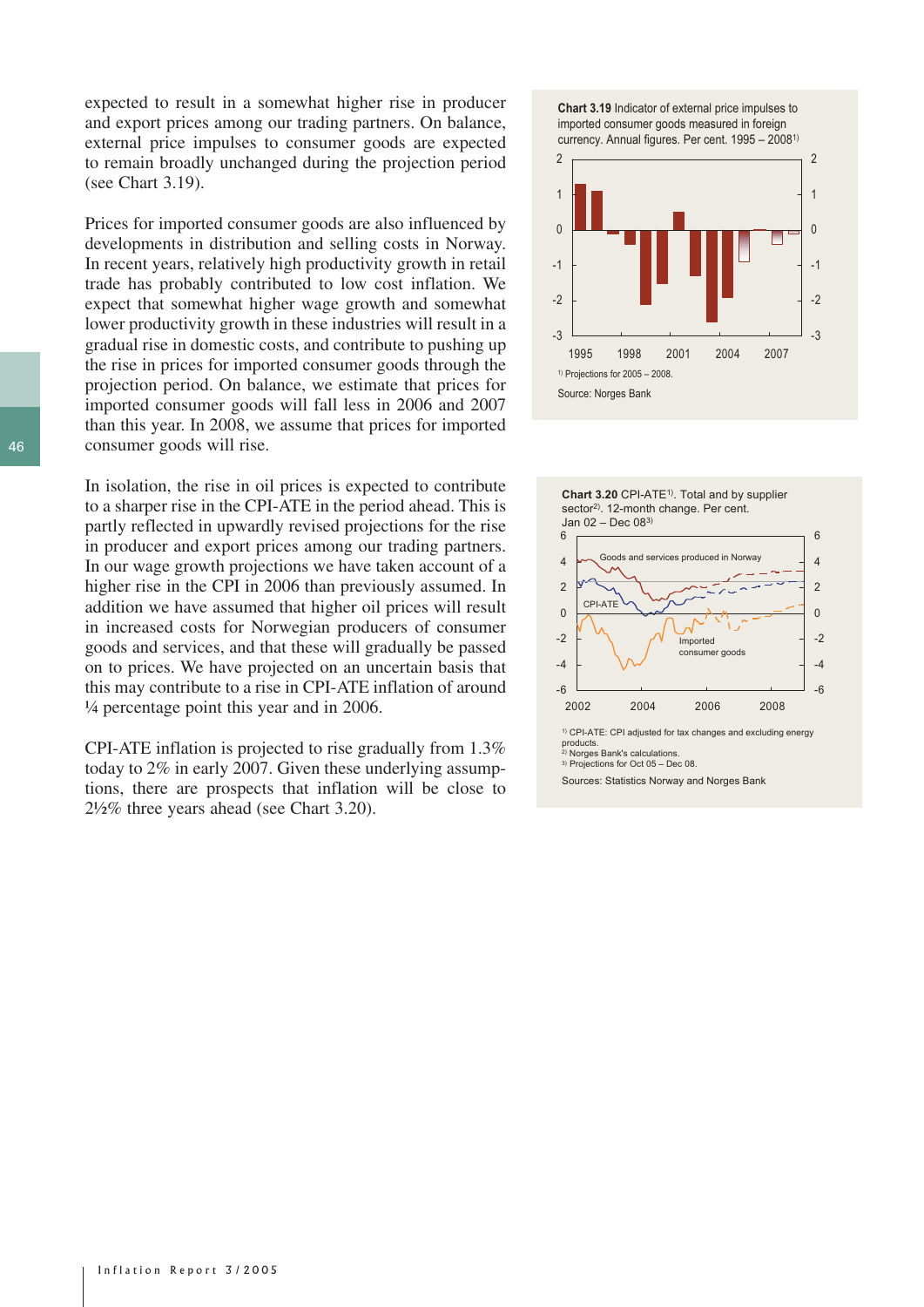# Boxes

Increased imports from low-cost countries Effects of high oil prices on the world economy The projections in Inflation Report 2/05 and 3/05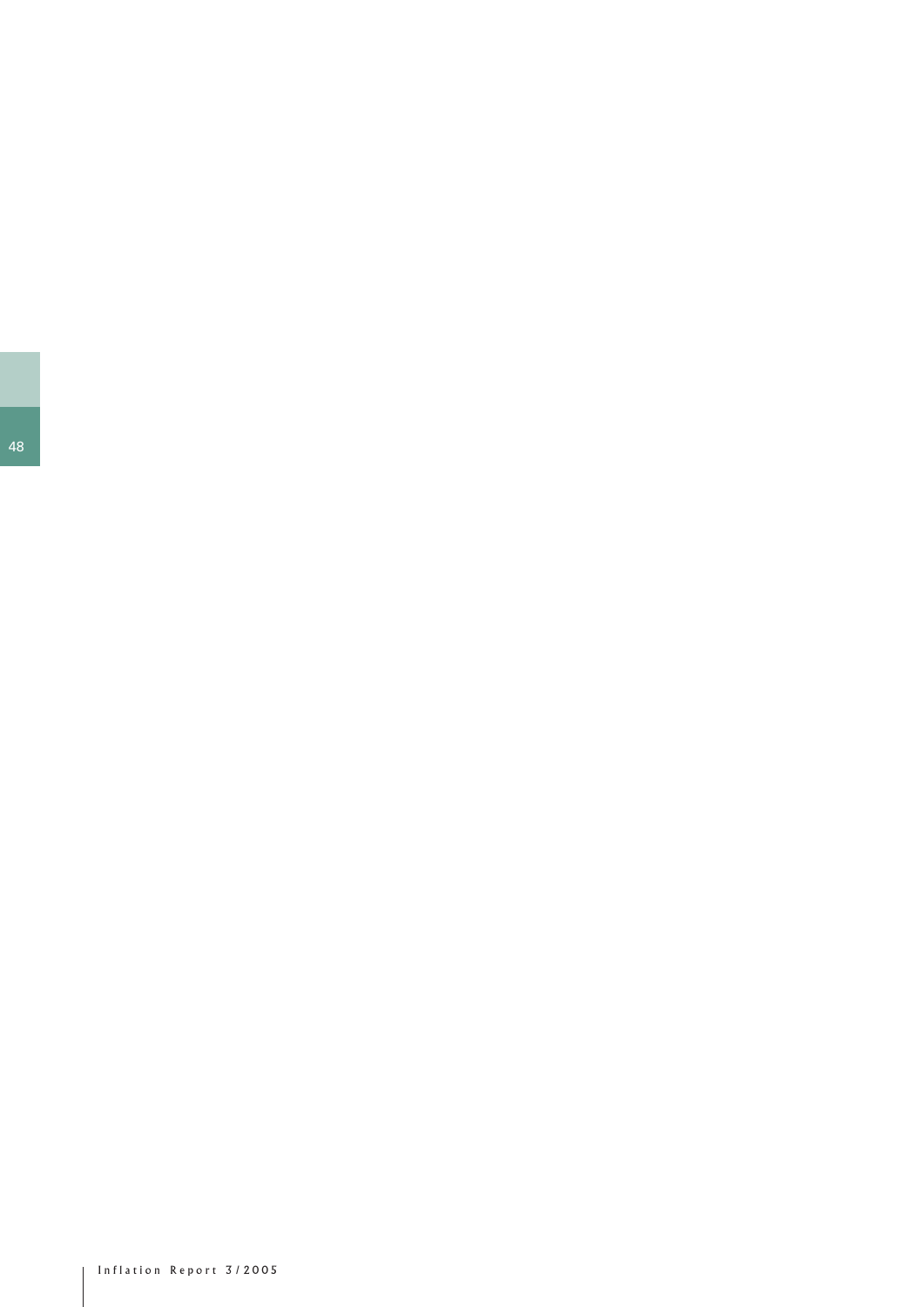## Increased imports from low-cost countries

Prices for imported goods in the consumer price index are largely determined by the exchange rate and foreign prices for these goods. They are also influenced by domestic factors such as costs and sales margins, developments in trading patterns and changes in tariff rates. *Inflation Report* 1/04 presented an indicator of external price impulses to imported consumer goods.<sup>1</sup> Improved statistics in many emerging economies have now made it possible to improve the calculation of the indicator.

The indicator of external price impulses to imported consumer goods (IPC) has been calculated as a weighted average of price indices for clothing and footwear, cars, audiovisual equipment, furniture and white goods, food and other goods. All six indices are now based on data for producer prices or export prices among our trading partners. Due to a lack of statistics, it was previously necessary to use consumer prices as an approximation of producer prices for audiovisual equipment, clothing and footwear, and furniture and white goods. There are a number of advantages to using producer prices and export prices instead of consumer prices:

• Consumer prices include a mark-up for domestic distribution costs. Over time, these costs will normally rise at a faster pace than purchase prices for the goods traded.

• Producer prices and export prices will capture changes in external price impulses earlier than consumer prices.

Price levels vary considerably in the countries from which we import goods. When imports shift from high-cost to low-cost countries, the difference in price levels will in isolation exert downward pressure on inflation. So far, such price level effects have only been taken into account in calculating the sub-index for clothing and footwear. In recent years, however, there has been a considerable shift in imports towards low-cost countries for several groups of goods partly as a result of China's membership of the WTO in 2001. In addition to clothing and footwear, the shift has been strong for audiovisual equipment and furniture and household articles (see Chart 1). The effects of shifts in imports towards low-cost countries on consumer prices among trading partners have been captured to some degree in earlier calculations. In the new calculations, however, the effects of the shifts are estimated more explicitly on the basis of our trading patterns, also for audiovisual equipment, furniture and household articles.

Both the new and the previous indicator show a fall in external price impulses to imported consumer goods since  $2001$  (see Chart 2).<sup>2</sup> The fall in external prices impulses reflects the shift in trading patterns towards low-cost countries and strong productivity growth in the production of some goods. In



**Chart 1** Cumulative change in share of imports from various segments since 2000. Percentage points

Sources: Statistics Norway and Norges Bank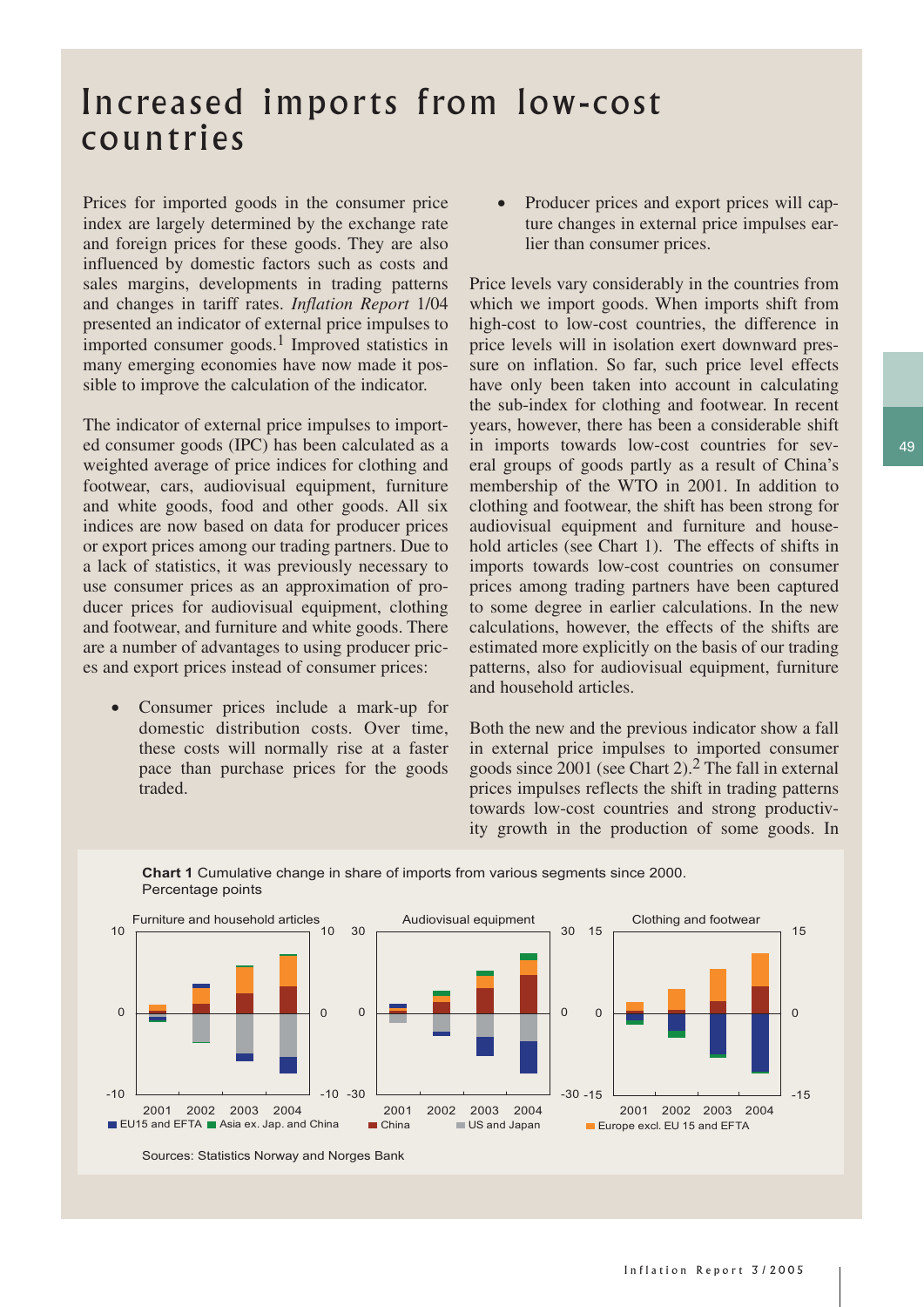**Chart 2** Former and new indicators of external price impulses. Index, 01 Q1 = 100. Quarterly figures. 98 Q1 – 05 Q2



addition, the global downturn after the turn of the millennium led to a fall in external prices. The fall in external price impulses has, however, been dampened recently, reflecting the increase in prices for oil and other important commodities.

The new indicator shows a price fall of 5.7% since 2001, which is 2.7 percentage points more than calculated earlier. Furniture and household articles have contributed most to the difference (see Chart 3). The shift in imports towards low-cost countries is estimated to have pushed down the rise in prices for imported goods in this product group by approximately 2½ percentage points a year since 2001. In addition, the rise in prices in the former calculations may have been overestimated by close to 1 percentage point a year as a result of using consumer prices as an approximation of producer prices.

For the two other product groups, external price impulses have been overestimated earlier. Prices for clothing and footwear fell 4.1% per year in the former calculations in the period 2002 to 2004. The new calculations indicate that prices fell by 7.7% per year in the same period. The price fall for audiovisual equipment is now estimated at approximately 9% per year, which is 1 percentage point more than earlier estimates.

There is still considerable uncertainty associated with the indicator of external price impulses to imported consumer goods. It is particularly difficult to estimate the effect on prices of a shift in imports towards low-cost countries. Norges Bank is working on improving the statistical basis for the indicator. The quality of the price statistics for emerging economies will improve further over time. The indicator will also be revised gradually to include future trading partners.

1 The indicator is described in more detail in *Economic Bulletin* 3/04. 2 Due to data shortcomings, it is only possible to calculate the new indicator of external price impulses back to 2001.



**Chart 3** Former and new indicators of external price impulses to some product groups. Index, 01 Q1 = 100. Quarterly figures. 01 Q1 – 05 Q2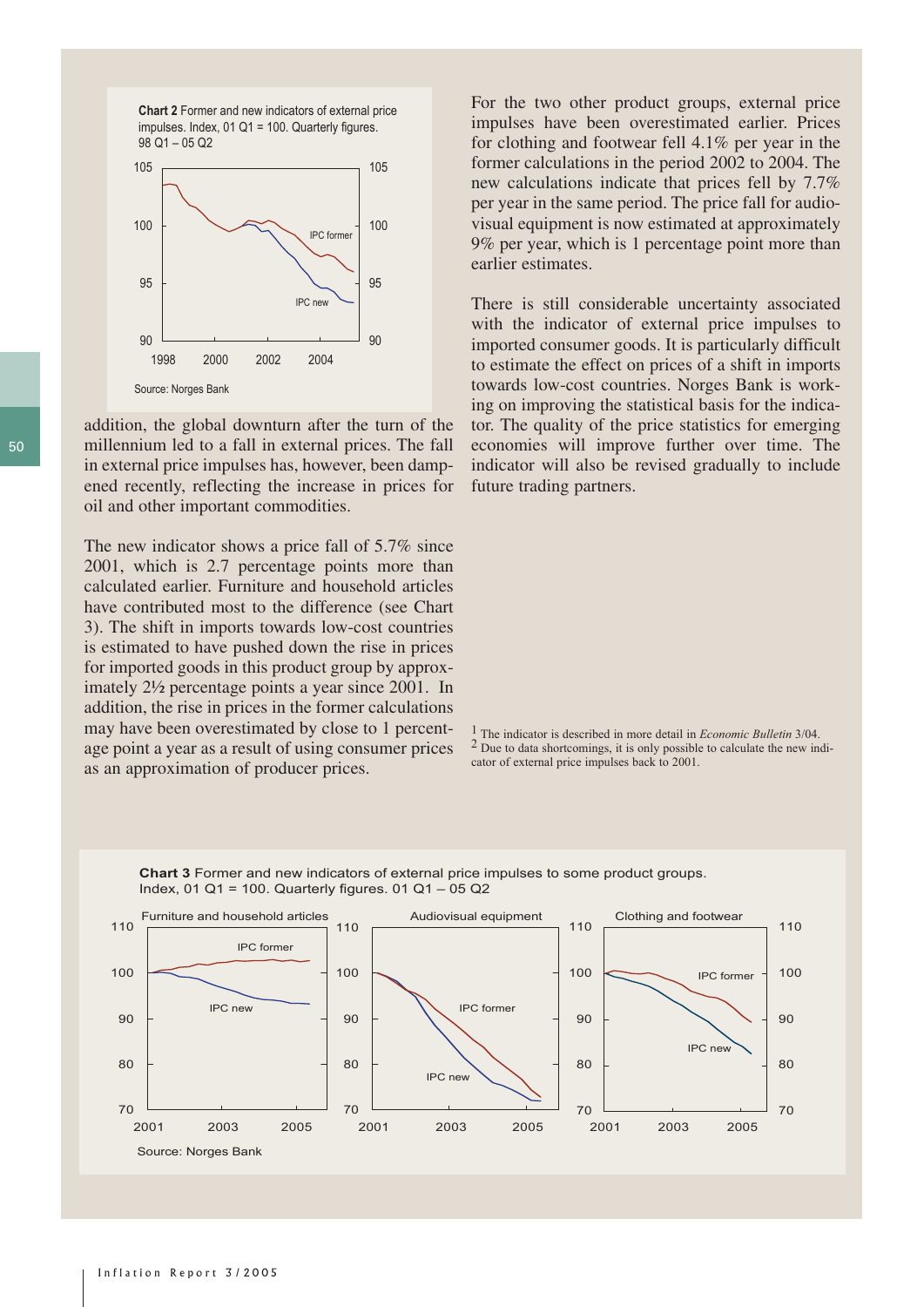## Effects of high oil prices on the world economy

## *Moderate effects of higher oil prices so far*

The experience of the past 30 years has shown that sudden and sharp oil price increases can lead to higher inflation and lower global economic growth. The four previous economic downturns coincided with and were partly triggered by a sharp rise in oil prices (see Chart 1).



Oil prices have risen from close to USD 30 per barrel in October 2003 to about USD 60 in October this year. Previous studies indicated that such an increase in oil prices would have a substantial impact on growth and inflation.<sup>1</sup> Admittedly, global growth has slackened, but is still high. Inflation also remains low in spite of some increase recently. Recent estimates from the IMF indicate that the effects of the increase in oil prices are only half of what was suggested by previous experience.<sup>2</sup>

Several factors may explain why GDP growth has remained high and inflation low in spite of the rise in oil prices:

#### • *Demand-driven price increase*

The rise in oil prices over the past two years primarily reflects high growth in the global economy with an attendant rise in demand for oil. Earlier, high oil prices were often the result of a decline in oil production (OPEC I and II

and the first Gulf War). The more gradual rise in oil prices observed this time may also have moderated the effect of higher oil prices on confidence in general economic developments in the business and household sector. The negative effects on growth in several Asian economies as a result of higher oil prices have been restrained through subsidies.

#### • *Lower energy intensity*

Oil consumption as a percentage of GDP in OECD countries has fallen markedly over time (see Chart 2). As a result, these countries have become less vulnerable to oil price increases. Reduced energy intensity can be ascribed to several factors. For example, the service sector now accounts for a larger share of GDP. Moreover, new technology has reduced the energy intensity in many activities and processes.



#### • *Real oil prices and weaker dollar*

Real oil prices are still lower than during the first half of the 1980s (see Chart 3). In the period to 2005 the dollar also depreciated against a number of currencies, particularly the euro and the yen. This curbed the effect of the rise in oil prices in these countries.

#### • *Mild monetary policy response*

Enhanced monetary policy credibility has probably mitigated the impact of higher energy prices on core inflation and inflation expectations. Moderate wage growth indicates that employees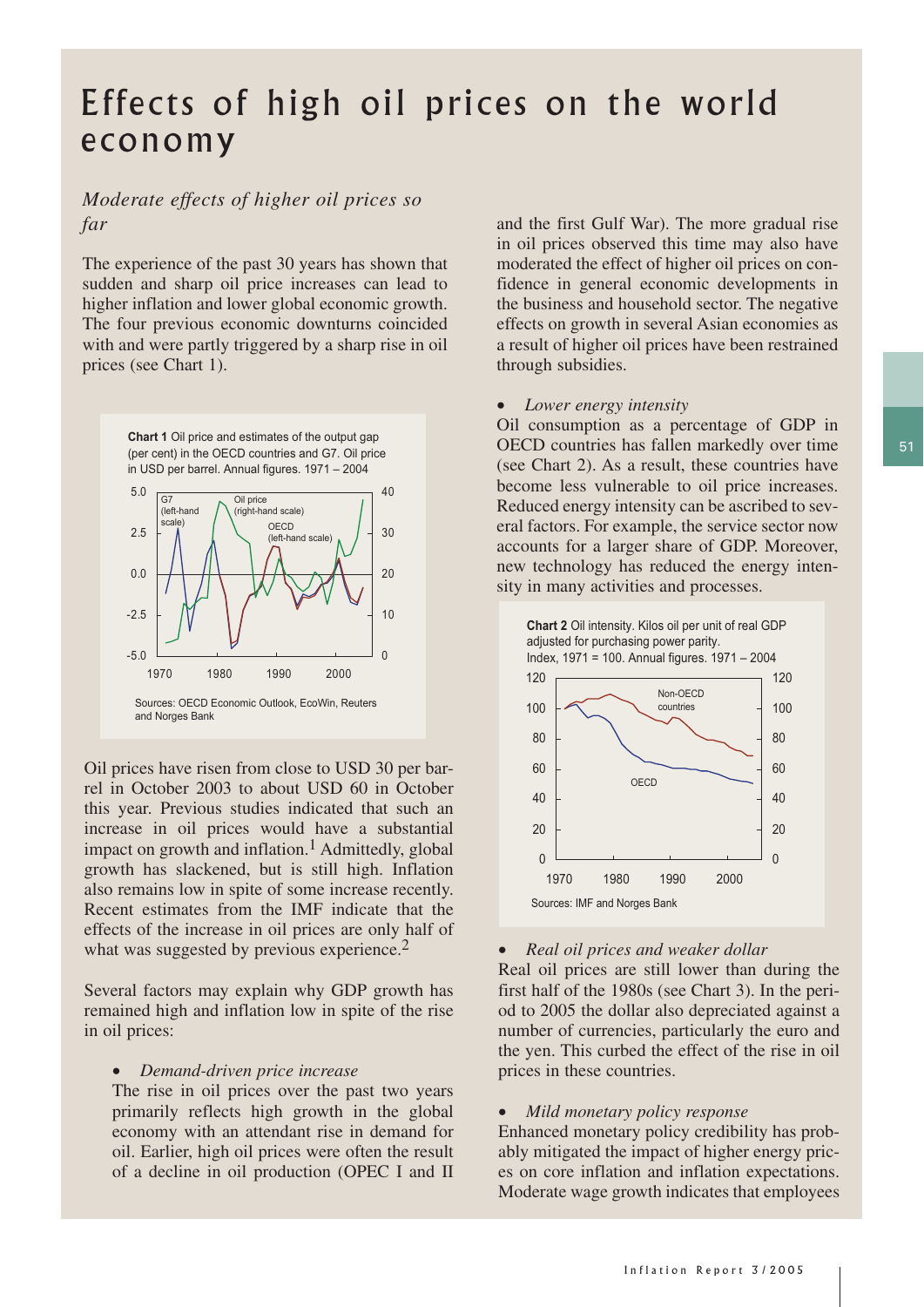**Chart 3** Real oil price and nominal oil price. USD per barrel. Real price in 2004-USD, deflated by the CPI in the US. Monthly figures. Jan 70 – Sep 05



have not demanded compensation for higher energy prices. So far, there has been little need to respond to the rise in oil prices with a strong monetary policy response. In addition, low long-term interest rates have made a substantial contribution to demand.

The limited effects on inflation in industrial countries must also be seen in connection with the low level of capacity utilisation in these countries in recent years. By way of comparison, capacity utilisation was relatively high during the oil price shocks in the 1970s and the 1980s (see Chart 1). Strong competition in product markets and relatively low capacity utilisation have left companies with little scope for counterbalancing higher production costs by increasing selling prices. The shift in imports towards low-cost countries has also contributed to keeping inflation low in industrial countries. Subsidies have curbed the effects on inflation in several Asian countries.

## *Persistently high oil prices imply a risk ahead*

Oil prices have remained high over a longer period and oil futures prices indicate that prices may remain high. The business and household sector will have to adapt to persistently high oil prices and the effects on inflation may be more pronounced than observed so far. In the US, where petrol prices have increased substantially, the effects of higher energy prices on real disposable income may be relatively strong. With a low household saving ratio, this may have a considerable impact on household demand.

So far, high oil prices have had little impact on other consumer prices. If the rise in oil prices is perceived as long-lasting, this may result in higher wage demands, higher inflation expectations and a stronger pass-through to other prices. This may be further amplified by a marked increase in other energy prices such as gas prices. This may require a stronger monetary policy response.

Many of the rapidly expanding Asian economies have subsidised oil and oil products. The process of reducing subsidies has been started in some countries, which will increase the price of oil paid by households and businesses and may curb growth and fuel inflation in these countries.

The rise in oil prices has had a considerable impact on global external balances. A further increase in the US current account deficit would entail an increase in global imbalances and correcting these imbalances may imply a period of sluggish growth.

A further increase in oil prices cannot be ruled out. OPEC's idle production capacity is at a historically low level. In addition, it seems that refinery capacity is too low in relation to demand for oil products. Partly owing to limited refinery capacity, the relatively wide price difference between refined products and crude oil may persist.

As a result of a tight oil market there have been wide fluctuations in oil prices before and after the hurricanes in the US. The real price of petrol in the US after Katrina was as high as in 1980. This shows that the oil market is now highly sensitive to new disturbances. An increase in oil prices caused by supply-side factors will probably have a greater effect on household and business confidence than a demand-driven price rise.

<sup>1</sup> See, for example, "The Impact of Higher Oil Prices on the Global Economy", IMF December 2000. 2 World Economic Outlook, September 2005.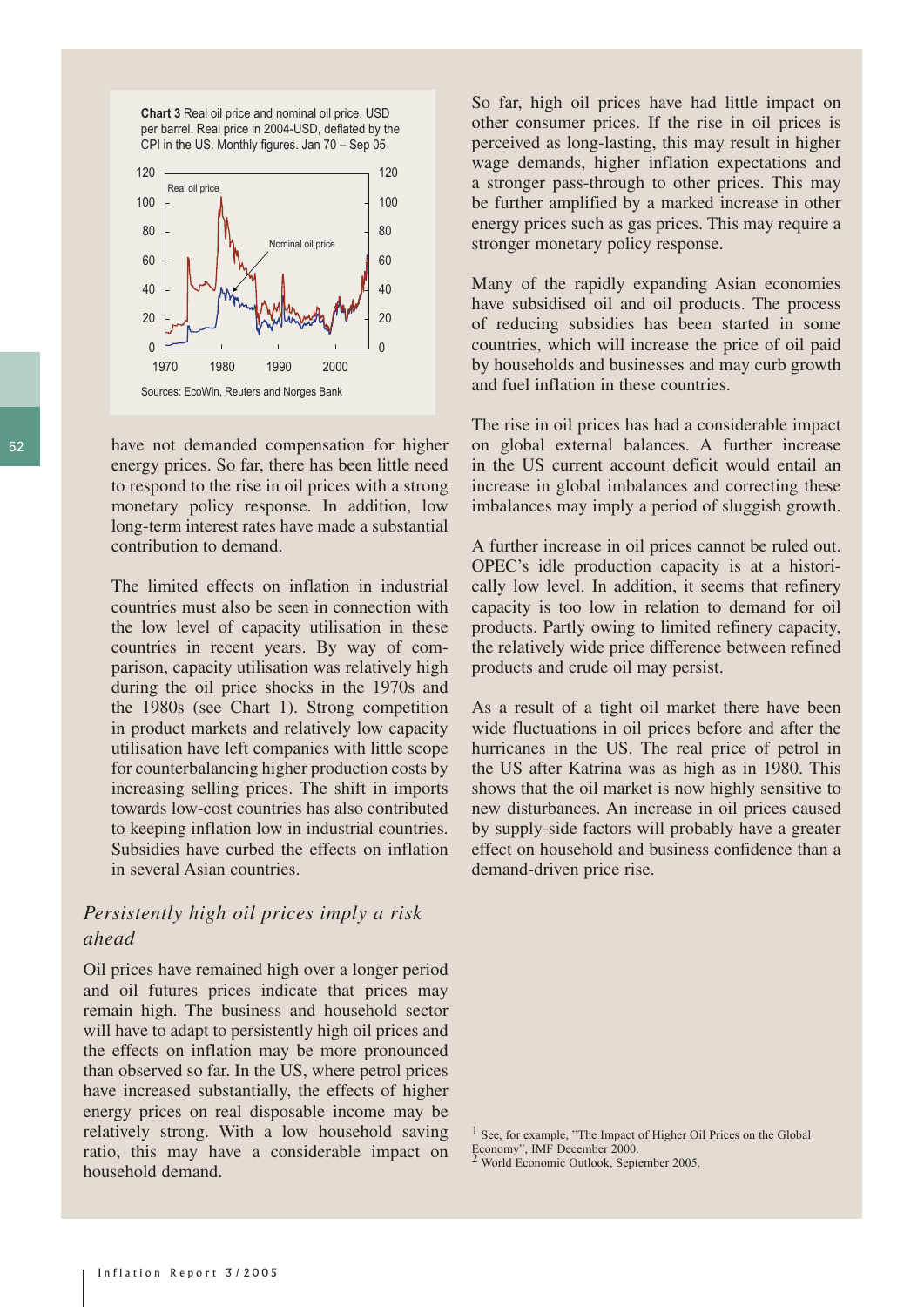## The projections in Inflation Report 2/05 and 3/05

## *The projections in Inflation Report 2/05*

In *Inflation Report* 2/05, growth in the Norwegian economy was projected to remain strong this year and in 2006. Low real interest rates, high petroleum investment and favourable prices for many export goods were important forces driving the upturn. Capacity utilisation was assessed to be at an approximately normal level in the first half of 2005. In the light of prospects of continued high growth, capacity utilisation was projected to rise further out in the period. CPI-ATE inflation was still low, but substantially higher than in 2004. The risk of falling prices and lowered inflation expectations was assessed to be lower. Higher wage growth and margins coupled with a decelerating fall in prices for imported consumer goods were expected to lead to a gradual rise in inflation towards the target.

## *Developments since Inflation Report 2/05*

Preliminary national accounts figures show that mainland GDP grew in line with the projections in *Inflation Report* 2/05 through the first half of 2005. Registered unemployment has fallen broadly in line with projections. However, employment growth has been somewhat weaker than expected, and LFS unemployment has remained steady. There are therefore signs that the labour market is somewhat less tight than assumed in the previous *Report*. Partly owing to this, the output gap estimate for the second half of 2005 is somewhat lower than in *Inflation Report* 2/05, but capacity utilisation is still assessed to be somewhat higher than normal in the second half of this year.

In June and July, CPI-ATE inflation was somewhat lower than the projections in *Inflation Report* 2/05, but it rose again towards the projected path in August and September (see Chart 1). Prices for goods and services produced in Norway have increased somewhat less than projected in *Inflation Report* 2/05. The rise in prices for imported consumer goods has varied fairly widely since the summer. Developments have been particularly affected by relatively wide, abnormal fluctuations in clothing prices. In the 12 months to September, prices for imported consumer goods fell somewhat less than projected in *Inflation Report* 2/05.

**Chart 1** CPI-ATE<sup>1)</sup>. Total and by supplier sector<sup>2)</sup>. Actual inflation and projections in IR 2/05 (broken



Chart 2 provides a comparison of predictions from a simple time series model that captures the trend rise and seasonal fluctuations in the CPI-ATE with actual inflation and projections in *Inflation Report* 2/05. In June and July, inflation was lower than implied by the time series model. In September, actual inflation was in line with our projections, but the time series model indicated slightly lower price inflation that month.

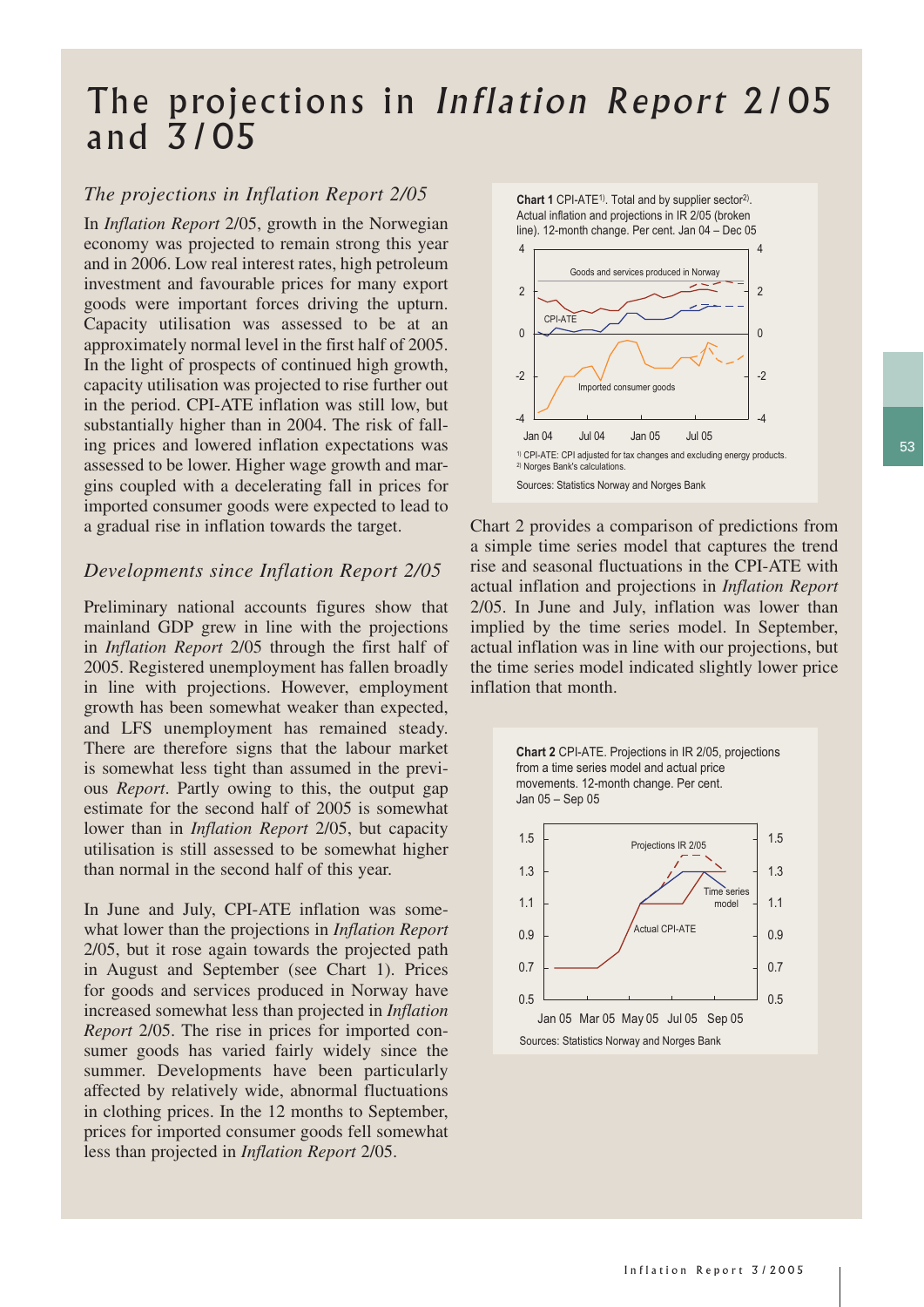#### *Changes in driving forces ahead*

Projections for global developments have shown little change since the previous *Inflation Report*. The rise in energy prices will result in slightly higher inflation in the near term. Interest rate expectations abroad have increased somewhat, partly because high energy prices may generate stronger inflationary impulses. Oil prices are assumed to shadow futures prices. They are now at approximately the same level as when *Inflation Report* 2/05 was published, but the recent very high oil price has caused an increase in export and producer prices among our trading partners. This will add impetus to the rise in prices for imported consumer goods in the near term. However, we assume that the shift towards imports from low-cost countries will continue further into the period. This will contribute to curbing the rise in prices for imported consumer goods in the final years of the projection period. On balance, these adjustments imply a somewhat higher rise in prices for imported consumer goods in 2006, while the rise in these prices may be slightly lower in 2007 and 2008 than projected in *Inflation Report* 2/05.

The projections for petroleum sector investment have been revised upward somewhat for 2006, largely because of higher estimates in Statistics Norway's investment intentions survey and a new cost profile for the Snøhvit LNG development project. In view of the low level of exploration activity, a moderate fall in petroleum investment is now projected for 2008. Towards the end of the projection period we now expect somewhat stronger fiscal impulses than assumed in the previous *Inflation Report* as a result of increased fiscal scope.

The overall changes in our assessment of the current economic situation and of the driving forces that will influence economic developments in the years ahead are relatively small compared with the previous *Inflation Report*. This also implies that there will only be minor deviations in interest rate developments from our assumptions in *Inflation Report* 2/05. The projections in this report are based on the assumption that the interest rate in Norway will follow a path which, in the Executive Board's view, will result in a reasonable balance between the objectives of monetary policy. In the baseline scenario, the interest rate increases gradually – in small, not too frequent steps – towards a more normal level (see Chart 3). This path is described in more detail in Section 1, and implies an interest rate path close to that assumed in *Inflation Report*

**Chart 3** 3-month money market rate<sup>1)</sup> in baseline scenario in IR 2/05 and 3/05. Fan around interest rate from IR 2/05. Per cent. Quarterly figures.  $O4$   $O1 - 08$   $O4$ 



Source: Norges Bank





2/05. Interest rates in other countries are assumed to shadow forward rates over the next year before increasing somewhat faster. This results in somewhat higher interest rates abroad than assumed in the previous *Inflation Report*. We assume a path for the krone exchange rate that is consistent with developments in interest rates in Norway and abroad. This implies a path where the krone exchange rate remains at approximately the current level in the years ahead, and does not deviate substantially from the assumption in *Inflation Report* 2/05 (see Chart 4).

## *Changes in projections from Inflation Report 2/05 to Inflation Report 3/05*

The projections presented in this report are fairly similar to the projections presented in the previous *Inflation Report* (see Table 1). As shown in Charts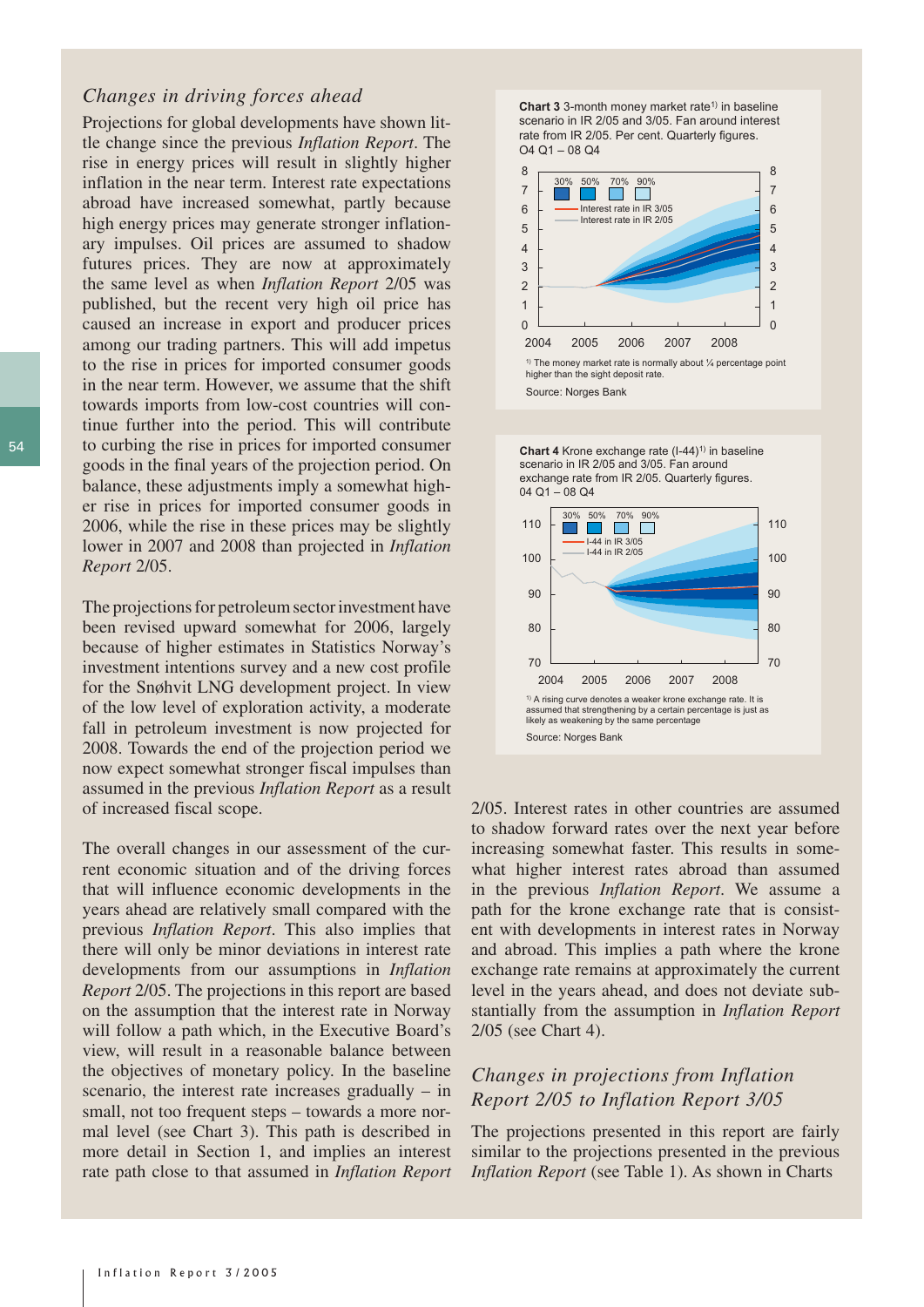**Table 1** Projections for main macroeconomic aggregates in Inflation Report 3/05. Change from projections in Inflation Report 2/05 in brackets.

|                         |                | 2005             |                | 2006             | 2007           |       |                | 2008  |
|-------------------------|----------------|------------------|----------------|------------------|----------------|-------|----------------|-------|
| Mainland demand         | $3\frac{3}{4}$ | $(-\frac{1}{4})$ | $3\frac{3}{4}$ | (0)              | $2\frac{1}{2}$ | (0)   | $2\frac{1}{4}$ | (1/4) |
| GDP, mainland Norway    | $3\frac{3}{4}$ | (0)              | $3\frac{1}{4}$ | (1/4)            | $2\frac{1}{2}$ | (0)   | $2\frac{1}{4}$ | (0)   |
| Employment              | $\frac{3}{4}$  | $(-\frac{1}{4})$ | $1\frac{1}{2}$ | (0)              |                | (0)   | $\frac{3}{4}$  | (1/4) |
| LFS unemployment (rate) | $4\frac{1}{2}$ | (1/4)            | $\overline{4}$ | (1/4)            | 4              | (1/4) | 4              | (0)   |
| <b>CPI-ATE</b>          |                | (0)              | $1\frac{3}{4}$ | (1/4)            | $\mathbf{2}$   | (0)   | $2\frac{1}{2}$ | (0)   |
| <b>CPI</b>              | $1\frac{1}{2}$ | (1/4)            | $\mathbf{2}$   | (1/4)            |                | 2(0)  | $2\frac{1}{2}$ | (0)   |
| Annual wage growth      | $3\frac{1}{2}$ | (0)              | $4\frac{1}{4}$ | $(-\frac{1}{4})$ | $4\frac{1}{2}$ | (0)   | $4\frac{1}{2}$ | (0)   |

Source: Norges Bank

**Chart 5** Estimates for output gap<sup>1)</sup> in IR 2/05 and 3/05. Fan2) around estimate in IR 2/05. Per cent. Quarterly figures. 04 Q1 – 08 Q4



5 and 6, the revisions made to the projections are also small compared with the uncertainty associated with the projections.

Although capacity utilisation is estimated to be somewhat lower this year than assumed in the June *Inflation Report*, our output gap estimate ahead shows little change. In the light of higher petroleum investment, the output gap for the mainland economy is expected to peak at about 1 percentage point next year. The output gap is not expected to decline until 2008 (see Chart 5).

So far this year, labour force developments have been broadly in line with expectations, while employment growth has been somewhat more moderate. LFS unemployment has therefore fallen less than projected in the previous report. We have not changed our projections for growth in employment or the labour force in the years ahead. Unemployment is now projected to be ¼ percentage point higher in the next few years than the figure in the previous *Inflation Report*. As a result, growth in labour costs next year is projected to be slightly lower than projected in *Inflation Report* 2/05.

**Chart 6** Projections for CPI-ATE<sup>1)</sup> in IR 2/05 and 3/05. Fan around projection in IR 2/05. Per cent. Quarterly figures. 04 Q1 – 08 Q4



There are only minor changes in the growth projections for the various expenditure components. Lower growth in real wages will contribute to lower growth in consumption next year than previously projected. The projections for mainland investment have been revised up somewhat, both because investment has increased more than expected so far this year, and because corporate earnings appear to remain at a high level.

Given the fairly small changes in the projections for capacity utilisation and wage growth, the projection for CPI-ATE inflation shows little change (see Chart 6). However, prices for energy products appear to be rising at a somewhat faster pace than projected in the previous *Inflation Report*, and our projections for CPI inflation in 2005 and 2006 have been revised upwards (see Table 1). We are now expecting somewhat stronger second-round effects of higher energy prices on consumer prices. Slightly lower wage growth projections for next year have the opposite effect. In isolation, changes in our import price projections will contribute to higher consumer price inflation in the first part of the projection period, and to a lower rise at the end of the period (see above).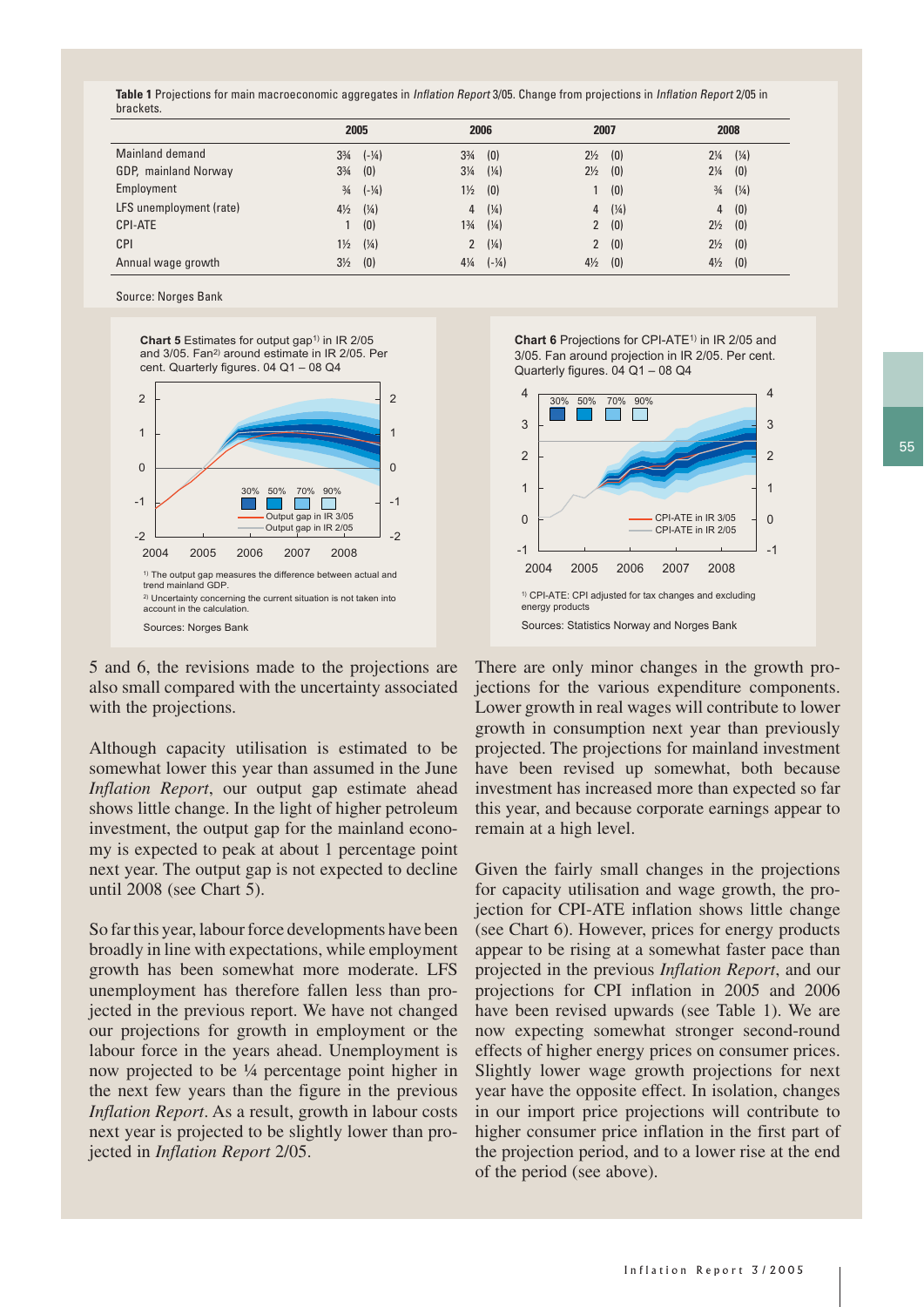

### *Projections from other institutions*

The Ministry of Finance and Statistics Norway's projections for economic growth in 2006 show a somewhat weaker picture than Norges Bank (see Chart 7). Norges Bank now projects mainland GDP growth at 3¼% in 2006, ¼ percentage point higher than in the previous *Inflation Report*. Around the publication of *Inflation Report* 2/05, Statistics Norway forecast mainland GDP growth at 2.3% next year. In the September edition of *Economy Survey*, this figure is more or less unchanged. Statistics Norway assumes that global cyclical impulses will be substantially weaker than the projections on which this report is based. In the National Budget, released in October, the Ministry of Finance projects that mainland GDP will grow by  $2.4\%$ <sup>1</sup> from 2005 to 2006. This is an upward revision of the projection from the Revised National Budget in May 2005. Statistics Norway and Norges Bank have fairly similar projections for mainland demand growth in 2006, while the Ministry of Finance's figure is somewhat lower. The average projection from Consensus Forecasts has



also been revised upwards since the publication of *Inflation Report* 2/05. In June, the average growth forecast for 2006 of the eight participating institutions was 2.6%, while in October it had risen to 2.9%.

The Ministry of Finance, Statistics Norway and Norges Bank are fairly close in their view concerning the inflation outlook for 2006 (see Chart 8). In this *Inflation Report*, CPI-ATE inflation is projected at 1¾% in 2006, or ¼ percentage point higher than in the previous report. Statistics Norway and the Ministry of Finance both project CPI inflation of 1.5% in 2006, i.e. unchanged since the previous publication. Consensus Forecasts does not collect projections for CPI-ATE inflation.

The Ministry of Finance's figures are from 6 May and 14 October, while Statistics Norway published its projections on 16 June and 15 September. Consensus Forecasts compiled its figures on 13 June and 10 October. As the institutions publish projections at different times, the information on which the projections are based may differ.

1 The projection is 2.7% when it is taken into account that the Ministry of Finance projects a substantial decline in electricity production from 2005 to 2006.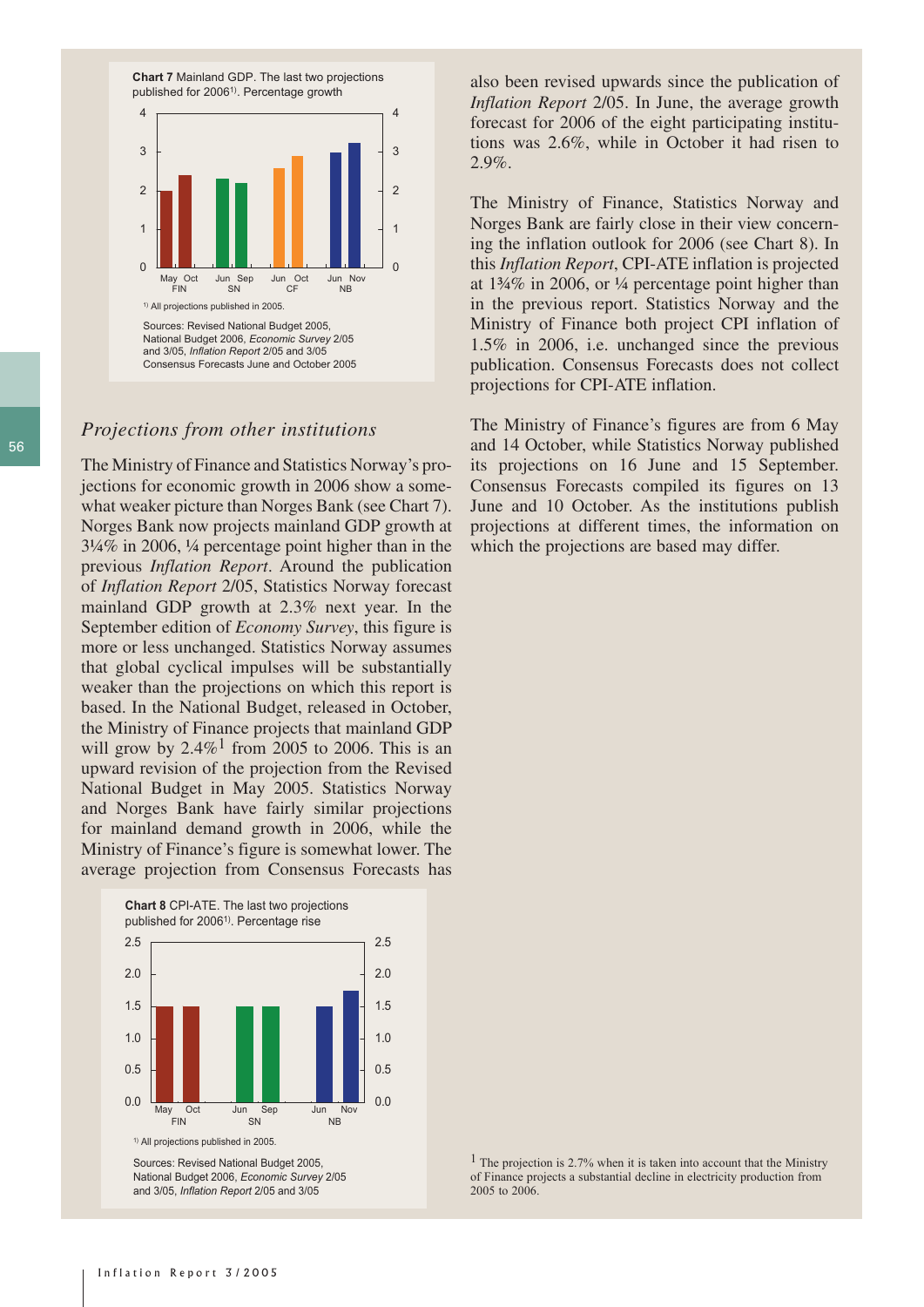## Earlier boxes 2001-2005

## **3/05:**

Uncertainty surrounding future interest rates developments

Accuracy of short-term interest rate expectations Output gap uncertainty

Increased imports from low-cost countries

Effects of high oil prices on the world economy The projections in *Inflation Report* 2/05 and 3/05

## **2/05:**

Developments in the krone exchange rate The projections in *Inflation Report* 1/05 and 2/05

## **1 / 05:**

Criteria for an appropriate future interest rate path

Why are long-term interest rates so low? Low inflation in the Nordic countries

Developments in household debt

Evaluation of Norges Bank's projections for 2004

### **3 / 04:**

Estimated relationship for interest rate setting Developments in household debt

Preliminary evaluation of the projections in Inflation Report 2/04

Norges Bank's foreign exchange purchases for the Government Petroleum Fund

The current account surplus and demand for Norwegian kroner

### **2 / 04:**

Increase in number of working days in 2004 Financial stability

Norges Bank's estimate of the output gap A change in inflation expectations?

Preliminary evaluation of the projections in Inflation Report 1/04

What are the factors behind the rise in oil futures prices?

### **1 / 04:**

Low external price impulses to the Norwegian economy

The pass-through from the krone exchange rate to prices for imported consumer goods

The effects of the reduction in interest rates on household income

The krone exchange rate and exchange rate expectations

Evaluation of Norges Bank's projections for 2003

### **3 / 03:**

Direct effects of interest rates on house rents Imbalances in the US Assumptions concerning the exchange rate

Flexible inflation targeting and indicators of pressures in the real economy

### **2 / 03:**

Low consumer price inflation

Evaluation of inflation reports in countries with inflation targets Why does household debt growth remain high? Levels of real capital in enterprises still too high?

### **1 / 03:**

Factors behind the development in the krone exchange rate

Output gap

Imported price inflation and the exchange rate the UK experience

Evaluation of Norges Bank's projections for 2001 and 2002

## **3 / 02:**

The Scandinavian model of inflation-revisited

### **2 / 02:**

Why has the krone excange rate appreciated? New expectations survey Why have clothing prices fallen? The impact of higher oil prices How does the krone exchange rate influnce the CPI?

### **1 / 02:**

Evaluation of Norges Bank's projections for 2000

Wage growth

Have Norges Bank's interest rate decisions been expected?

### **3 / 01:**

Consumer price inflation adjusted for changes in real taxes and energy prices

Why has the rise in prices for imported consumer goods been low?

Uncertain oil prices and pressure on OPEC Growth potential of the Norwegian economy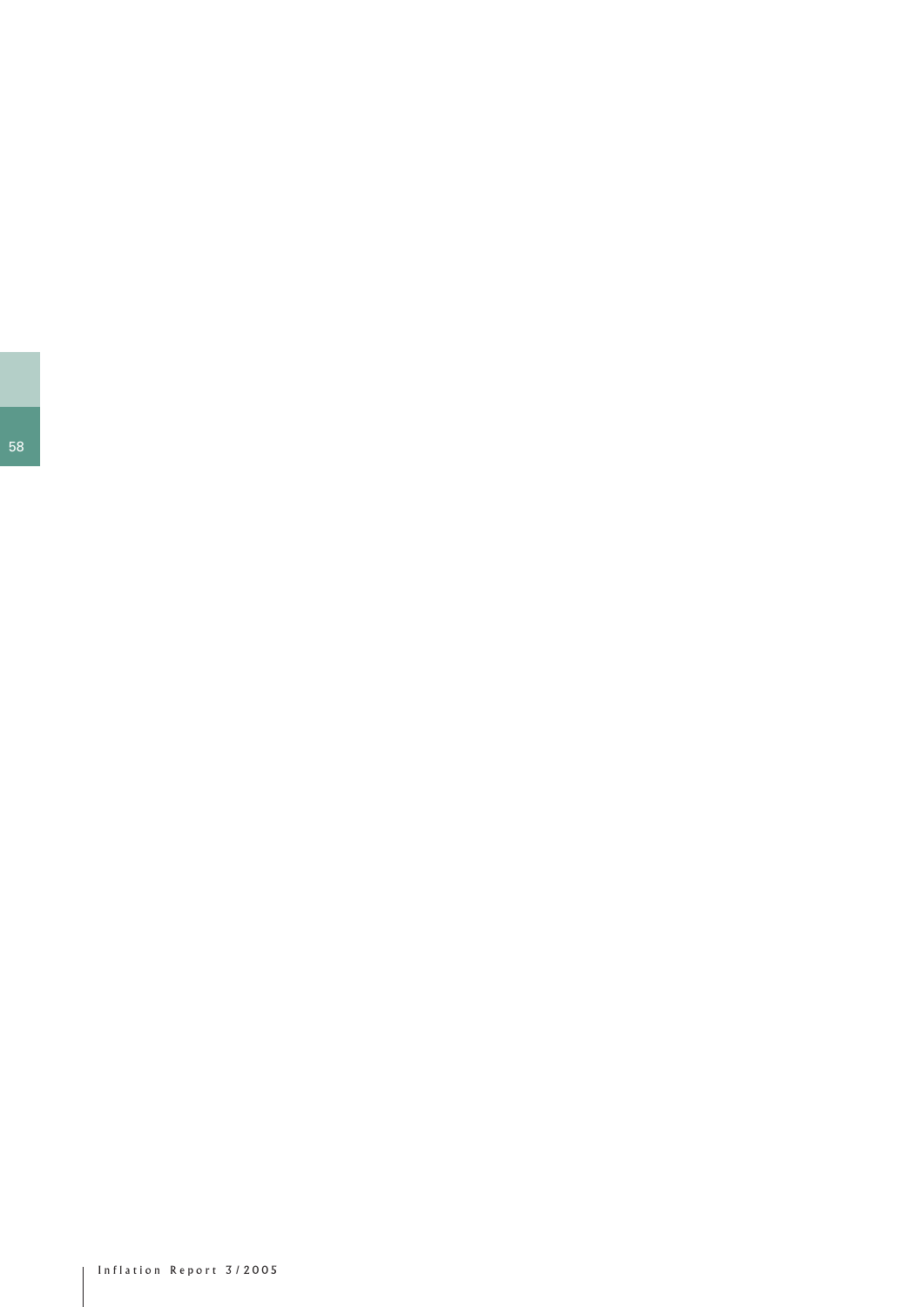## Annex I Regional network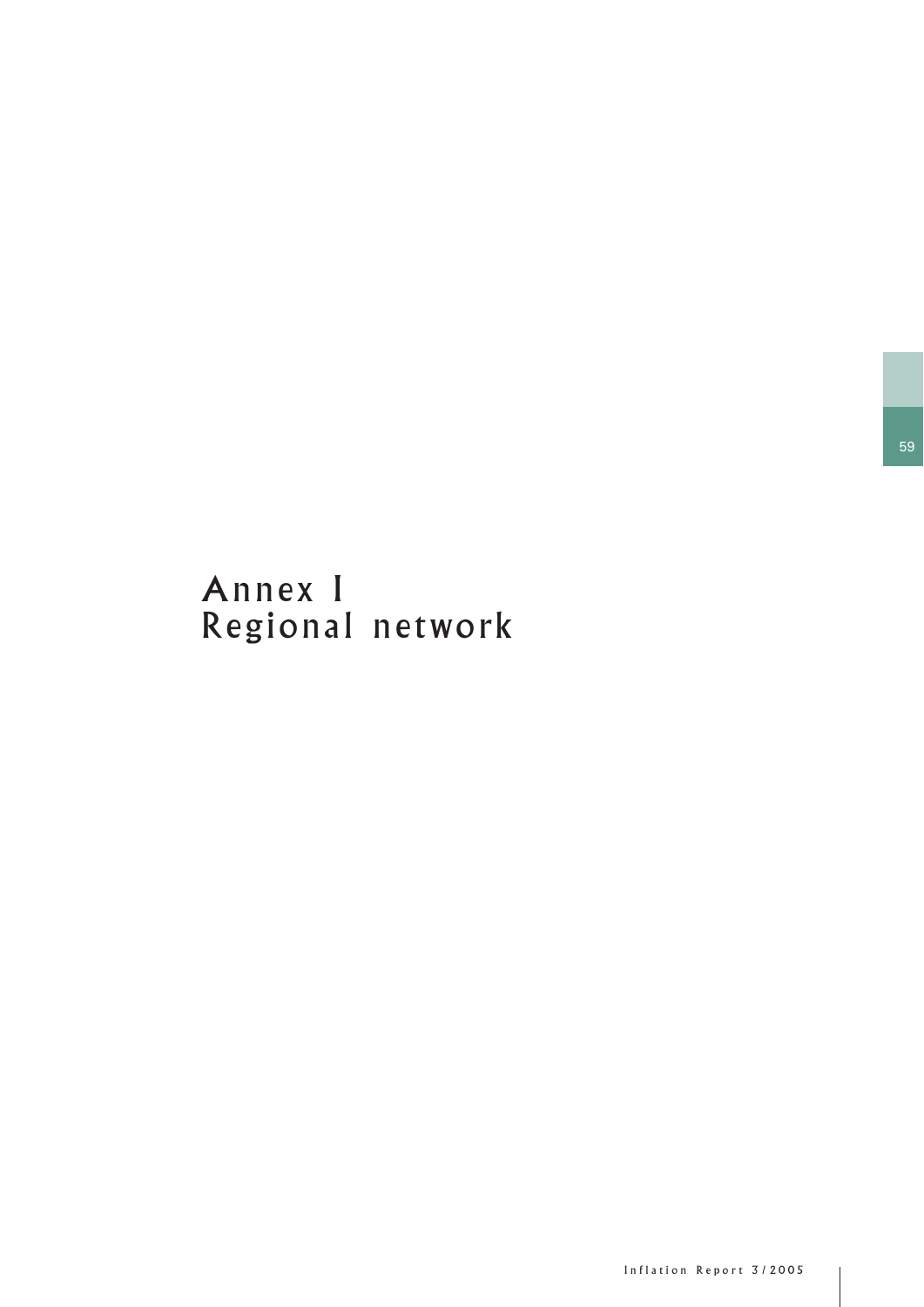## Norges Bank`s regional network

Norges Bank's regional network was established in autumn 2002 and consists of enterprises, organisations and local authorities throughout Norway. Five times a year, we interview to business and community leaders concerning financial developments in their enterprises and industries. Each round of interviews comprises about 290 visits. The contacts reflect the production side of the economy, both in terms of industry sector and geographic area. The network comprises approximately 1500 individuals who are interviewed once or twice a year.

The primary purpose of the regional network is to obtain up-to-date information on the state of the Norwegian economy. Regular communication with local contacts in Norway's business and community life provide us with information earlier and more frequently than available government statistics. It also provides us with supplementary information about areas not covered by other statistical sources, and we learn which issues are of particular concern

to enterprises. In addition, the regional network will provide us with insight into the effects of specific events and enable us to study relevant issues. Official statistics will continue to form the basis for our perception of the state of the economy, but given the time lags and revisions associated with these statistics other sources, such as our regional network provide a useful supplement.

The information obtained from the regional network, along with other available information on economic developments, will form a basis for Norges Bank's projections as presented in the *Inflation Report* and other published material.

We have divided Norway into seven regions, and for six regions we have engaged regional research institutions to be responsible for the network in their respective regions and to have meetings with contacts on behalf of Norges Bank. The following institutions have been selected:

| Region North (Nordland, Troms, Finnmark)               | Kunnskapsparken Bodø                                                                                   |
|--------------------------------------------------------|--------------------------------------------------------------------------------------------------------|
| Region Central Norway (Nord-og Sør-Trøndelag)          | <b>Centre for Economic Research</b><br>at the Norwegian University of<br><b>Science and Technology</b> |
| Region Northwest (Møre og Romsdal, Sogn and Fjordane)  | Møreforsking in Molde                                                                                  |
| Region South-West(Rogaland og Hordaland)               | Rogalandsforskning                                                                                     |
| Region South (Aust- og Vest-Agder, Telemark, Vestfold) | Agderforskning                                                                                         |
| Region Inland (Hedmark og Oppland)                     | Østlandsforskning                                                                                      |
| Region East (Buskerud, Akershus, Oslo, Østfold)        | <b>Covered by Norges Bank</b>                                                                          |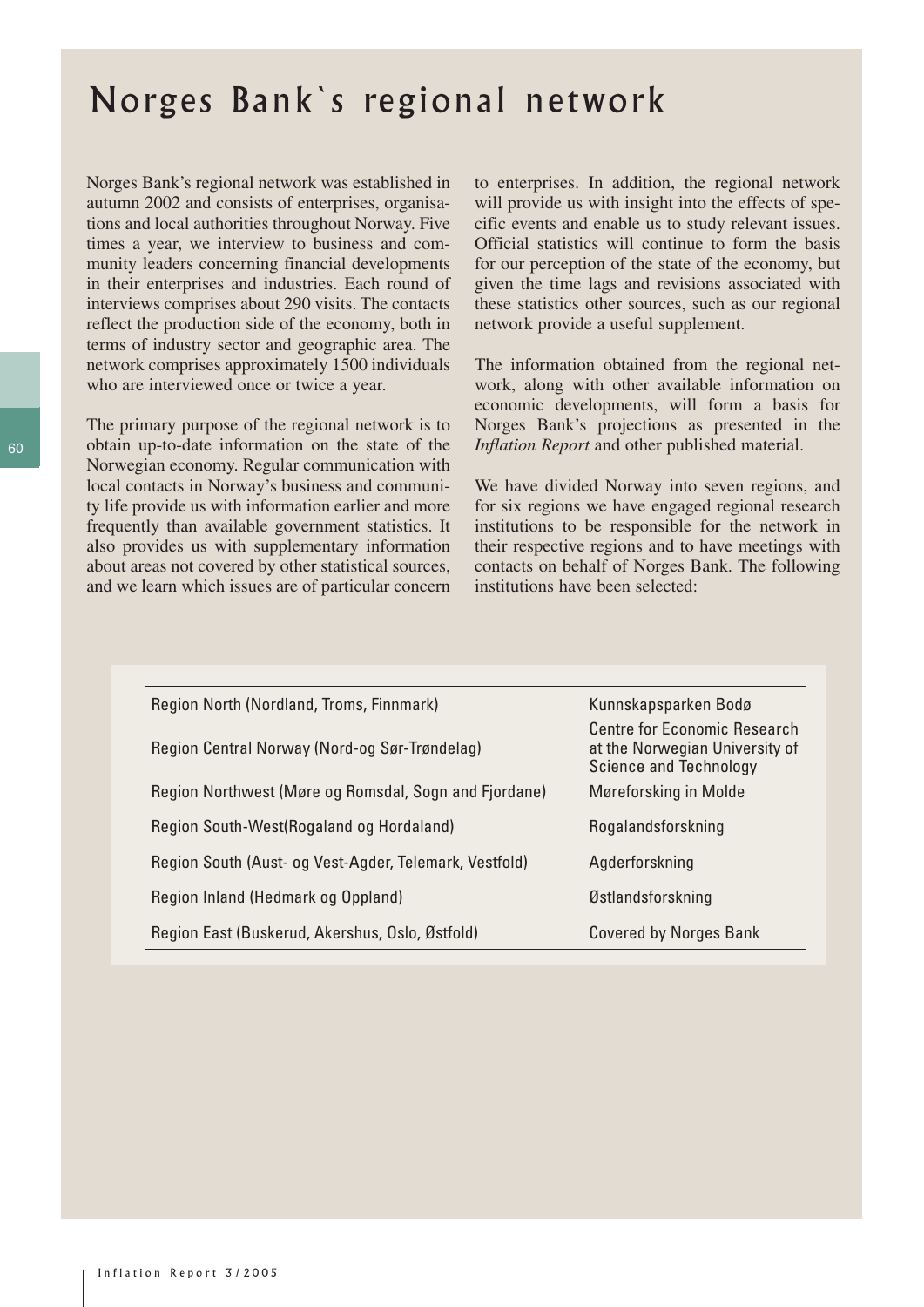## Summary of the contact rounds since the last Inflation Report

In the contact rounds since *Inflation Report* 2/04, approximately 300 regional network contacts have been interviewed. The interviews were conducted in August and September. A national summary and summaries for each region will be available on Norges Bank's website on 3 November. The summary below is based on regional reports from the institutions responsible for the various regions and does not necessarily reflect Norges Bank's view of economic developments.

#### *Demand, output and market outlook*

The general impression from the companies in the regional network is that the cyclical upturn in the Norwegian economy is continuing. All industries report increasing demand (see Chart 1). Domestic manufacturing supplying goods to the household sector and the construction industry report solid developments. The concrete industry, for example, reports strong growth, particularly for concrete elements. The publishing and graphics industries also report solid growth, driven by strong growth in the newspaper sector due to job and branding advertisements. The engineering industry in Region North, on the other hand, is marked by somewhat reduced activity due to lower orders from the fishing fleet and a high debt-to-equity ratio.





In the *export industry*, there is growth in the technology industry and in the fishing and fish farming industry, and there is increased activity in the shipbuilding industry. In the process industry, including the smelting industry, developments are somewhat weaker due to high energy prices, which rose markedly after the introduction of  $CO<sub>2</sub>$  emissions quotas in Europe. The build-up of production capacity in China is also intensifying competition. On the whole, growth in the export industry is moderate and somewhat weaker than during the last round. For some companies, the decline in exports is due to stronger Norwegian demand combined with higher prices in the domestic market than in the export market. *Suppliers to the petroleum industry* report strong growth as a result of persistently high oil prices and record-high investment. In Norway, this is primarily due to the Snøhvit and Ormen Lange field developments. Internationally, increased exploration activity and various measures to increase production are contributing to growth. A result of the persistently high oil price is that drilling capacity worldwide is underdimensioned and a number of commercial fields are queuing up due to a shortage of drilling rigs and service vessels.

The *construction industry* continues to experience substantial growth, but in some regions, growth has slowed. The activity level remains high in residential construction, but growth is more subdued. Growth in the market for private commercial buildings is moderate with low growth in the market for office buildings. On the other hand, growth in the market for public commercial buildings is stronger and is driven by extensive rehabilitation projects in the public sector and particularly in the school sector. Large road investments, power development projects, major development projects in Oslo and the Snøhvit and Ormen Lange field developments are all contributing to solid growth in the construction sector.

Growth in *retail trade* continues and is particularly strong for building materials. This is particularly the case for home and garden products, such as hardware items, interior and paint products. There is solid growth for clothing, footwear and electrical appliances, but developments in car sales have levelled off. Private car sales are lower, partly because of high sales last year and a saturated used car market, but increased sales of vans and trucks for the business sector are compensating for this.

*Service industries* report solid growth, particularly for commercial services such as temporary employment agencies and the advertising and consulting sectors. Growth in household services is also solid,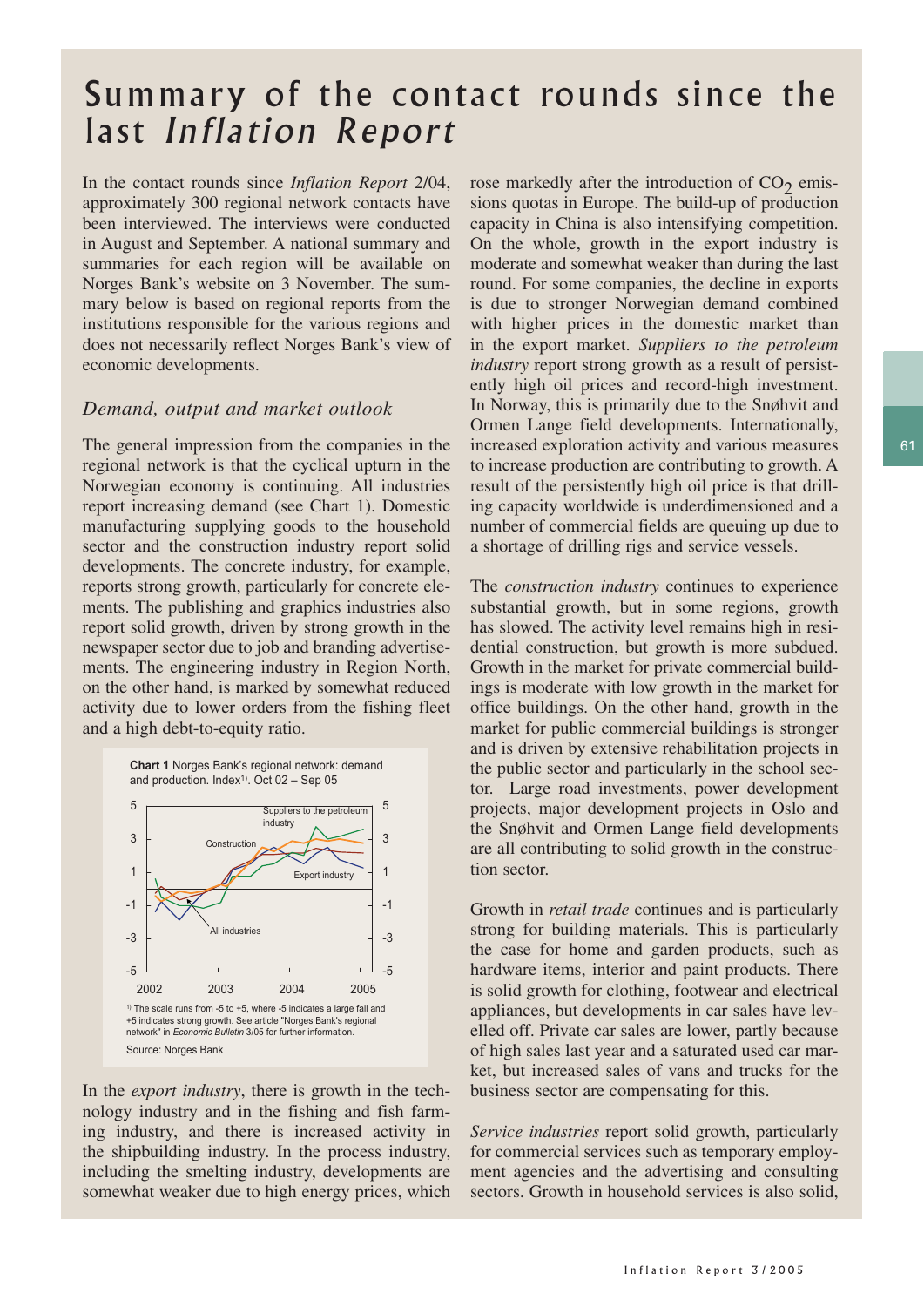although the growth rate is slower than for corporate services. The difference is reflected particularly in activities that are oriented to both households and the business sector, including hotels, restaurants and banks.

The market outlook for the next six months indicates that growth in the Norwegian economy will continue, and will be at least as strong as the current level. Suppliers to the petroleum industry are even more optimistic than earlier about the future. It appears, however, that the peak has been reached in the construction sector. Growth in residential construction is expected to slow. In retail trade and service industries, growth is expected to be the same as in the last round.

#### *Capacity utilisation and investment*

45% of all companies report that they would have some or considerable difficulties accommodating increase in demand. This is a somewhat higher share than earlier this year. There are capacity problems in parts of petroleum-related operations and in construction, particularly in Western Norway. The shortage of skilled labour and project managers appears to be the most important constraint.

All industries report moderate to solid growth in investment plans for the next 6-12 months (see Chart 2). 42% of the companies plan to increase investment, while 20 per cent expect to reduce investment. The strongest growth is expected in manufacturing and retail trade. Manufacturing plans to increase investment compared with spring and will invest in capacity, efficiency and product development. Retail trade is upgrading and expanding premises and building stock. In the service sector, a number of companies in the transport industry are expanding capacity.



1) The scale runs from -5 to +5, where -5 indicates a large fall and +5 indicates strong growth. See article "Norges Bank's regional network" in *Economic Bulletin* 3/05 for further information. Source: Norges Bank

#### *Employment and labour market*

Employment is increasing in the entire private sector, in pace with the economic upturn. Employment growth in construction and retail trade is somewhat stronger than this past spring, whereas growth has been virtually stable in manufacturing and the service sector. There is no growth in employment in the municipal and hospital sector. It appears that the positive developments in the private sector will continue during the next three months. Manufacturing employment is expected to rise, but the growth rate is expected to slow somewhat in the rest of the private sector. The construction sector indicates that they are not seeking to increase capacity substantially and that they expect growth to be more subdued in the period ahead. Employment in the municipal and hospital sector is stable.

With the exception of construction and petroleumrelated manufacturing, the network contacts do not appear to be experiencing any particular labour shortages. This is reflected in reports of low wage pressures in all industries, including construction. On average, our contacts expect annual wage growth of 3.5% in 2005. Low wage growth in the construction industry is often explained by the large share of foreign labour.

#### *Costs, prices and profitability*

Increasing resource shortages have led to a sharper rise in prices in construction and petroleum-related industries. The export industry has also experienced a marked increase in prices in the last 12 months, primarily due to rising commodity prices. The shipbuilding industry also reports solid developments in export markets. The rise in prices has been moderate in the other industries. In the period ahead, there are as many companies that expect a higher rise in prices as those that expect a lower rise in prices, and price expectations appear to have moderated somewhat compared with earlier in the year. The export industry expects a decline in prices in the period ahead, partly as a result of a levelling off of commodity prices and partly due to competition from eastern Europe and Asia.

Increased demand, a rise in selling prices and generally low wage pressures are contributing to improving profitability in all industries again in this round. Profitability has increased sharply in the last few months for suppliers to the petroleum industry.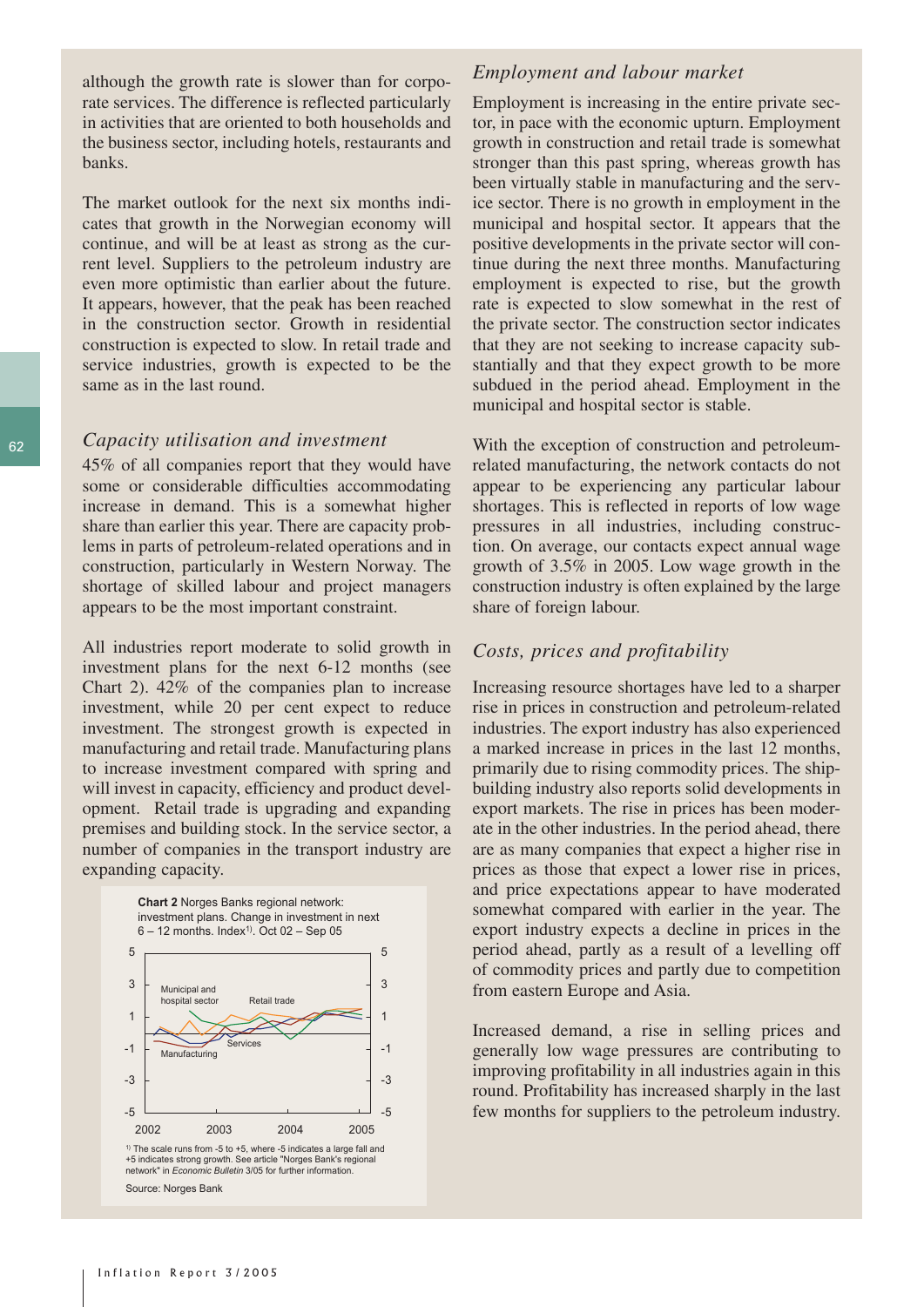## Enterprises and organisations that have been contacted in the work on this Inflation Report

Abeo AS Adecco Norge AS Adecco region Øst Advokatfirma Schjødt Advanced Production and Loading AS Aetat Molde Aetat Sør-Trøndelag AF Gruppen ASA Ahead Frisør Ahlshell Air Products AS Aker Aukra AS Aker Kværner Alphatron AS Alsvåg Plater AS Ankenes Sparebank Arendal Auto AS AS Nesseplast Asplan Viak AS Atlantic Auto AS B&T Låsservice AS Bademiljø Bakers AS Bakke El-installasjon AS Ballangen Camping AS Bautas AS BecoTek Bedriftskompetanse AS Berendsen Tekstil Service AS Berg & Co Berg-Hansen, Region Vest Bergen kommune Bergens Tidende Berg-Hansen Reisebureau Big Horn Steak House Norge AS Bilhuset AS Bilia personbil Bjølseth Caravan AS Bjørn Ovik AS Bohus Interiør AS Boliden AS Borregaard Bravida Sørøst AS Buer Entreprenør AS Busengdal Transport as Buskerud Sentralsykehus Bussen Trafikkselskap AS Byggkjøp Farsund Bygg Byggmaker Norgros Cap Gemini Norge AS Choice Hotels AS City Syd AS Comrod AS Connex Vest AS Conoco Phillips Norway Constructor Norge AS Coop Lofoten BA Coop NKL BA Coop Sunndalsøra BA CTM Utvikling AS Damm Den Norske Bank ASA, Tønsberg DNB NOR Eiendom **Dyno nobel** EFD Induction AS Eiendomsmegler 1 Elektro AS Elektro Hvitevarer AS Elektrotema Agder AS Elkem ASA Materials Elsafe International Ewos AS Expert ASA

Fame fotografene AS Finny Sirevaag AS Fjordline - Bergen Fokus Bank Bedriftsmarked Forestia AS Fosen Mekaniske Verksteder AS Fosnavaag Seafood AS Franzefoss kalk As Fundia Arneringsstål AS Furnes Hamjern Holding AS Gaupen Henger AS Gausdal Landhandleri AS Gilde Bøndernes Salgslag BA Gilde Vest BA Gjensidige NOR forsikring Gjestal Spinneri ASA Gravdahl AS Gresvig ASA Grieg Seafood AS Grytnes Betong AS Hedalm Anebyhus AS Hedmark Fylkeskommune Helgeland Plast AS Helse Bergen HF Helse Nord RHF Herlige Stavanger AS **HSH** Hunderfossen Familiepark AS Hunton Fiber AS Hydro Aluminium AS Hydro Aluminium Structures Raufoss AS Høllalaks as Hålogalandsykehuset Narvik IBM Norge ICA Distribusjon AS IKEA Åsane Industriverktøy AS Innovasjon Norge ISS Norge AS Itab Industrier AS Ivar Mjåland, Mandal **JcDecaux** Jørstad AS Kanstad Trelast AS Kappahl Karmsund Maritime Service AS KENO reklame AS Klæbu kommune Klaastad Brudd DA Kongsberg Gruppen AS Kongssenteret KPMG Trondheim Kraft Foods Avd. Disenå Kristiansand Cementstøperi AS Kristiansand Kommune Kristiansand Næringsforening Krogsveen AS Kroken Caravan AS Kruse Smith Kuben kjøpesenter Landskapsentreprenørene AS Leksvik kommune Lians Caravan & Fritid Lindesnes kommune Lindorff Linjegods AS Litra AS LKAB Lofotprodukt AS Loreal Norge AS LPO Arkitektur & Design AS Lund kommune Lycro AS

Lyng Elektronikk AS Maihaugen Malermester Harald Askautrud AS Martin Olsen Mascot Electronics Melby Snekkerverksted AS Mesta AS Mester Grønn AS Miljøbygg AS Moelven Nordia Molab AS Moss kommune Møre og Romsdal Kornsilo ANS Narvik Kommune Narvik Rørleggerforretning AS Narvikmegler'n AS NCC Construction Nergård AS NINA NOR Tekstilservice Norac AS **Norcem** Nordea Bank Norge ASA Nordic Sales AS Nordic Semiconductor ASA Norisol Norge AS Norsvin Notar Eiendom Vestfold AS Notar Eiendom Ålesund AS Nylander Næringsmegling NYMO AS Nyvågar Drift AS Obos Oddstøl Elektronikk AS Officelink AS Olav Thon Eiendomdsselskap Oljedirektoratet Optimera Vest Oracle Oras armatur AS Orkideekspressen Østerdal Reisebyrå AS Orkla Media AS Os Husdyrmerkefabrikk AS OVDS ASA Owens Corning Fiberglas Norway AS Pallin AS Plantasjen Norge AS Polimoon AS Powel ASA PricewaterhouseCoopers DA Prior Norge BA Kjøttdivisjonen Proffice AS Prognosesenteret AS Prosafe Protan AS QS Manager AS Quality Hafjell Hotell AS Quality Hotel Sogndal Rapp Bomek AS Remvik & Standal Remøy Shipping AS Rica Arctic Hotell Rica Park Hotel Riibe Mynthandel Ringerike kommune Ringnes AS Ringsaker kommune Rissa kommune Rolfsen Rosenborg Malerforretning AS Rostein AS Rygge-Vaaler Sparebank Sandefjord kommune

SAS Ground Services Savalen Fjellhotell AS Schlumberger Securitas - Regionkontor Bergen Servi Cylinderservice AS Sigerfjord Aqua AS Sikkerehetssenteret Aukra SinkaBerg-Hansen AS Sivesind KI AS Skagen Fondene Skagen Opplevelser AS Skanem Skanska AS Skedsmo kommune Slatlem & Co AS Sogn og Fjordane Energi as Sparebank 1 Oslo AS Sparebank Sør Sparebanken Hedmark Sparebanken Volda Ørsta Sports Club Stavanger AS SR Bank St. Olavs Hospital Statens Vegvesen Region Sør Stella Polaris AS Stordal kommune Stordal Møbler AS Subsea7 AS Sult AS Sunnmørsposten AS Surnadal Transport AS SWIX Sport AS Sykehuset Telemark HF Sylteosen Betongvarefabrikk AS Sørensen Maskin AS Sørhøy Distribusjon AS\* Sør-Trøndelag fylkeskommune Tag Systems AS Technor ASA Teknisk Bureau AS Telenor Mobile Thommessen Krefting Greve Lund AS **Ticket** Tine BA TNT Norge Toyota Hell-Bil AS Trehuseksperten AS Trondheim Torg TV 2 Gruppen AS TV Nordvest AS Tyrholm & Farstad AS Tønsberg kommune Ullevål sykehus Union Hotel Valldal Høvleri AS Veidekke Entreprenør AS Indre Østland Vestbase AS Vestre Toten kommune Vetco Aibel VIA Ferieverden Vikomar AS Volmax AS Vågan Kommune West Contractors AS Wist Last og Buss YIT Building Systems AS Økonor Norge AS Øyer kommune Ålesund Kommune Aarbakke AS Aasen Bygg AS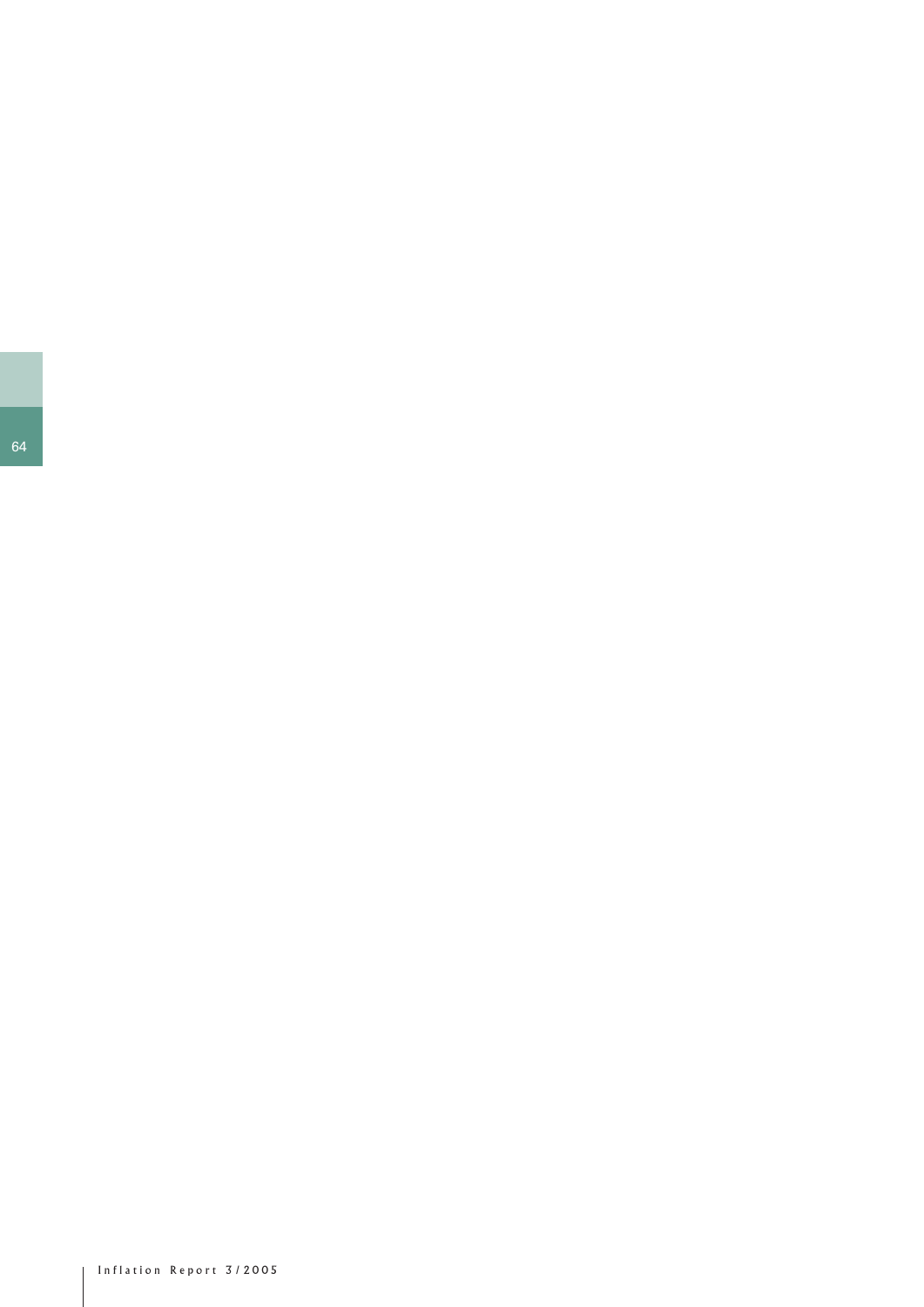## Annex II Statistics, charts and detailed projections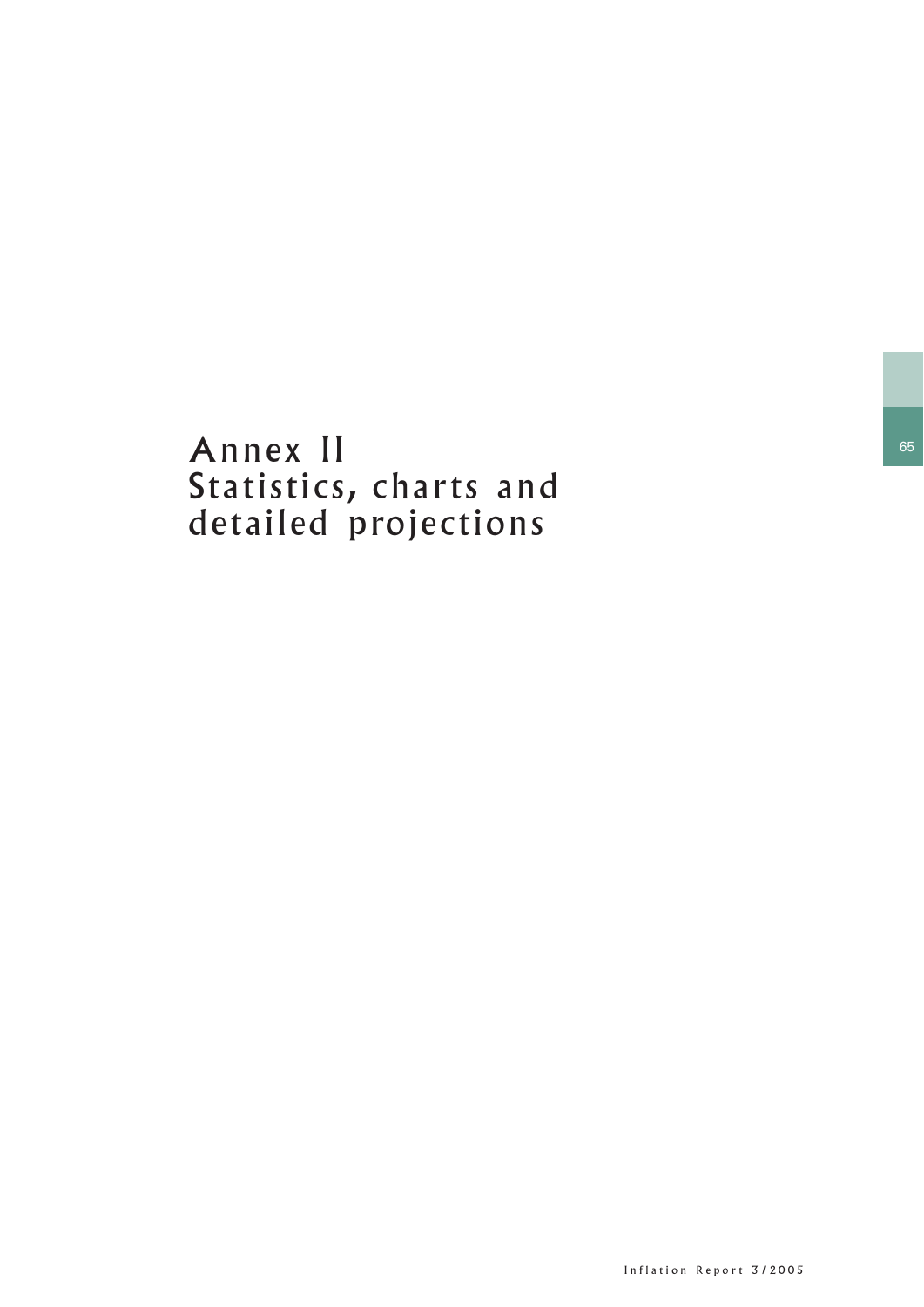# Monetary policy meetings in Norges Bank

*with changes in sight deposit rate* 

| <b>Date</b>            |                                          | Sight deposit rate <sup>1</sup> | <b>Change</b> |
|------------------------|------------------------------------------|---------------------------------|---------------|
| <b>Future meetings</b> |                                          |                                 |               |
|                        | 29 June 2006                             |                                 |               |
|                        | 31 May 2006                              |                                 |               |
|                        | 26 April 2006                            |                                 |               |
|                        | 16 March 2006                            |                                 |               |
|                        | <b>25 January 2006</b>                   |                                 |               |
|                        | 14 December 2005                         |                                 |               |
|                        | <b>Previous monetary policy meetings</b> |                                 |               |
|                        | 2 November 2005                          | 2.25                            | $+0.25$       |
|                        | 21 September 2005                        | $\overline{2}$                  | $\pmb{0}$     |
|                        | 11 August 2005                           | $\overline{2}$                  | $\mathbf{0}$  |
|                        | 30 June 2005                             | $\overline{2}$                  | $+0.25$       |
|                        | 25 May 2005                              | 1.75                            | $\pmb{0}$     |
|                        | 20 April 2005                            | 1.75                            | $\pmb{0}$     |
|                        | 16 March 2005                            | 1.75                            | $\mathbf{0}$  |
|                        | 2 February 2005                          | 1.75                            | $\mathbf{0}$  |
|                        | 15 December 2004                         | 1.75                            | $\mathbf{0}$  |
|                        | 3 November 2004                          | 1.75                            | $\mathbf{0}$  |
|                        | 22 September 2004                        | 1.75                            | $\mathbf{0}$  |
|                        | 11 August 2004                           | 1.75                            | $\mathbf{0}$  |
|                        | 1 July 2004                              | 1.75                            | $\pmb{0}$     |
|                        | 26 May 2004                              | 1.75                            | $\pmb{0}$     |
|                        | 21 April 2004                            | 1.75                            | $\pmb{0}$     |
|                        | 11 March 2004                            | 1.75                            | $-0.25$       |
|                        | <b>28 January 2004</b>                   | $\overline{2}$                  | $-0.25$       |
|                        | 17 December 2003                         | 2.25                            | $-0.25$       |
|                        | 29 October 2003                          | 2.5                             | $\pmb{0}$     |
|                        | 17 September 2003                        | 2.5                             | $-0.5$        |
|                        | 13 August 2003                           | $\sqrt{3}$                      | $-1$          |
|                        | 25 June 2003                             | 4                               | $-1$          |
|                        | 30 April 2003                            | $\sqrt{5}$                      | $-0.5\,$      |
|                        | 05 March 2003                            | $5.5\,$                         | $-0.5\,$      |
|                        | <b>22 January 2003</b>                   | $\boldsymbol{6}$                | $-0.5\,$      |

<sup>1</sup> The sight deposit rate is Norges Bank's key rate. The sight deposit rate is the interest rate on banks' deposits in Norges Bank. The sight deposit rate forms a floor for money market rates. By managing banks' access to liquidity, the central bank ensures that short-term money market rates are normally slightly higher than the sight deposit rate.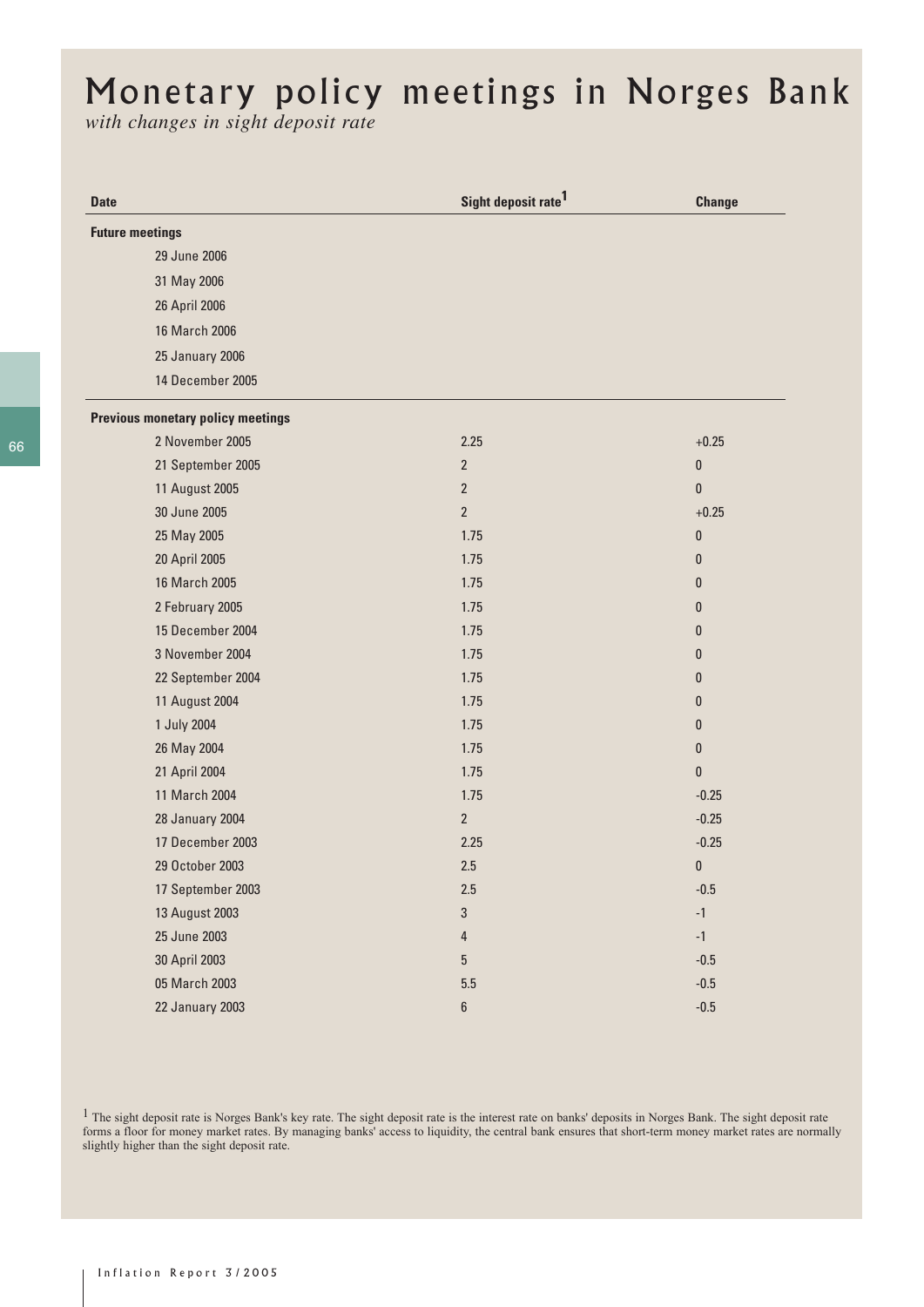| Table 1    |                                                        | Main macroeconomic aggregates |                 |                                  |                                                     |                        |                                |                                  |         |  |
|------------|--------------------------------------------------------|-------------------------------|-----------------|----------------------------------|-----------------------------------------------------|------------------------|--------------------------------|----------------------------------|---------|--|
|            | Percentage<br>change from<br>previous year/<br>quarter | GDP                           | Mainland<br>GDP | Private<br>con-<br>sump-<br>tion | Public<br>spending<br>on goods<br>and servi-<br>ces | Mainland<br>fixed inv. | Petroleum<br>inv. <sup>1</sup> | <b>Exports</b><br>trad.<br>goods | Imports |  |
| 1997       |                                                        | 5.2                           | 4.9             | 3.2                              | 2.5                                                 | 11.8                   | 24.9                           | 7.6                              | 12.4    |  |
| 1998       |                                                        | 2.6                           | 4.1             | 2.7                              | 3.3                                                 | 8.6                    | 22.2                           | 5.4                              | 8.5     |  |
| 1999       |                                                        | 2.1                           | 2.7             | 3.3                              | 3.2                                                 | $-0.1$                 | $-13.1$                        | 2.2                              | $-1.8$  |  |
| 2000       |                                                        | 2.8                           | 2.5             | 3.9                              | 1.3                                                 | $-1.2$                 | $-23.0$                        | 5.1                              | 2.7     |  |
| 2001       |                                                        | 2.7                           | 2.1             | 1.8                              | 5.8                                                 | 4.3                    | $-4.1$                         | 1.5                              | 0.9     |  |
| 2002       |                                                        | 1.1                           | 1.4             | 3.0                              | 3.7                                                 | 2.5                    | $-5.3$                         | 0.4                              | 0.7     |  |
| 2003       |                                                        | 0.4                           | 0.7             | 3.0                              | 1.4                                                 | $-2.2$                 | 16.9                           | 5.1                              | 2.2     |  |
| 2004       |                                                        | 2.9                           | 3.5             | 4.4                              | 2.3                                                 | 6.1                    | 12.3                           | 3.0                              | 9.1     |  |
| $2004^{2}$ | Q <sub>1</sub>                                         | 1.2                           | 0.6             | 2.1                              | 1.5                                                 | $-2.3$                 | 7.4                            | $-1.9$                           | 3.4     |  |
|            | 02                                                     | 1.0                           | 0.9             | $-0.1$                           | 0.8                                                 | 3.1                    | 2.2                            | $-0.6$                           | 2.3     |  |
|            | Q <sub>3</sub>                                         | $-0.8$                        | 1.0             | 0.9                              | $-0.3$                                              | 4.8                    | 3.3                            | 5.0                              | 3.5     |  |
|            | Q4                                                     | 1.1                           | 1.5             | 1.3                              | 0.4                                                 | 7.4                    | 9.8                            | 2.5                              | 3.0     |  |
| $2005^{2}$ | Q <sub>1</sub>                                         | 0.3                           | 0.6             | $-0.3$                           | 1.1                                                 | $-8.3$                 | $-8.1$                         | $-1.9$                           | $-3.2$  |  |
|            | Q <sub>2</sub>                                         | 1.3                           | 0.9             | 2.5                              | 0.4                                                 | 7.2                    | 22.5                           | $-0.8$                           | 4.7     |  |
|            | Level 2004, in<br>billions of NOK                      | 1688                          | 1307            | 756                              | 371                                                 | 227                    | 73                             | 210                              | 498     |  |

1) Extraction and pipeline transport<br>2) Seasonaly adjusted quarterly figures

Table 2 Consumer prices

| Twelve-month<br>rise. Per cent |     | <b>CPI</b> | CPI-ATE <sup>1)</sup> | $CPI-AT2$ | $CPI-AE3$ | HICP <sup>4</sup> |
|--------------------------------|-----|------------|-----------------------|-----------|-----------|-------------------|
| 1997                           |     | 2.6        |                       |           | 2.3       | 2.5               |
| 1998                           |     | 2.2        |                       |           | 2.9       | 2.0               |
| 1999                           |     | 2.3        |                       |           | 2.3       | 2.1               |
| 2000                           |     | 3.1        |                       |           | 2.3       | 3.0               |
| 2001                           |     | 3.0        | 2.6                   | 3.2       | 2.4       | 2.7               |
| 2002                           |     | 1.3        | 2.3                   | 2.2       | 1.6       | 0.8               |
| 2003                           |     | 2.5        | 1.1                   | 2.5       | 1.0       | 2.0               |
| 2004                           |     | 0.4        | 0.3                   | 0.0       | 0.8       | 0.6               |
| 2004                           | Jul | 1.5        | 0.2                   | 1.1       | 0.6       | $1.6\,$           |
|                                | Aug | 1.0        | $0.1\,$               | 0.5       | 0.6       | 1.1               |
|                                | Sep | 1.1        | 0.5                   | 0.6       | 0.8       | 1.1               |
|                                | 0ct | 1.4        | 0.5                   | 0.9       | 1.0       | 1.4               |
|                                | Nov | 1.2        | 1.0                   | 0.8       | 1.4       | 1.4               |
|                                | Dec | 1.1        | 1.0                   | 0.6       | 1.4       | 1.2               |
| 2005                           | Jan | 1.1        | 0.7                   | 0.5       | 1.2       | 0.9               |
|                                | Feb | 1.0        | 0.7                   | 0.4       | 1.3       | 0.9               |
|                                | Mar | 1.0        | 0.7                   | 0.5       | 1.1       | $0.9\,$           |
|                                | Apr | 1.3        | 0.8                   | 0.8       | 1.3       | 1.2               |
|                                | May | 1.6        | 1.1                   | 1.2       | 1.5       | 1.5               |
|                                | Jun | 1.7        | 1.1                   | 1.3       | 1.4       | 1.6               |
|                                | Jul | 1.4        | 1.1                   | 1.1       | 1.4       | 1.4               |
|                                | Aug | 1.9        | 1.3                   | 1.5       | 1.6       | $1.8\,$           |
|                                | Sep | 2.0        | 1.3                   | 1.7       | 1.6       | 2.2               |

1) CPI-ATE: CPI adjusted for tax changes and excluding energy products<br>2) CPI-AT: CPI adjusted for tax changes<br>3) CPI-AE: CPI excluding energy products<br>4) HICP: The Harmonised Index of Consumer Prices. The index is based

Source: Statistics Norway

Source: Statistics Norway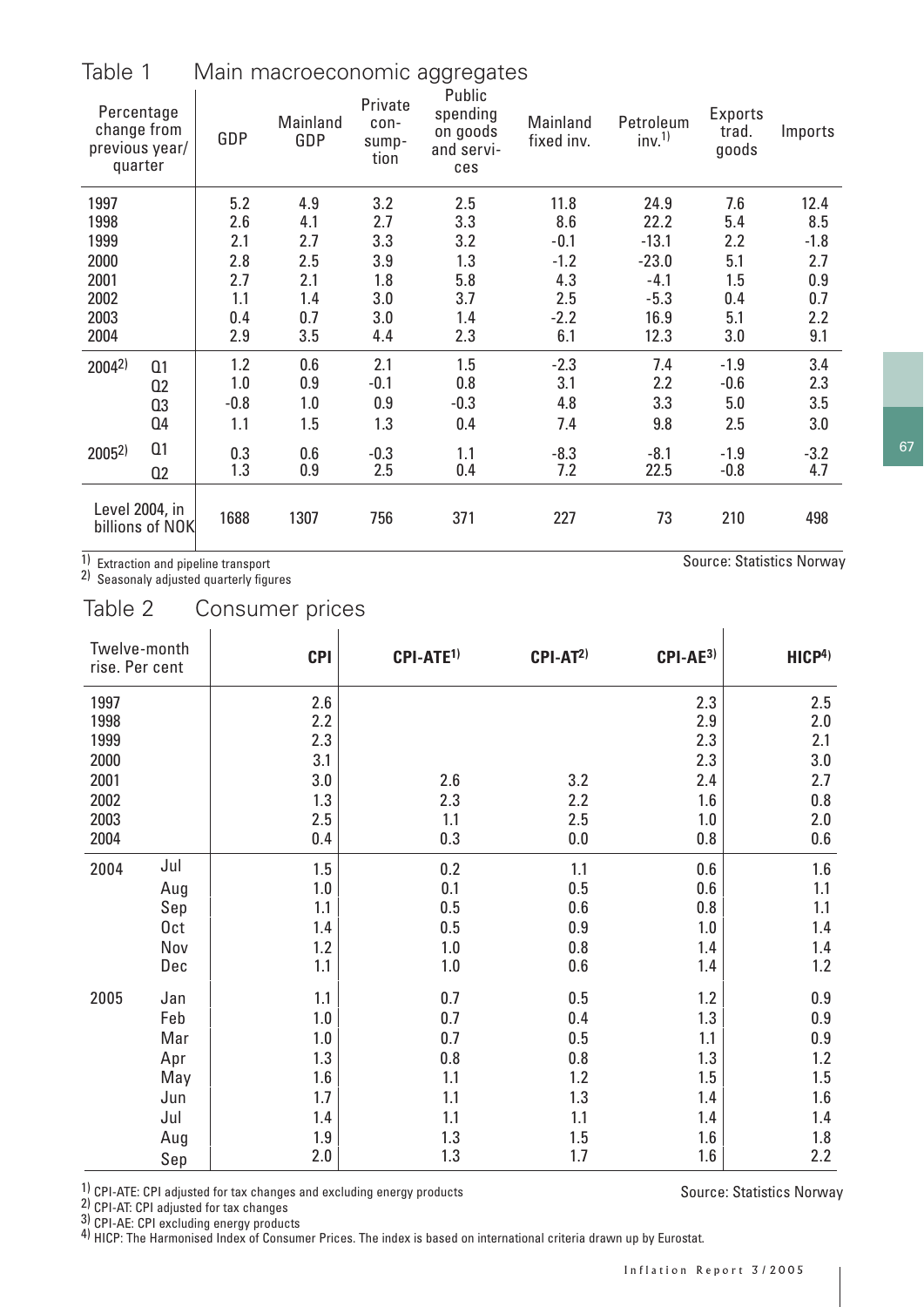## **Charts**







68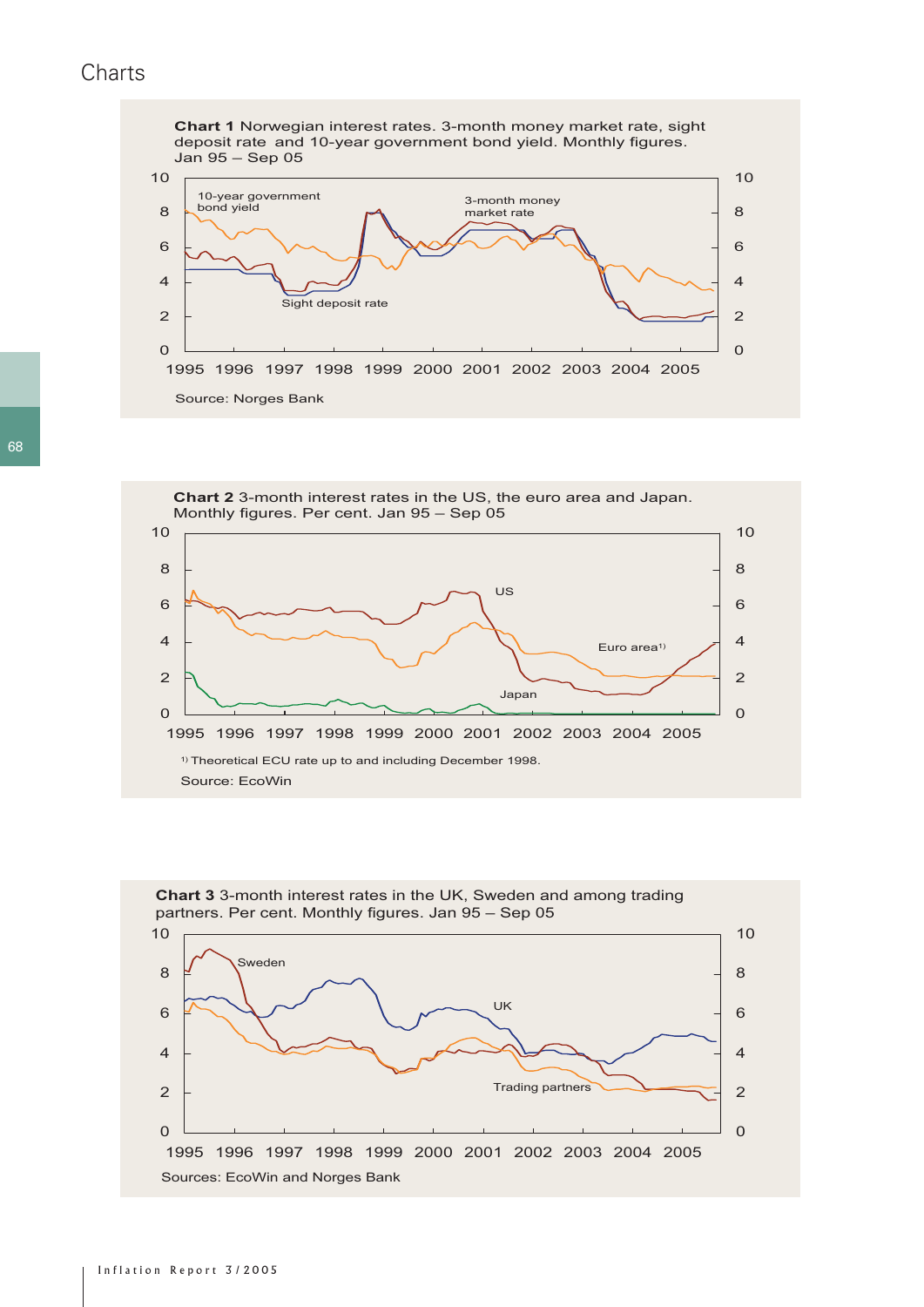





69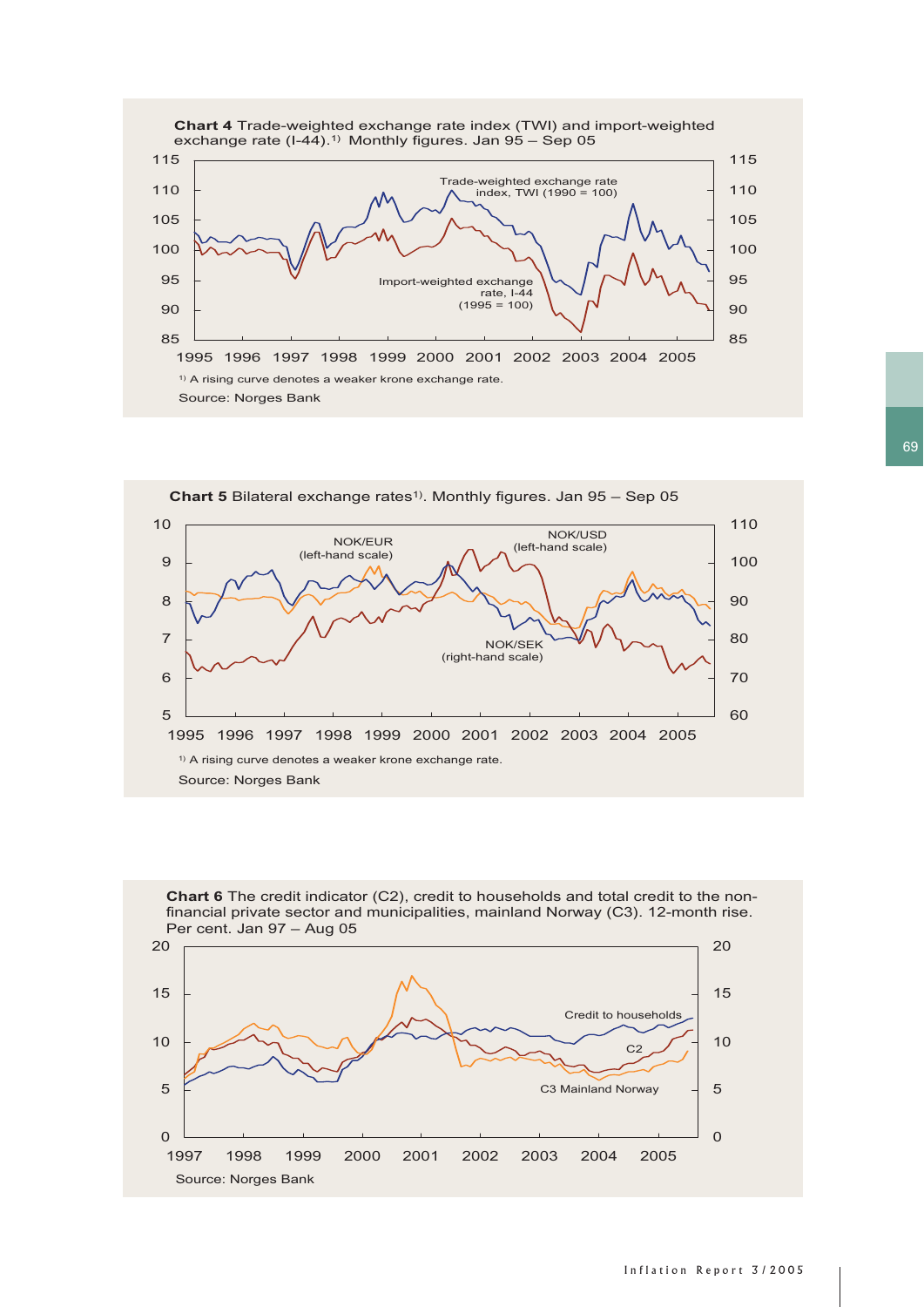#### **Percentage change from previous year Projections for 2005-2008** Table 3 GDP growth in other countries

|             | US             | Japan          | Germany        | France         | UK             | Sweden         | Trading-<br>partners <sup>1)</sup> | Euro<br>area <sup>2)</sup> |
|-------------|----------------|----------------|----------------|----------------|----------------|----------------|------------------------------------|----------------------------|
| 2004        | 4.2            | 2.7            | 1.6            | 2.0            | 3.2            | 3.6            | 3.0                                | 2.0                        |
| Projections |                |                |                |                |                |                |                                    |                            |
| 2005        | $3\frac{1}{2}$ | $2\frac{1}{4}$ | $\frac{3}{4}$  | $1\frac{1}{4}$ |                | $2\frac{1}{2}$ | $2\frac{1}{4}$                     | $1\frac{1}{4}$             |
| 2006        | 3              | $1\frac{1}{2}$ | $1\frac{1}{4}$ | $1\frac{1}{2}$ |                | $2\frac{3}{4}$ | $2\frac{1}{2}$                     | $1\frac{1}{2}$             |
| 2007        | $2\frac{3}{4}$ | $1\frac{1}{2}$ | $1\frac{1}{4}$ | 2              | $2\frac{1}{4}$ | $2\frac{1}{2}$ | $2\frac{1}{2}$                     | $\overline{2}$             |
| 2008        | $2\frac{3}{4}$ | $1\frac{1}{4}$ | $1\frac{1}{2}$ | າ              | $2\frac{1}{4}$ | $2\frac{1}{2}$ | $2\frac{1}{2}$                     | ີ                          |

1) Export weights, Norway's 25 most important trading partners. Since Inflation Report 2/05 Russia and China have been included in the aggregate, while Singapore and Thailand are no longer included 2) Weights from Eurostat

Sources: IMF, EU Commission and Norges Bank

## Table 4 Consumer prices in other countries

#### **Percentage change from previous year Projections for 2005-2008**

|             | US             | Japan         | Germany <sup>1)</sup> | France <sup>1)</sup> | UK <sup>1</sup> | Sweden         | Trading-<br>partners <sup>2)</sup> | Euro<br>area <sup>3)</sup> |
|-------------|----------------|---------------|-----------------------|----------------------|-----------------|----------------|------------------------------------|----------------------------|
| 2004        | 2.7            | 0.0           | 1.8                   | 2.3                  | 1.3             | 0.4            | 1.9                                | 2.1                        |
| Projections |                |               |                       |                      |                 |                |                                    |                            |
| 2005        | $3\frac{1}{2}$ | $-1/4$        |                       |                      |                 | $\frac{1}{2}$  |                                    | $2\frac{1}{4}$             |
| 2006        | $3\frac{1}{4}$ | $\frac{1}{4}$ | $1\frac{3}{4}$        | $1\frac{3}{4}$       | $1\frac{3}{4}$  | $1\frac{1}{2}$ | 2                                  |                            |
| 2007        | $2\frac{1}{2}$ | $\frac{1}{2}$ | $1\frac{1}{2}$        |                      | 2               | າ              | າ                                  |                            |
| 2008        | $2\frac{1}{2}$ | $\frac{3}{4}$ | $1\frac{3}{4}$        | າ                    | $\overline{2}$  | າ              | $2\frac{1}{4}$                     |                            |

1) HICP, Harmonized Indices of Consumer Prices<br>
2) Import weights, Norway's 25 most important trading partners. Since *Inflation Report* 2/05 Russia and<br>
2) Import weights, Norway's 25 most important trading partners. Sinc

3) HICP. Eurostat weights (each country's share of total euro area consumption)

Sources: OECD, EU Commission and Norges Bank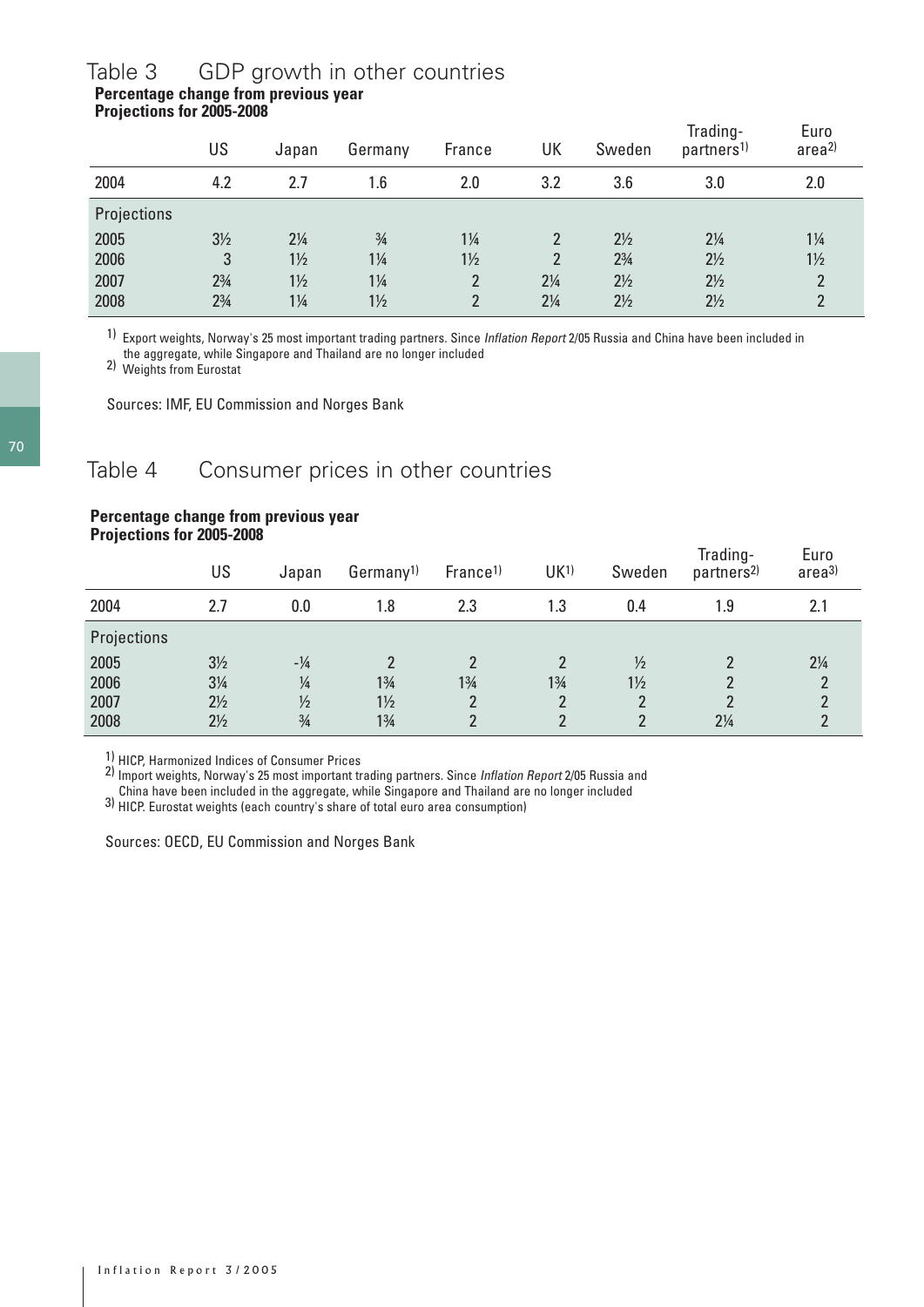|                                                    | <b>In billions</b><br>of NOK |        | <b>Percentage change</b><br>(unless otherwise stated) |                    |                 |                |
|----------------------------------------------------|------------------------------|--------|-------------------------------------------------------|--------------------|-----------------|----------------|
|                                                    |                              |        |                                                       | <b>Projections</b> |                 |                |
|                                                    | 2004                         | 2004   | 2005                                                  | 2006               | 2007            | 2008           |
| <b>Real economy</b>                                |                              |        |                                                       |                    |                 |                |
| Mainland demand <sup>1)</sup>                      | 1355                         | 4.1    | $3\frac{3}{4}$                                        | $3\frac{3}{4}$     | $2\frac{1}{2}$  | $2\frac{1}{4}$ |
| - Private consumption                              | 756                          | 4.4    | $3\frac{3}{4}$                                        | $3\frac{1}{2}$     | $2\frac{3}{4}$  | $\overline{2}$ |
| - Public consumption                               | 371                          | 2.3    | $1\frac{3}{4}$                                        | $\overline{2}$     | $1\frac{3}{4}$  | $\mathbf{3}$   |
| - Fixed investment                                 | 227                          | 6.1    | $7\frac{3}{4}$                                        | $6\phantom{1}$     | $3\frac{1}{4}$  | $2\frac{1}{2}$ |
| Petroleum investment <sup>2)</sup>                 | 73                           | 12.3   | 20                                                    | $2\frac{1}{2}$     | $-2\frac{1}{2}$ | $-5$           |
| <b>Traditional exports</b>                         | 210                          | 3.0    | $3\frac{1}{2}$                                        | $3\frac{1}{4}$     | $3\frac{1}{2}$  | $3\frac{1}{4}$ |
| Imports                                            | 498                          | 9.1    | $7\frac{1}{4}$                                        | $4\frac{1}{4}$     | $2\frac{1}{4}$  | $1\frac{3}{4}$ |
| GDP                                                | 1688                         | 2.9    | $2\frac{1}{2}$                                        | $2\frac{3}{4}$     | $2\frac{1}{4}$  | $2\frac{1}{4}$ |
| <b>Mainland GDP</b>                                | 1307                         | 3.5    | $3\frac{3}{4}$                                        | $3\frac{1}{4}$     | $2\frac{1}{2}$  | $2\frac{1}{4}$ |
| <b>Potential mainland GDP</b>                      |                              | 3      | $2\frac{3}{4}$                                        | $2\frac{1}{2}$     | $2\frac{1}{2}$  | $2\frac{1}{2}$ |
| Output gap, mainland Norway <sup>3)</sup>          |                              | $-3/4$ | $\frac{1}{4}$                                         | $\mathbf{1}$       | $\mathbf{1}$    | $\frac{3}{4}$  |
| <b>Labour market</b>                               |                              |        |                                                       |                    |                 |                |
| Employment                                         |                              | 0.2    | $\frac{3}{4}$                                         | $1\frac{1}{2}$     | 1               | $\frac{3}{4}$  |
| Labour force, LFS                                  |                              | 0.3    | $\frac{3}{4}$                                         | $\mathbf{1}$       |                 | $\frac{3}{4}$  |
| Registered unemployment (rate)                     |                              | 3.9    | $3\frac{1}{2}$                                        | $3\frac{1}{4}$     | $3\frac{1}{4}$  | $3\frac{1}{4}$ |
| LFS unemployment (rate)                            |                              | 4.5    | $4\frac{1}{2}$                                        | $\overline{4}$     | 4               | 4              |
| <b>Prices and wages</b>                            |                              |        |                                                       |                    |                 |                |
| <b>CPI</b>                                         |                              | 0.4    | $1\frac{1}{2}$                                        | $\overline{2}$     | $\overline{2}$  | $2\frac{1}{2}$ |
| CPI-ATE <sup>4)</sup>                              |                              | 0.3    | 1                                                     | $1\frac{3}{4}$     | $\overline{2}$  | $2\frac{1}{2}$ |
| Annual wage growth <sup>5)</sup>                   |                              | 3.5    | $3\frac{1}{2}$                                        | $4\frac{1}{4}$     | $4\frac{1}{2}$  | $4\frac{1}{2}$ |
|                                                    |                              |        |                                                       |                    |                 |                |
| Interest rate and exchange rate                    |                              | 1.8    | $\overline{2}$                                        | $2\frac{3}{4}$     | $3\frac{1}{2}$  | $4\frac{1}{4}$ |
| Sight deposit rate (level)                         |                              | 95.6   | 91.8                                                  | 91.0               | 91.4            | 91.9           |
| Import-weighted exchange rate (I-44) <sup>6)</sup> |                              |        |                                                       |                    |                 |                |

1) Private and public consumption and mainland gross fixed investment. 2) Extraction and pipeline transport.

The output gap measures the deviation in percent between actual and projected potential GDP.<br>
The output gap measures the deviation in percent between actual and projected potential GDP.<br>
2) CPI-ATE: CPI adjusted for tax c

projections include estimated costs connected to the introduction of compulsory occupational pensions.<br>B) Level. The weights are estimated on the basis of imports from 44 countries, which comprises 97 per cent of total im

Sources: Statistics Norway, the Technical Reporting Committee on Income Settlements, Directorate of Labour and Norges Bank